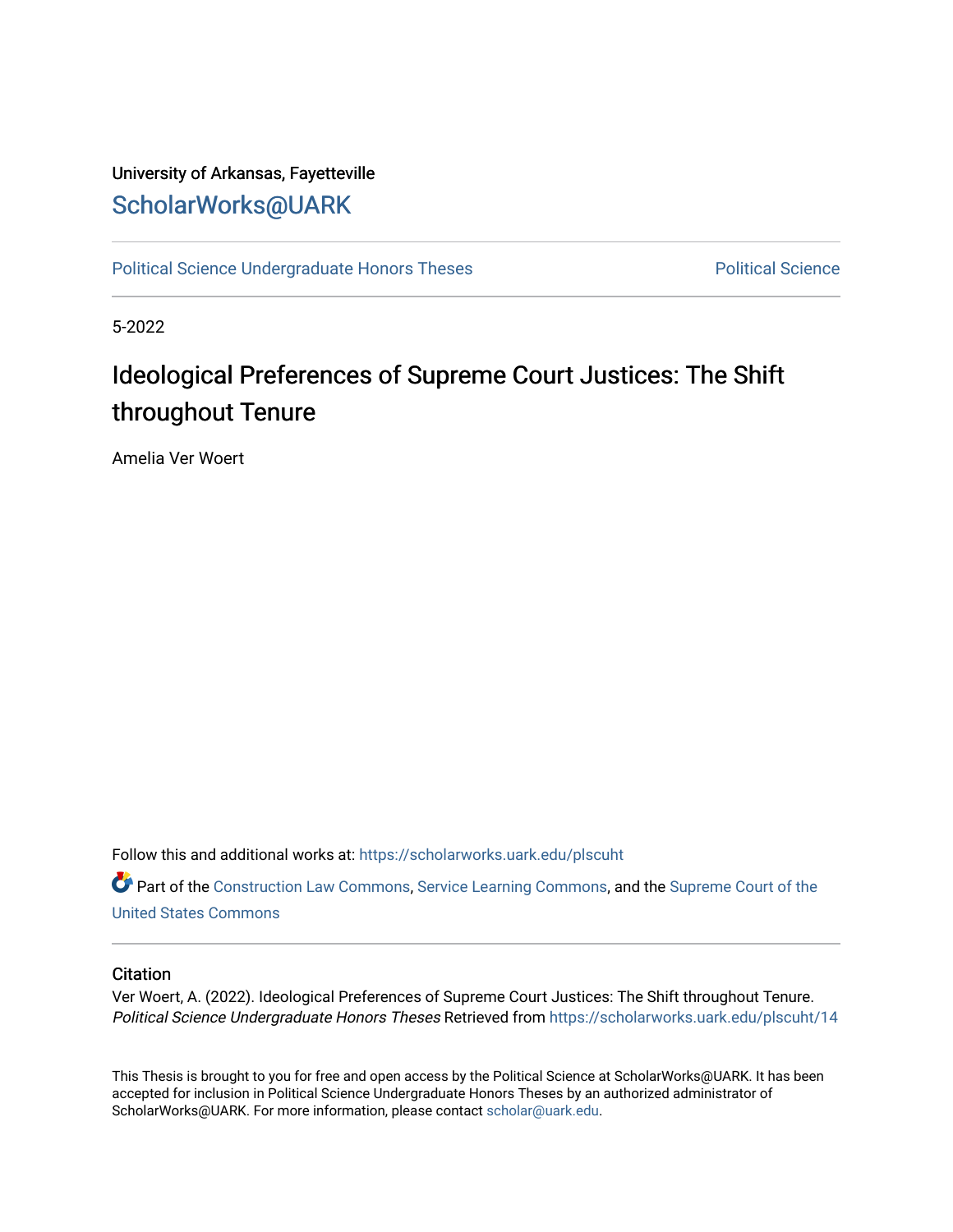# **Ideological Preferences of Supreme Court Justices: The Shift throughout Tenure**

An Honors Thesis submitted in partial fulfillment of the requirements for Honors Studies in Political Science

By

Amelia Ver Woert

Spring 2022

Political Science

J. William Fulbright College of Arts and Sciences

**The University of Arkansas**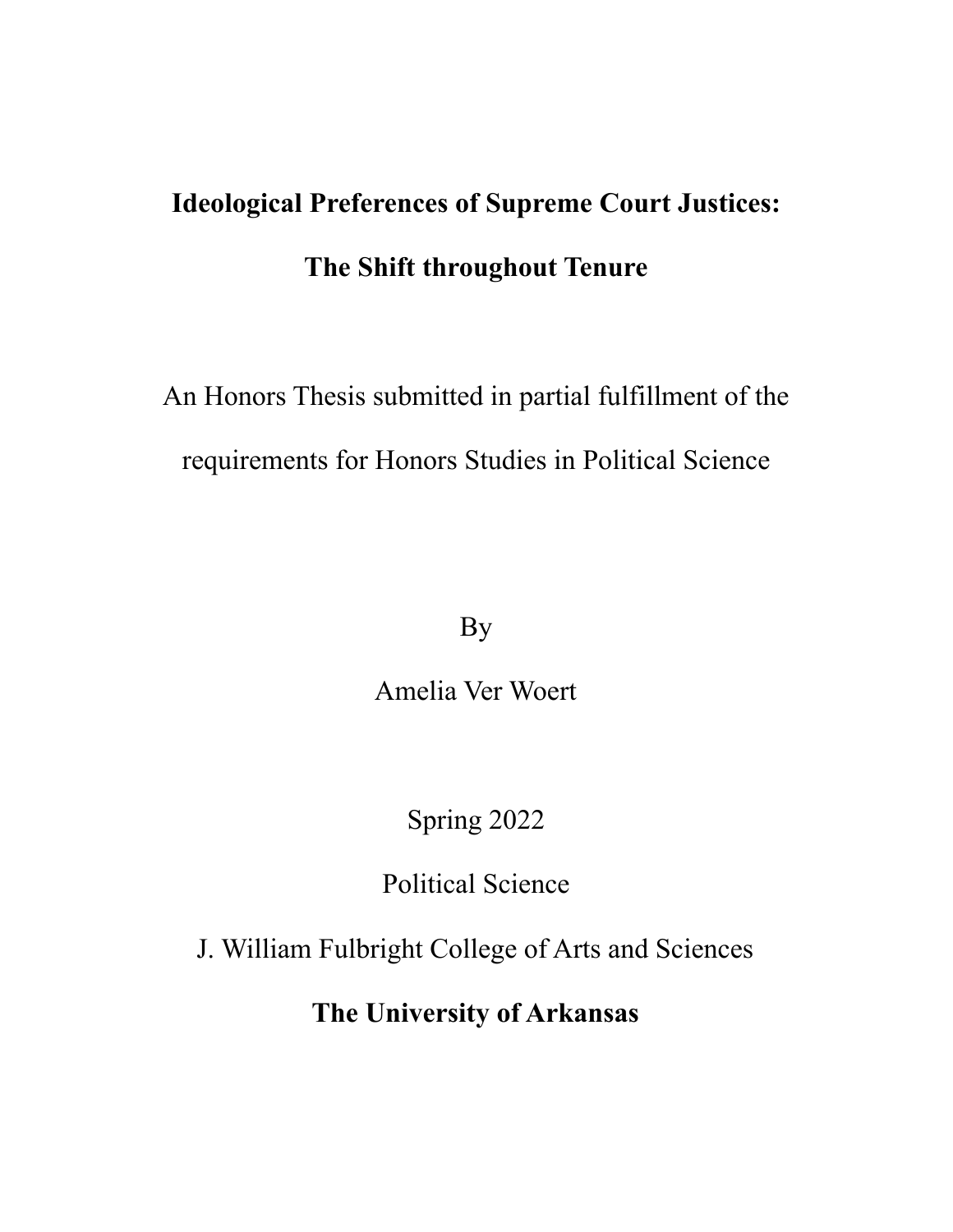# **Acknowledgments**

To my advisor, Dr. William Schreckhise, and committee members who assisted me on this journey.

To my friends and family who graciously read all 60 pages of this thesis, you're the best.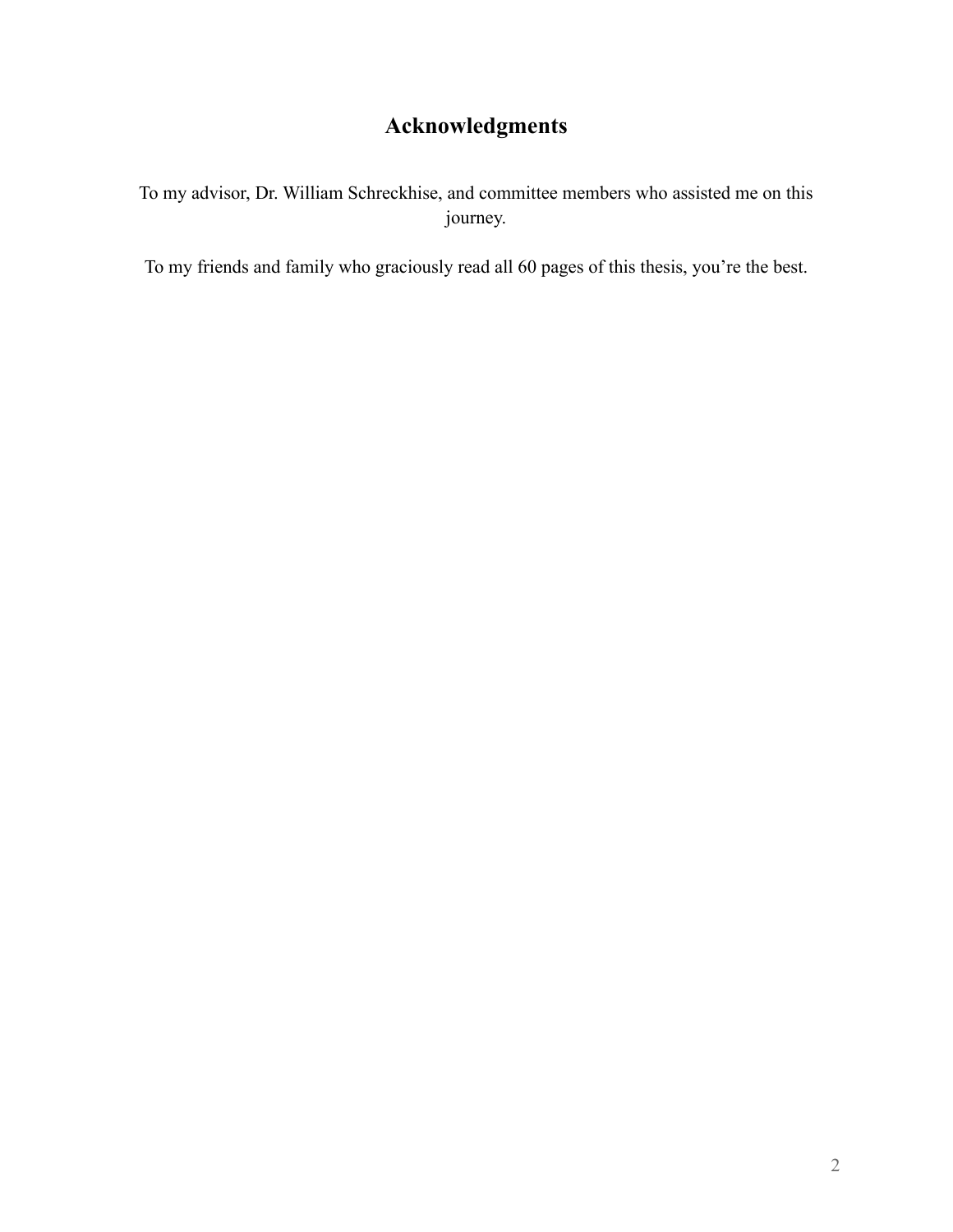# **Table Of Contents**

|  | a) Background of Justice Hugo Black          |  |
|--|----------------------------------------------|--|
|  | b) Ideology of Justice Hugo Black            |  |
|  | c) Analysis of Justice Hugo Black            |  |
|  |                                              |  |
|  | a) Background of Justice William O. Douglas  |  |
|  | b) Ideology of Justice William O. Douglas    |  |
|  | c) Analysis of Justice William O. Douglas    |  |
|  |                                              |  |
|  | a) Background of Justice Thurgood Marshall   |  |
|  | b) Ideology of Justice Thurgood Marshall     |  |
|  | c) Analysis of Justice Thurgood Marshall     |  |
|  |                                              |  |
|  | a) Background of Justice John Paul Stevens   |  |
|  | b) Ideology of Justice John Paul Stevens     |  |
|  | c) Analysis of Justice John Paul Stevens     |  |
|  |                                              |  |
|  | a) Background of Justice Ruth Bader Ginsburg |  |
|  | b) Ideology of Justice Ruth Bader Ginsburg   |  |
|  | c) Analysis of Justice Ruth Bader Ginsburg   |  |
|  |                                              |  |
|  |                                              |  |
|  |                                              |  |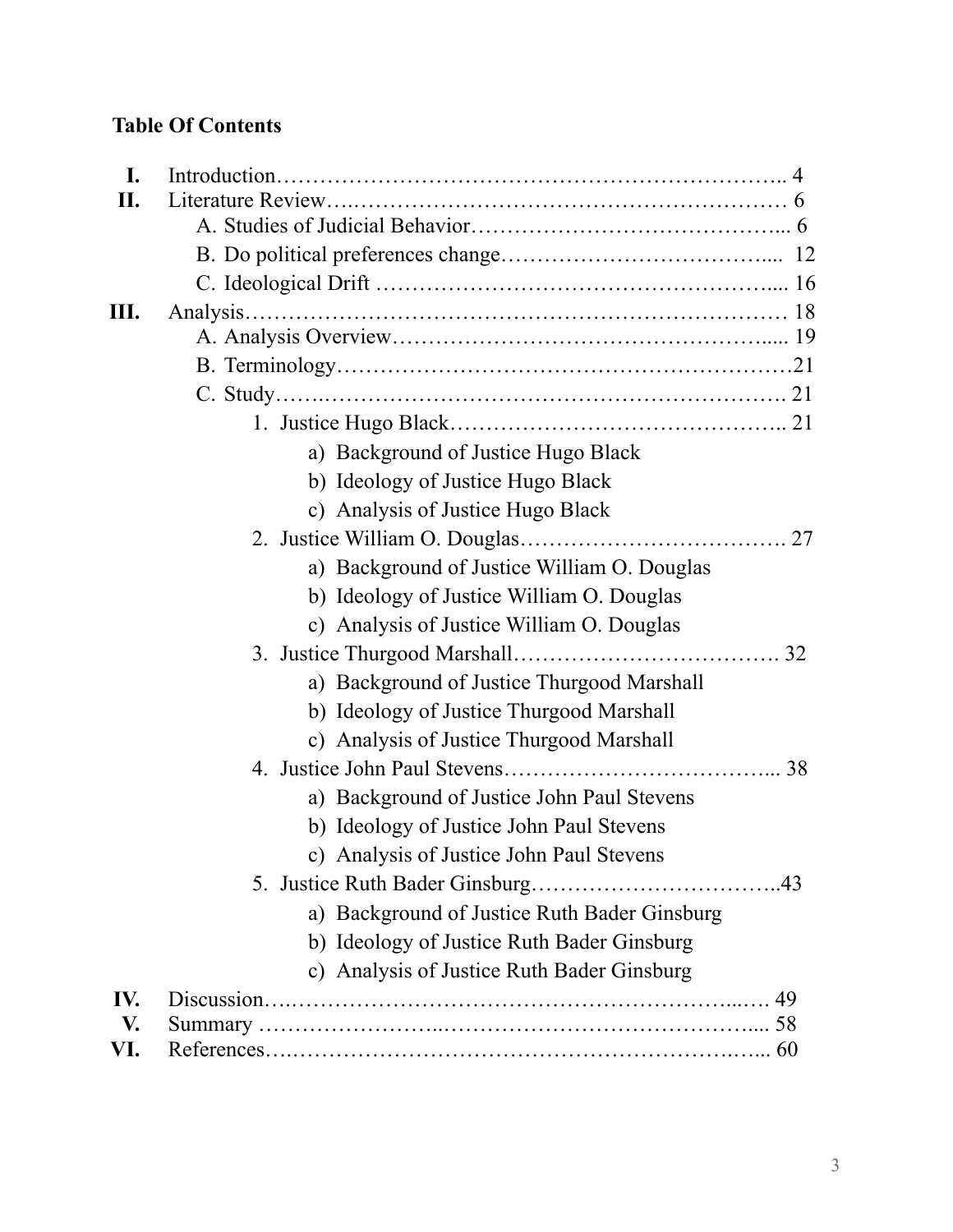# **I. Introduction**

Since the formation of the United States Supreme Court in 1790, there have been 17 chief justices and 103 associate justices that have served on the Court.<sup>1</sup> For over 200 years the Court has been serving our country, and for over 200 years our formulation of political beliefs and ideologies have altered how the people view and the justices interpret the constitution. Nine justices serve on the Supreme Court at a time: one chief justice and eight associate justices. All of these justices are different – they have lived different lives, grown up in different circumstances, experienced different issues – all to which led them to understand the law and decide on cases respectively. Their experiences, families, and educations have formed their political beliefs and how they interpret the constitution – whether that be in a conservative, traditionalist lens that views the constitution as stable or in a liberal, progressive lens that views the document as ever-changing. These attributes determine the way the justices will decide on court cases that will affect our government, our society, and our country's endeavors in the future, possibly forever.

With justices serving for an average of 16 years,<sup>2</sup> and deciding the outcome of  $1,280$ cases during the course of their tenure on the court, it raises the question whether these justices retain their exact ideological leaning throughout their entire term as a justice that they held when they began. Though their lives prior to their appointments form their beliefs, their seat on the bench has an influence on them after their appointments. Presidents nominate qualified professionals to become justices, but do so usually based on the individual possessing the same ideological beliefs and judgements as the president. For example, if the current president identifies as a Democrat, they will nominate an individual that shares their similar Democratic

<sup>1</sup> "The Court as an Institution." *Supreme Court of the United States*, https://www.supremecourt.gov/about/institution.aspx.

<sup>2</sup> "The Court as an Institution." *Supreme Court of the United States.*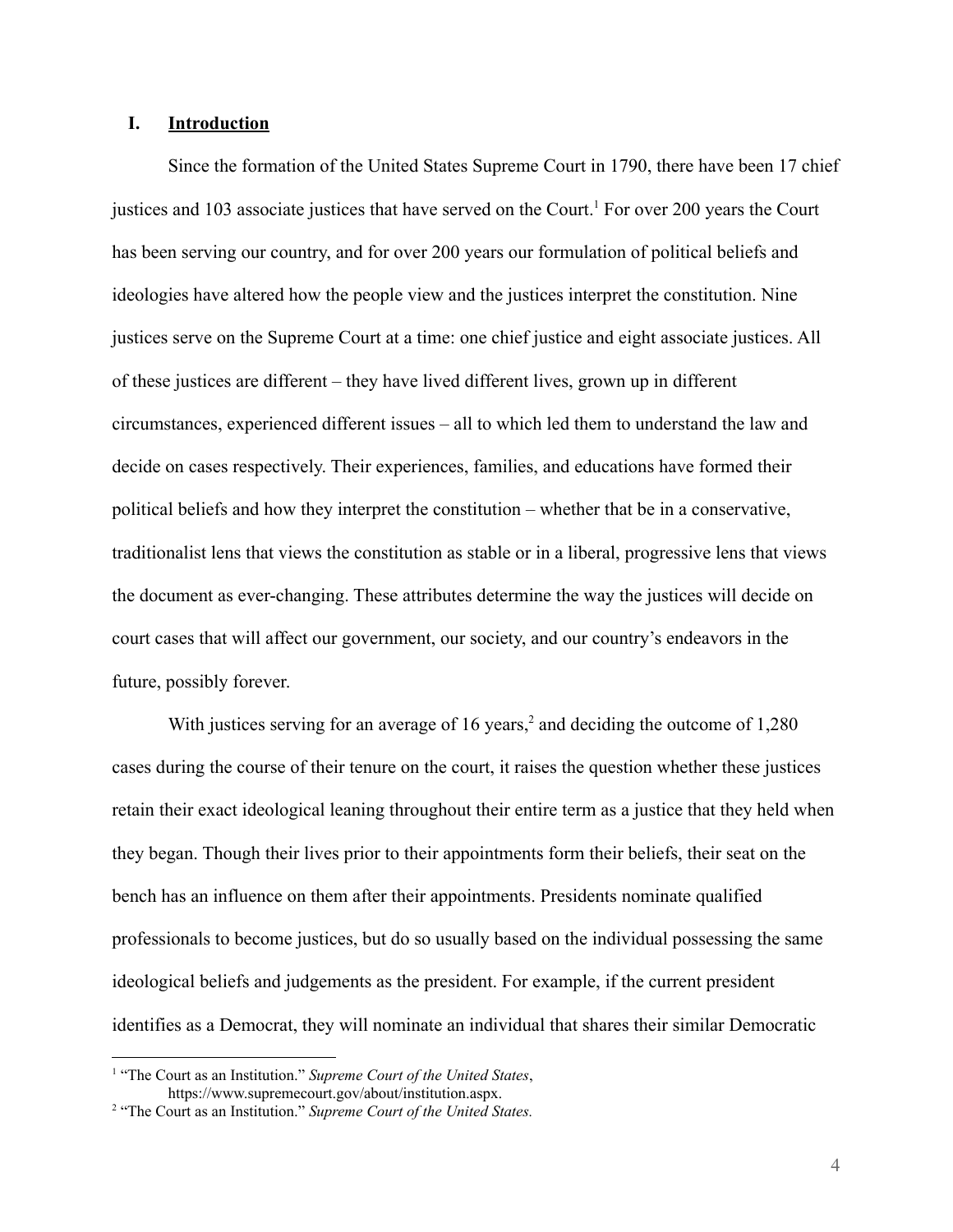ideals to fill the vacancy on the Supreme Court bench. A Republican president hopes that the nominated justice will interpret the constitution and decide on cases in a Republican manner. This is to ensure that the president's ideological beliefs will have a lasting influence on court hearings and hopefully impact the constitution, laws, and precedents in the same ideological manner. But, as the years serving in term progress, justices' ideals and opinions might be influenced by the people, cases, current issues, and even their fellow justices. Society's influence may change their outlook and opinions on specific, impactful issues in our country that are brought up through these court cases. This sparks debates about the justices and their voting habits and leads to the central question of this paper: Do Supreme Court justices change or alter their ideological leanings and political preferences throughout their term on the bench?

For example, throughout time on the Court, a Republican justice may begin to interpret the constitution in a different manner than formerly assumed, much to the nominating president's regret. This circumstance and this research question are important to our society because it brings up issues with the legitimacy of the justices' votes in the eyes of the citizens, if they believe the justices' voting patterns have changed. It can cause individuals in the political party of said justice to become skeptical of and upset with the justice who seems to have formed new, differing beliefs than they previously obtained – they feel cheated, and begin to distrust the justice as well as the judicial process. Trust within our judicial system is vital for the reliance, cooperation, and success of our government. This also causes for Supreme Court cases later decided on in said justice's term to possibly be analyzed and voted on differently than cases earlier in their term, which causes people to question if the earlier or later cases were justly or rightfully decided, or even constitutional. There are many factors and consequences if the justice's voting habits have changed – those being good or bad consequences is subjective to the

5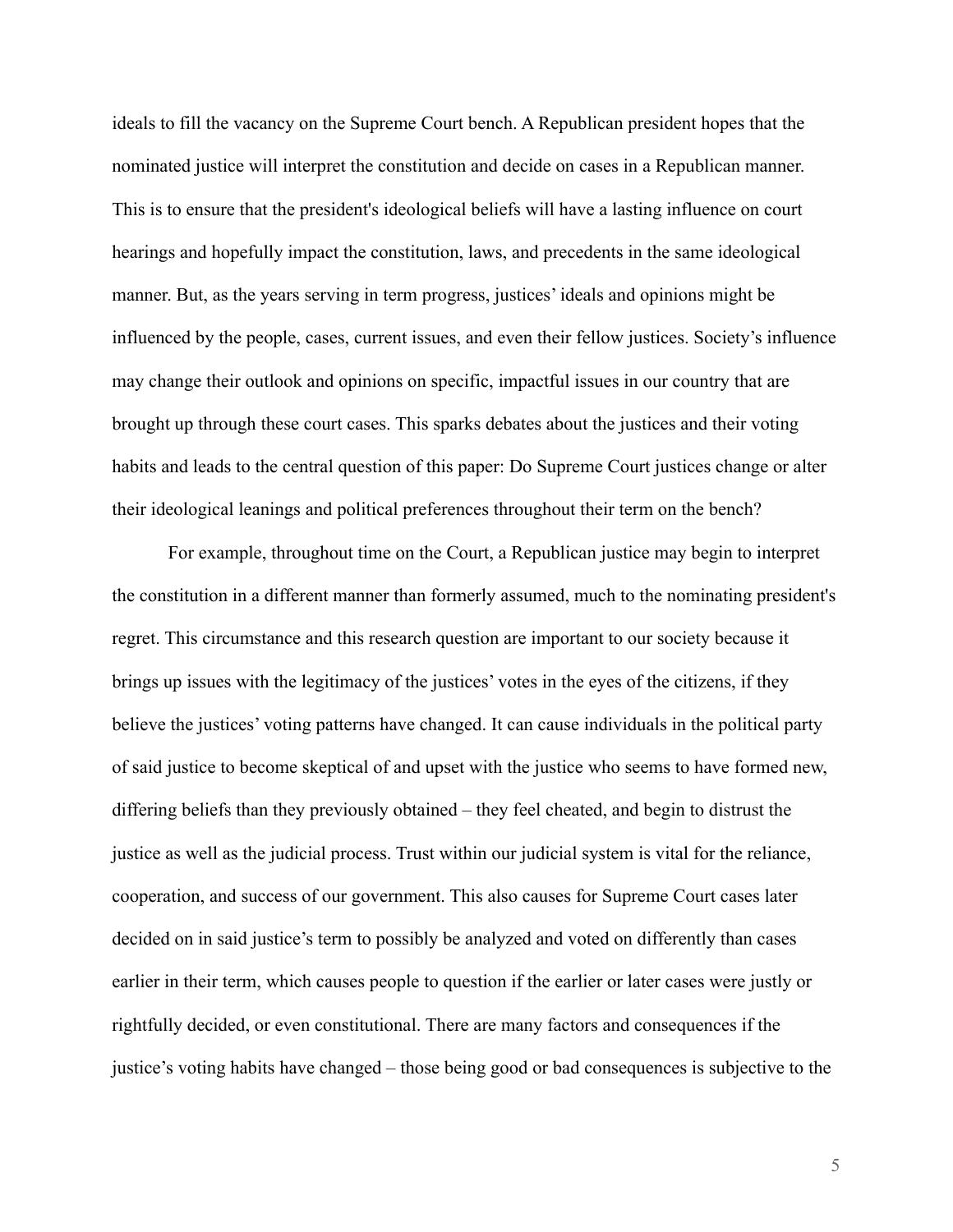interpreter. This paper will research and analyze previous and current justices' terms to formulate a hypothesis on whether time, society, and the constitution impact and change the opinions and vote of the justices throughout their term, and whether that is a positive or negative consequence of being influenced.

For this thesis, I will analyze the tenure of five Supreme Court justices across the decades, ranging from the year 1940 up to the present year of 2022. The analysis will examine the variation between the justices' decisions at the beginning of their term compared to the decisions near the end of their term. The purpose of this study is to properly distinguish whether Supreme Court justices who have served on the bench for more than a decade are impacted by ideological drift and preference shifts throughout their career. The importance of this analysis is to determine the impact of whether there is ideological drift among the justices. Such ideological drift poses many additional questions such as whether their ideological drift affects their interpretation of the constitution. How does the drift impact the precedents that govern our nation, freedom, and democracy? Do the previous decisions of these justices lose merit now that their opinion on the matter has evolved? Should these justices have term limits? These questions will be evaluated alongside this analysis.

## **II. Literature Review**

#### Studies of Judicial Behavior

Supreme Court justices are considered and nominated based on their qualifications, experiences, career accomplishments, and ideologies. It is important to the executive branch that the preferences of the justices they nominate remain stable during their term on the court, for if their preferences vary, their nomination is not advocating for and representing the presidency's political ideology as they had hoped for. As Epstein and her colleagues note, just because a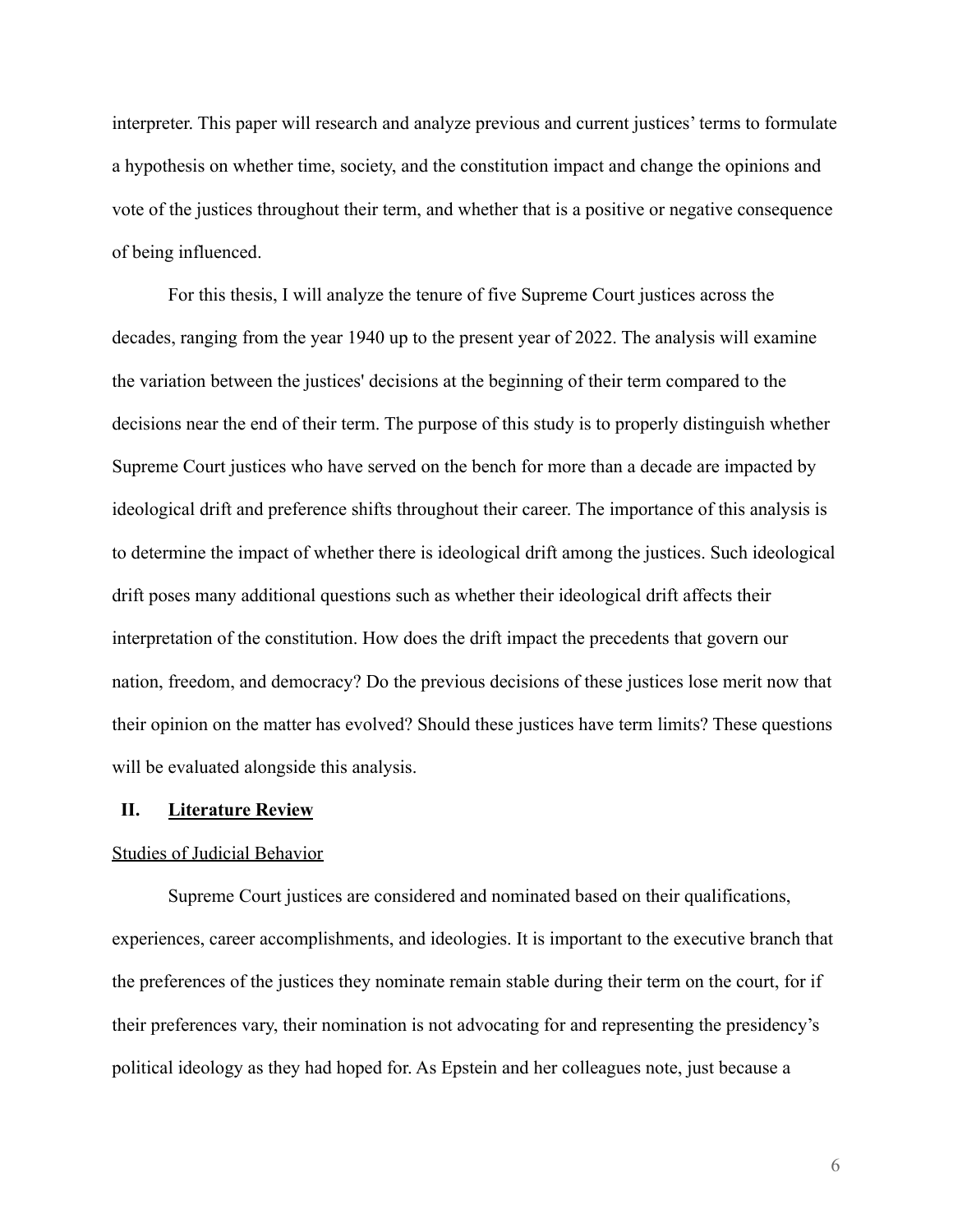justice is a Republican or Democrat, and thus voting liberally or conservatively, their views may still be different than that of the president.<sup>3</sup> History explains that actors in government institutions — especially the Supreme Court — often behave unpredictably. <sup>4</sup> Due to instances like this, many political scientists have attempted to measure, reason, and predict the ideologies of justices based on research and statistics. Many use exogenous measures — measures that are based on information that is causally prior to any votes being cast  $5$  — to capture ideology. This legal model of measuring decision-making argues that the decisions of the Supreme Court are based on the facts of the case, the precedents, the plain meaning of statutes and the Constitution, and the intent of those who framed legal provisions.<sup>6</sup>

In contrast, the attitudinal model holds that the Supreme Court justices decide a case in light of their ideological attitudes and values.<sup>7</sup> Many political scientists use this model to analyze justices and measure their respective ideologies. A well-known method that takes these models into account is the Segal-Cover scores. Two political scientists, Segal and Cover, derived these scores by content-analyzing newspaper editorials written between the time of the justices' nomination to the U.S. Supreme Court and their confirmation.<sup>8</sup> Though these scores are desirable to certain political scientists, they are computed once — at the time of the justice's nomination –– and do not fully analyze the full term of the justice's tenure on the Supreme Court. Segal and Cover base a lot of their measures on the attitudinal model, and this model cannot fully explain the voting fluctuations observed in the actual data.<sup>9</sup>

<sup>&</sup>lt;sup>3</sup> Epstein, Lee, et al. "Ideology and the study of judicial behavior." 2012.

<sup>5</sup> Epstein, "Ideology and the study of judicial behavior." <sup>4</sup> Owens, Ryan J. and Wedeking, Justin, Predicting Drift on Politically Insulated Institutions: A Study of Ideological Drift on the United States Supreme Court (December 29, 2010). <https://ssrn.com/abstract=1738309>

<sup>6</sup> Lim, Youngsik. "An Empirical Analysis of Supreme Court Justices' Decision Making." *The Journal of Legal Studies*, vol. 29, no. 2, 2000, pp. 721–752. *JSTOR*, www.jstor.org/stable/10.1086/468091. 722.

<sup>7</sup> Lim, "An Empirical Analysis of Supreme Court Justices' Decision Making." 722

<sup>8</sup> Epstein, "Ideology and the study of judicial behavior."

<sup>9</sup> Lim, "An Empirical Analysis of Supreme Court Justices' Decision Making." 724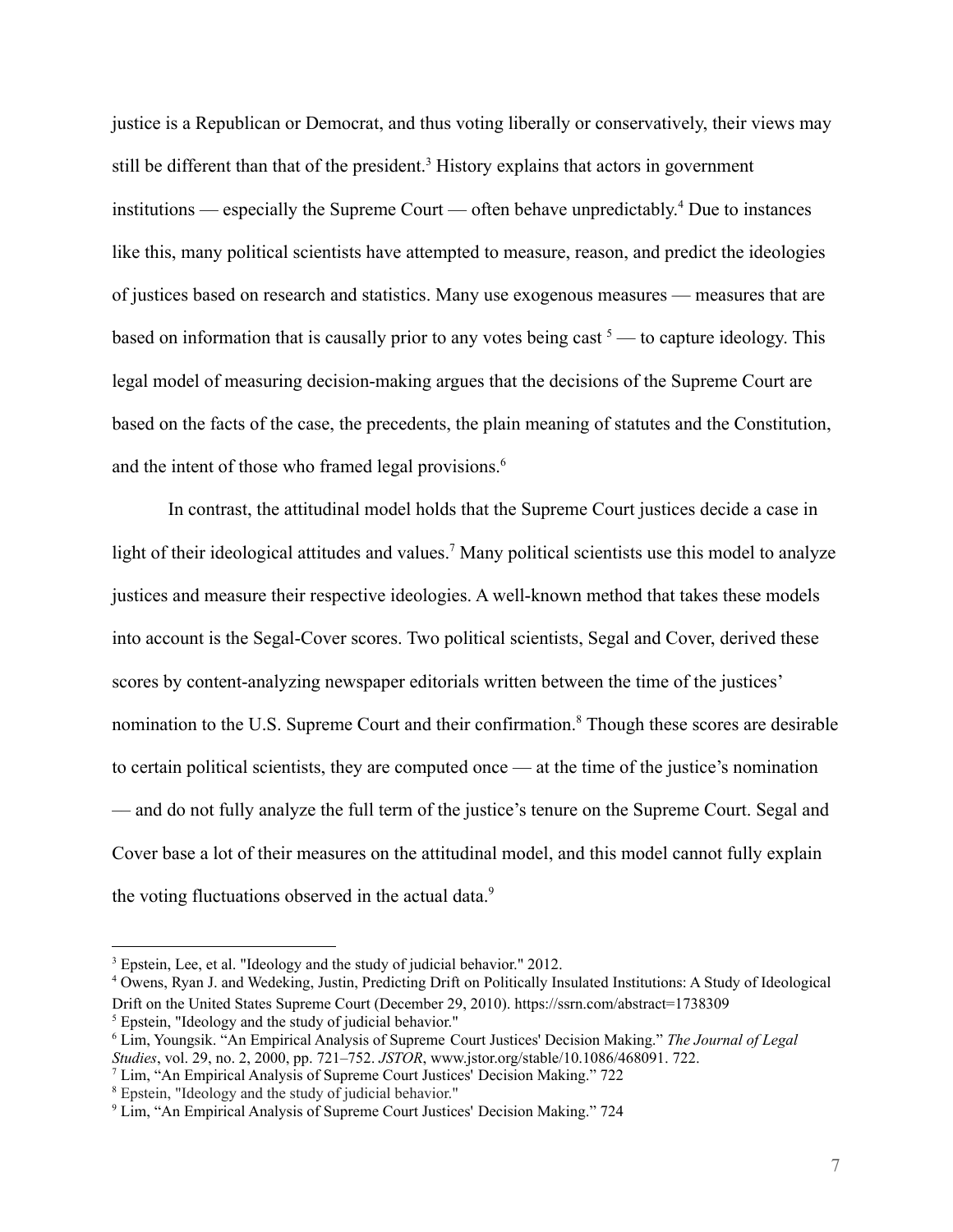New research shows that virtually all the justices serving since 1937 grew more liberal or conservative during their tenure on the Court.<sup>10</sup> Figure 1 illustrates one of the more extreme examples: Justice Harry Blackmun's nearly complete flip, from acting as one of the Court's most conservative members to among its most consistent civil libertarians. This proves that an ideological score developed in 1970 would not be especially useful in predicting Blackmun's votes two decades later, in 1990.<sup>11</sup>

<sup>&</sup>lt;sup>10</sup> Epstein, "Ideology and the study of judicial behavior."

<sup>&</sup>lt;sup>11</sup> Epstein, "Ideology and the study of judicial behavior."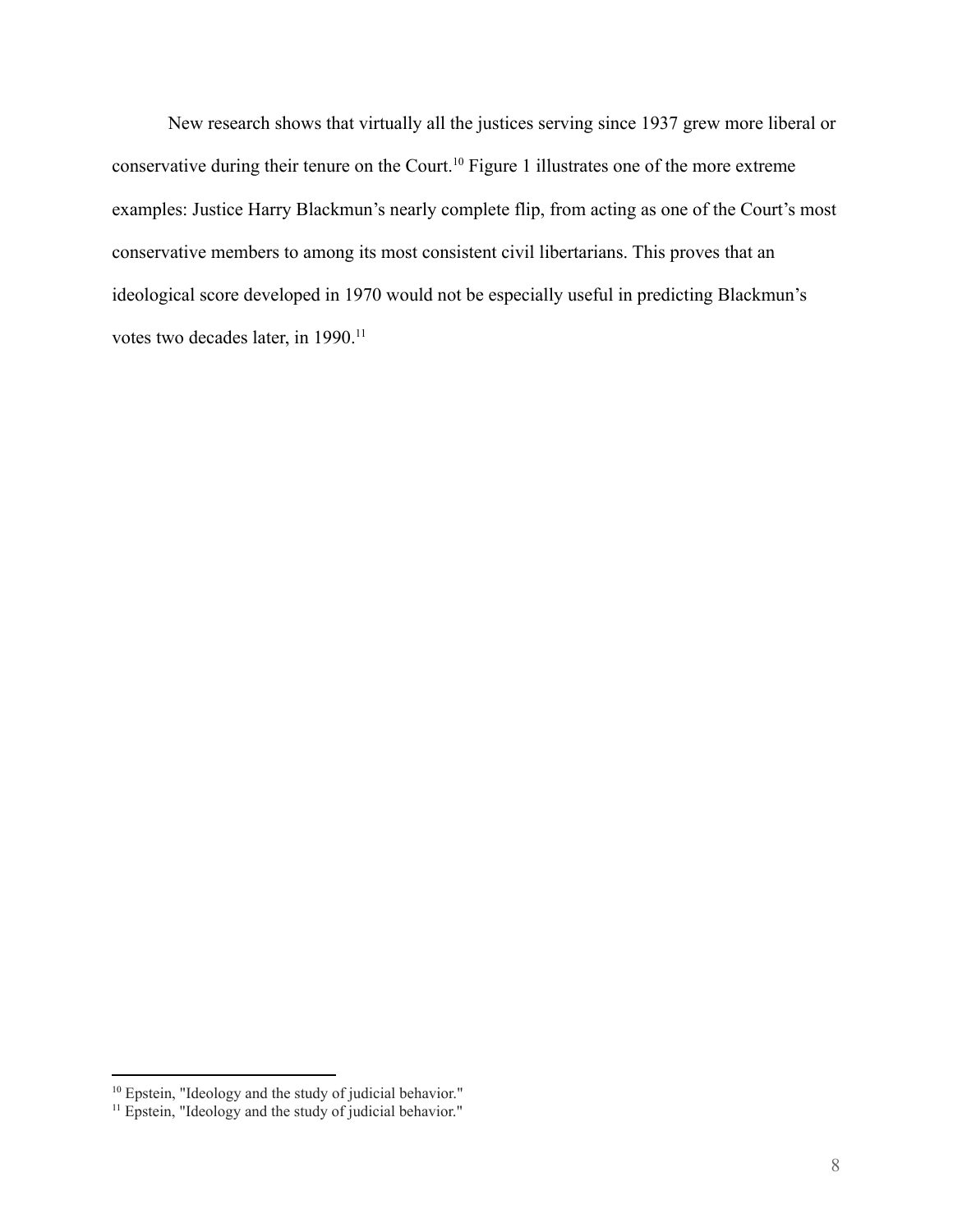

*Source*: Graph of Justice Harry Blackmun's Segal Cover Scores, 1970-1994. 12



*Note*: This figure reports the percentage of votes cast each term in which Justice Blackmun supported defendants in criminal cases; women and minorities in civil rights cases; and individuals against the government in First Amendment, privacy, and due process cases. The superimposed line is a first-degree less smooth with span = 0.45.<sup>13</sup>

Figure 1 displays the ideological drift of Justice Blackmun during his time on the court but could also stand for and represent many other justices as well. Justice Blackmun will be discussed in more depth later in this paper, but this shows that to truly score and present a justice's ideology, one must look at their entire time on the bench and compare their earlier voting patterns to their voting patterns at the end of or later within their term. This article

<sup>&</sup>lt;sup>12</sup> Epstein,"Ideology and the study of judicial behavior."

<sup>&</sup>lt;sup>13</sup> Epstein,"Ideology and the study of judicial behavior."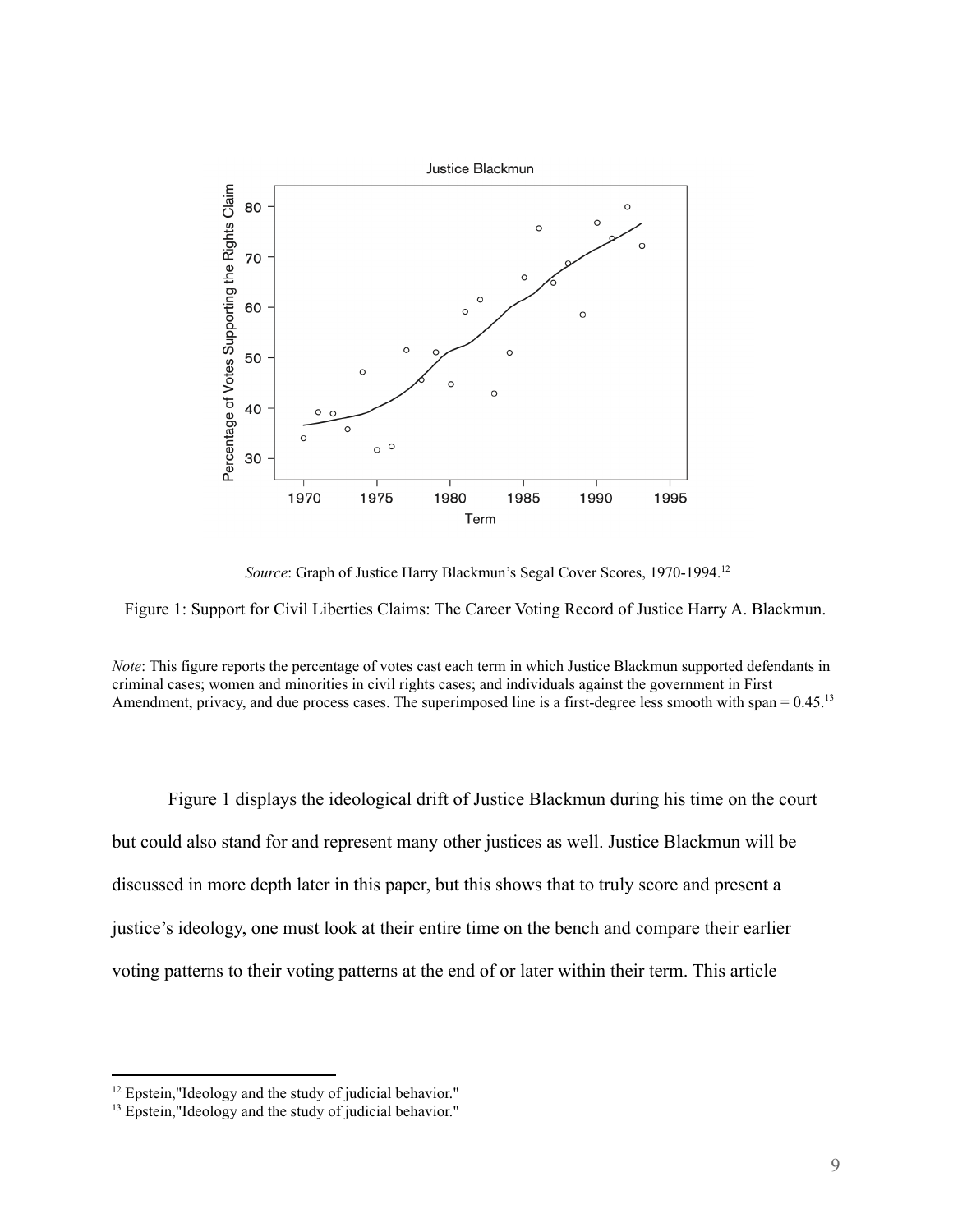showcases that justices, no matter what ideology, grow as professionals and may alter their ideology and opinions, swaying their decision making and interpretations later in their career.

Another scoring model represents and displays the change in the direction of ideologies, is the Martin-Quinn Score. The Martin and Quinn (2002) fits a dynamic item response theory model which provides time-varying ideal points for Supreme Court justices.<sup>14</sup> The Martin-Quinn Score was developed to measure the politics in the Supreme Court and to get a better understanding of the trend in decisions of the justices through time. This scoring graph represented below is the graph of all of the justices, from 1935 to 2020, and their voting trend over time.<sup>15</sup>

<sup>&</sup>lt;sup>14</sup> Martin, Andrew D., and Kevin M. Quinn. "Can Ideal Point Estimates be Used as Explanatory Variables?", *Washington University in St. Louis. Unpublished Manuscript* (2005).

<sup>15</sup> Graph of the Martin-Quinn Scoring of Ideological Leanings below. *Martin-Quinn Scores*, https://mqscores.lsa.umich.edu/index.php.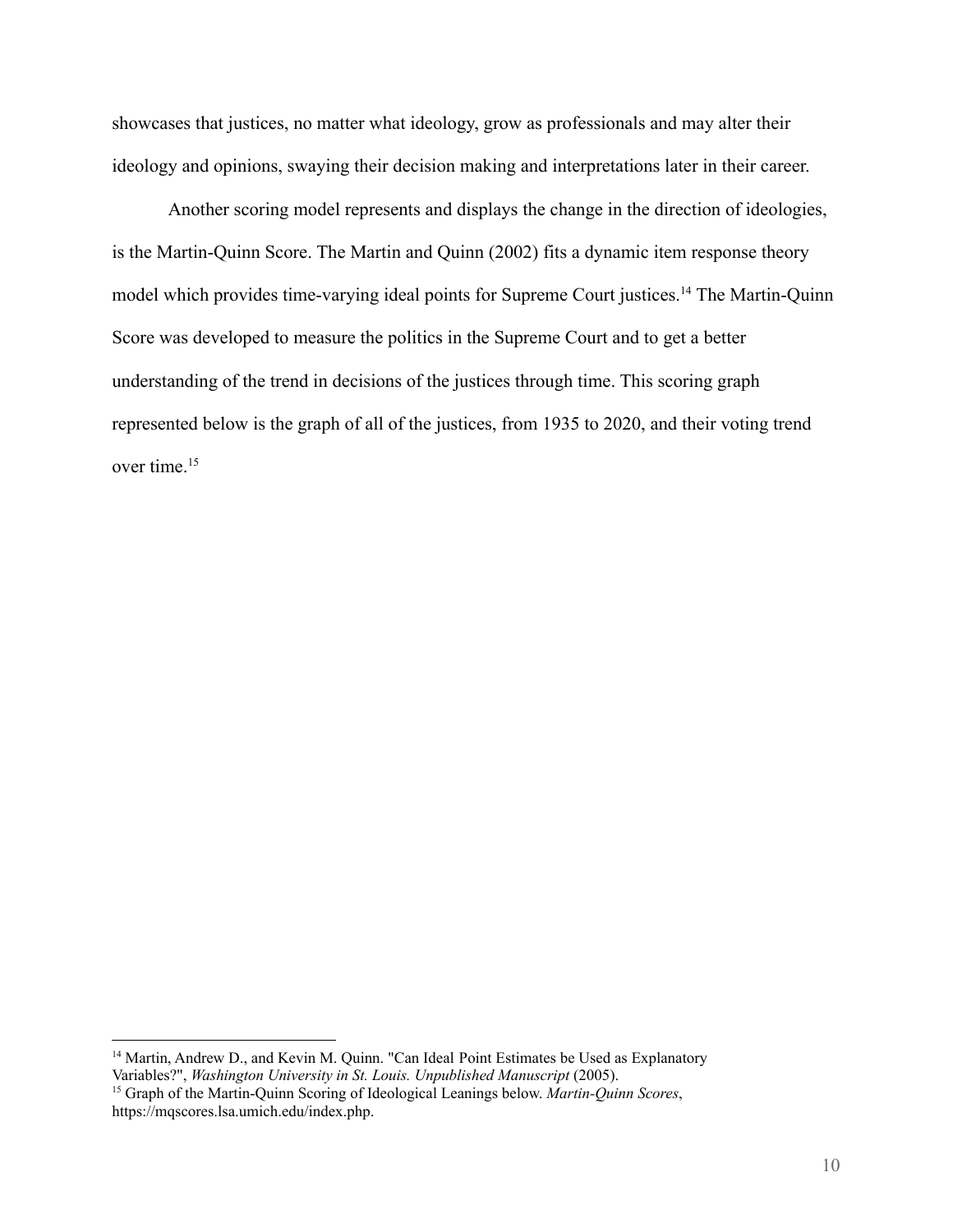

**Ideological Leanings of Supreme Court Justices** 

*Source:* Graph of the Martin-Quinn Scoring of Ideological Leanings below. *Martin-Quinn Scores. 16*

# Figure 2

Figure 2 presents us with a simple summary of the trend in votes of each justice from 1935, these ideal points being updated annually as the Court decides additional cases.<sup>17</sup> Lower, or negative, numbers on the ideological scale represent liberalism; high, or positive, numbers on the ideological scale represent conservatism.<sup>18</sup> It is easy to see that not a single justice remained stable in their voting over their years in court. Though it shows the voting swaying in many directions, from 1955 and on the scores mostly begin to lean towards the liberal spectrum in the

<sup>16</sup> Graph of the Martin-Quinn Scoring of Ideological Leanings below. *Martin-Quinn Scores.*

<sup>&</sup>lt;sup>17</sup> Martin and Quinn, "Can Ideal Point Estimates be Used as Explanatory Variables?"

<sup>&</sup>lt;sup>18</sup> Martin and Quinn, "Can Ideal Point Estimates be Used as Explanatory Variables?"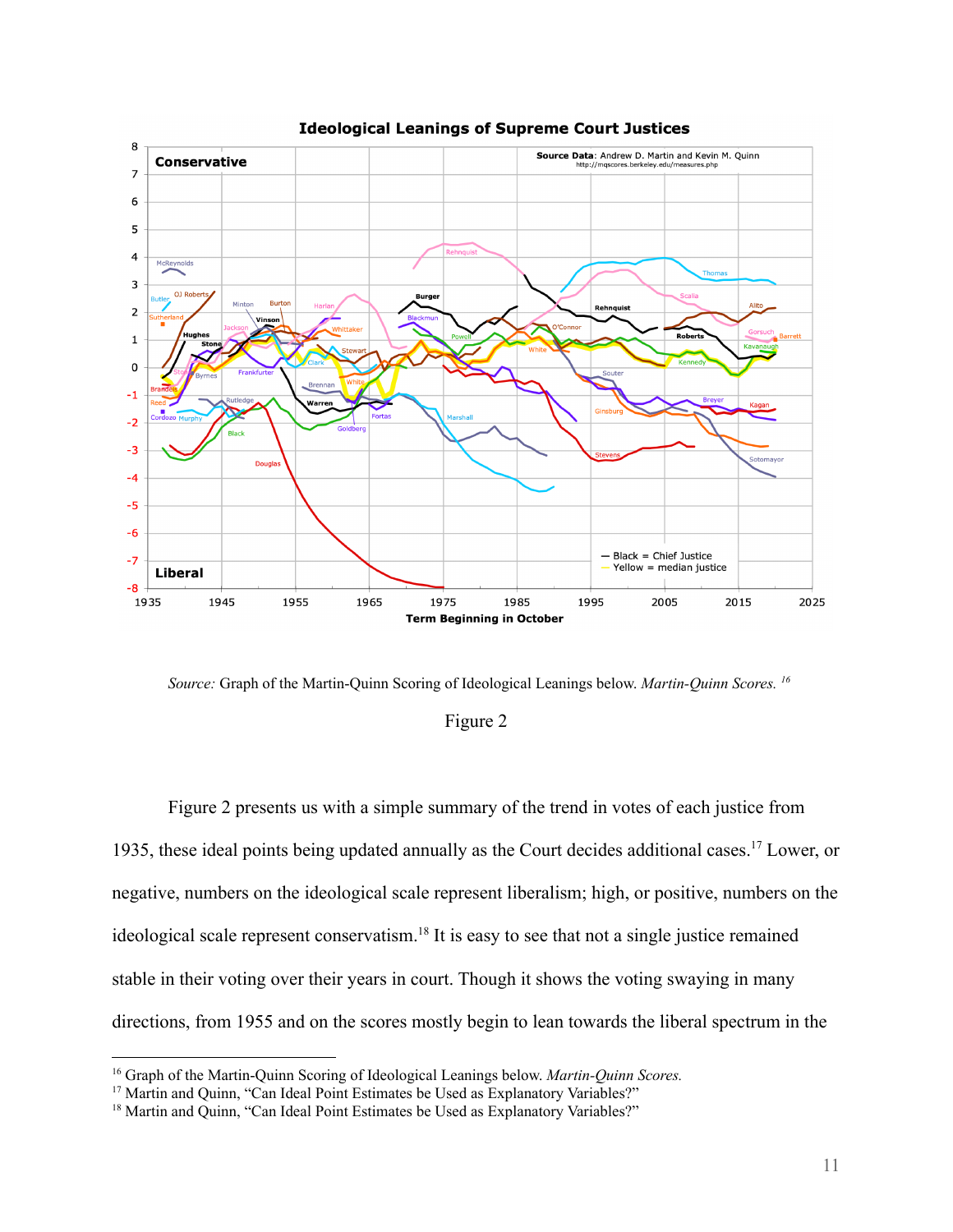graph. This may be due in part to the progressive era of that time period. Many social rights movements were heavily pushed, promoted, and enacted during these decades, including the Civil Rights Act of 1964, the Voting Rights Act of 1965, and the revolutionary court decision of *Brown v. Board of Education* in 1954, which could have very well been a turning point in many justice's views. The changing of society and of the times plays an essential role in what justices believe in and what issues matter most to them. Though the trend in ideologies mostly lean more liberal over time, that does not mean that these justices are strictly liberal by the end of their term. Seen in many justices, though their trend may dip towards a more liberal voting, their ideology is still above the moderate line, or 0, and they remain conservative, or Republican in many aspects.

Justice Sandra Day O'Connor provides an example*.*Though she began more conservative (present on the graph), throughout her time serving her decisions were measured to become more liberal over time, though her ideals as a whole still remained conservative/Republican seeing that her 'scoring' remained above the moderate line. But if her initial preferences remained completely stable, odds are that she would not have provided the fifth vote to uphold Michigan Law School's affirmative action program in the 2003 case, *Grutter v. Bollinger*. <sup>19</sup> This case showcases her preference change and proves that the graph is correct in her motion to score more liberally at the end of her term. This graph helps present evidence and prove that justice's ideals alter and develop throughout their time as a Supreme Court justice.

# Do political preferences change?

There have been some models and research that present us with the basis that preference does not change, but many political scientists attempt to disagree. The "stability assumption," which assumes that one is consistent over time, has been labeled on justices by certain political

<sup>&</sup>lt;sup>19</sup> I previously studied this case.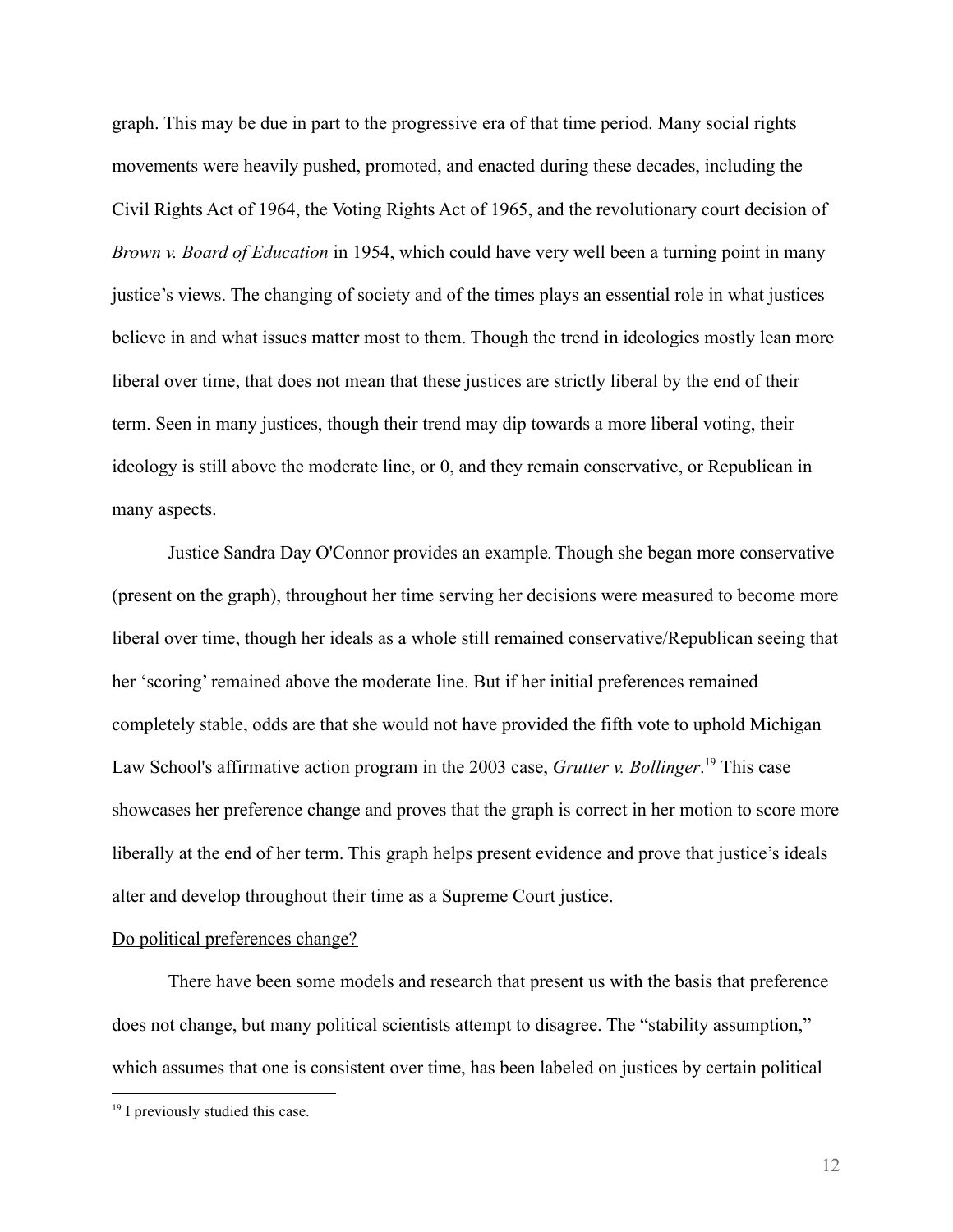scientists. The attitudinal model, a social-psychological theory of decision making, states that political actors have a set of, "interrelated beliefs that describe, evaluate, and advocate action with respect to an object or situation," that guide their decision making.<sup>20</sup> These beliefs and ideals are subject to change though, especially along with the mood of the public. When the public follows and represents mostly liberal (or conservative) ideals, the Court is significantly more likely to issue liberal (or conservative) decisions.<sup>21</sup> Justices do not respond to public opinion directly, but rather respond to the same events or forces that affect the opinion of other members of the public.<sup>22</sup> Though the attitudinal model refers to the stability assumption, it makes no hard claim to their beliefs remaining the same throughout their term. Many justices, including Hugo Black, William O. Douglas, and Harry Blackmun, have been cases of variation in preferences. Sidney Ulmer, a political scientist who studied justices Black and Douglas, states how he supposes that because "service on the Court is a learning process," the length of a judicial career itself would promote change.<sup>23</sup> These two justices were analyzed and found that their preferences did indeed shift during their terms, even after examining case control stimuli. This shows that preference may change based on the longevity of a justice's term.

Justices' roles on the bench may be affected due to the introduction of national trends that arise through their term. Their behavior is affected by factors in national issues, such as in economic, social, and environmental issues, that become prominent while they are serving. Examples of these include economic inflation or recessions, social advocates and prominent civil rights issues, or environmental impacts, climate change, and world health issues (i.e.,

<sup>&</sup>lt;sup>21</sup> Epstein, Lee, and Andrew D. Martin. "Does Public Opinion Influence the Supreme Court-Possibly Yes (But We're Not Sure Why)." *U. Pa. J. Const. L.* 13 (2010): 263. <sup>20</sup> "Do Political Preferences Change? A Longitudinal Study of U.S. Supreme Court Justices" - "The Journal of Politics." *University of Chicago Press Journals*, https://www.journals.uchicago.edu/doi/pdfplus/10.2307/2647649.

<sup>&</sup>lt;sup>23</sup> "Do Political Preferences Change? A Longitudinal Study of U.S. Supreme Court Justices," The Journal of Politics. <sup>22</sup> Epstein and Martin. "Does Public Opinion Influence the Supreme Court-Possibly Yes (But We're Not Sure Why)."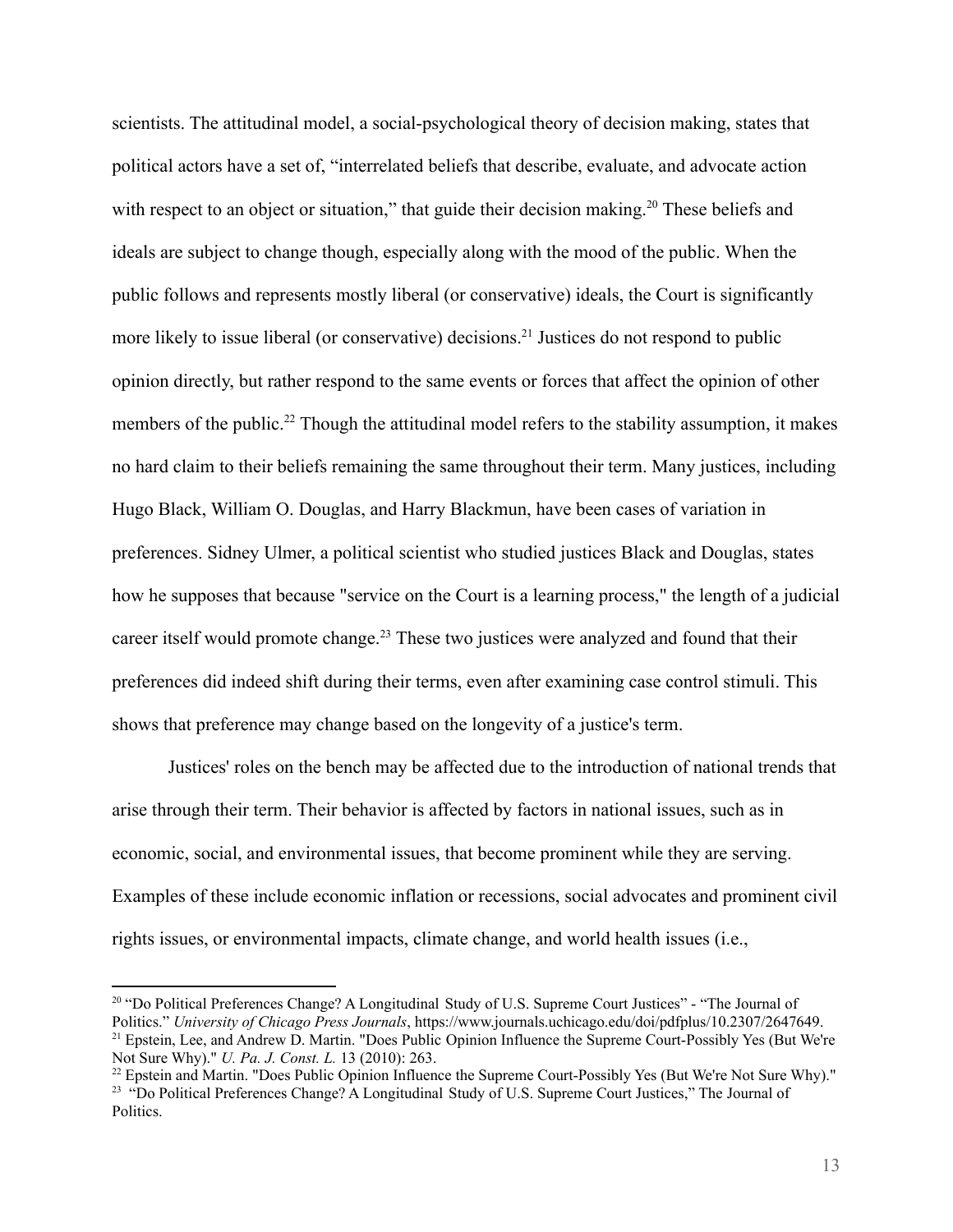COVID-19). These issues and factors may sway justices' previous ideals, for they had either never known of these situations or had never been faced with attempting to resolve such an issue before. Though this research is relative to a few justices, it still presents cases where ideals and opinions were changed.

In Justice Harry Blackmun's case, he denies ever having a preference change. When he was nominated by President Richard Nixon, he was described by the people as, "consistently... on the conservative side of the issues."<sup>24</sup> But over time, even within his first decade of serving, Justice Blackmun's votes went from being secure and reliable to unpredictable. In his decisions, he grew away from voting like his conservative friend and colleague Chief Justice Warren E. Burger and began voting alongside more liberal associate justices. During the past decade or so, the law reviews have been full of articles attesting to changes in Harry Blackmun's political attitudes. When a justice has taken part in deciding on a precedent of a current case, their present decision should be affected by their past decision.<sup>25</sup> This is not necessarily the case with Justice Blackmun. Although Blackmun himself denies these charges – attributing supposed changes to shifts on the Court – it is hard to believe that the same man who dissented in *Furman v. Georgia* (1972) wrote, 22 years later, "From this day forward, I no longer shall tinker with the machinery of death," in *Callins v. Collins* (1994).<sup>26</sup> This is one of the most prominent shifts in Blackmun's beliefs. The change between being a supporter of the death penalty to then shifting to actively voting against it is a remarkable drift. In the case *Gregg v. Georgia* (1976), Justice Blackmun joined the majority opinion in ruling that, "a punishment of death did not violate the Eighth and Fourteenth Amendments under all circumstances. In extreme criminal cases, such as when a

<sup>24</sup> Ruger, Theodore W. "Justice Harry Blackmun and the Phenomenon of Judicial Preference Change." *Missouri Law Review,* vol. 70, no. 4, Fall 2005, p. 1209-1230. *HeinOnline*,

https://heinonline.org/HOL/P?h=hein.journals/molr70&i=1219.

<sup>25</sup> Lim, "An Empirical Analysis of Supreme Court Justices' Decision Making." *722*

<sup>&</sup>lt;sup>26</sup> "Do Political Preferences Change? A Longitudinal Study of U.S. Supreme Court Justices," The Journal of Politics.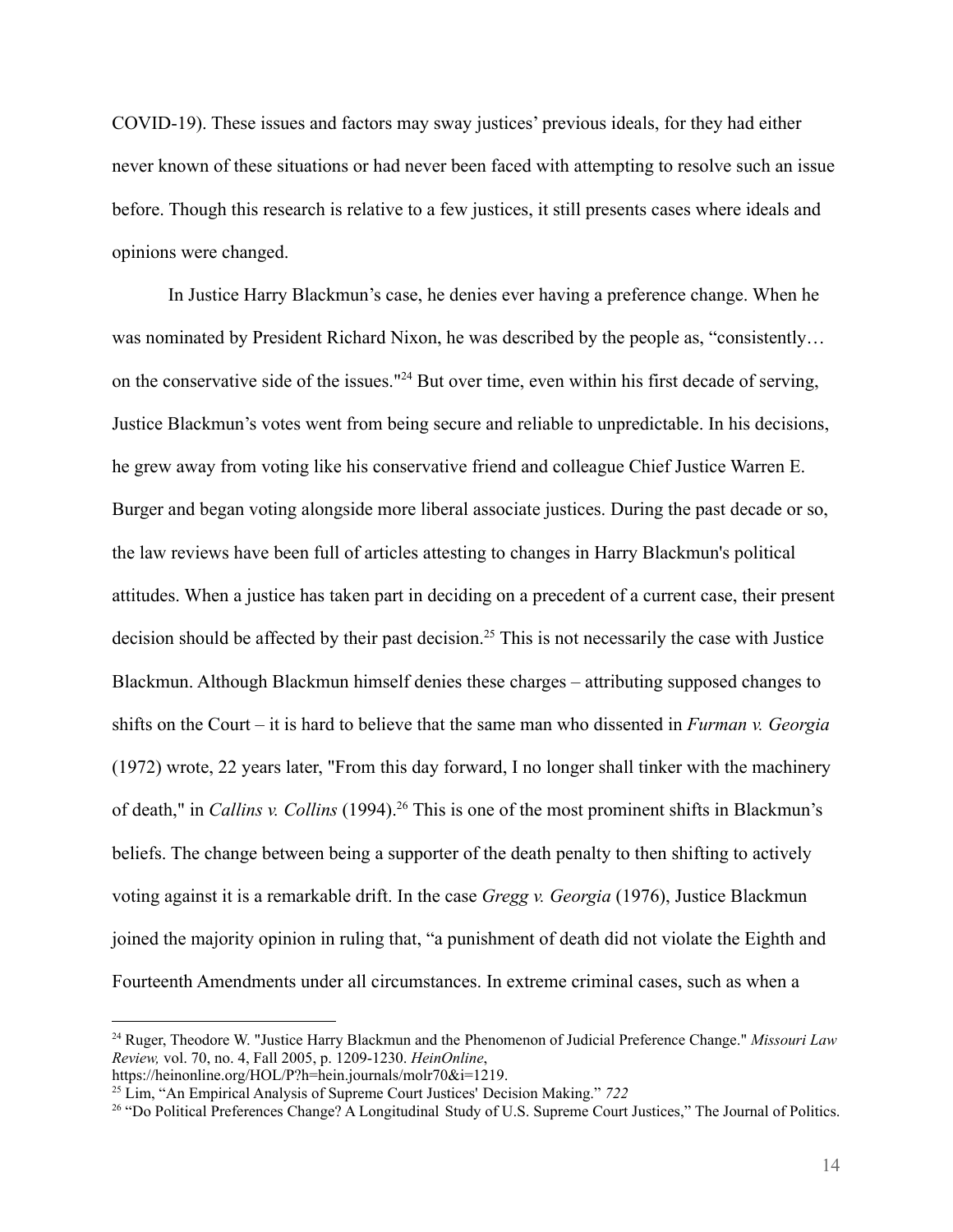defendant has been convicted of deliberately killing another, the careful and judicious use of the death penalty may be appropriate if carefully employed."<sup>27</sup> Then, as stated previously, in an unusual step of dissenting a decision to not approve a writ of certiorari of *Callins v. Collins* (1994), a case decided almost 22 years after his dissent in *Furman* and 18 years after his opinion in *Gregg*, Blackmun renounced his approval of the death penalty. He announced that he was unequivocally turning against the death penalty because he no longer believed that the procedural safeguards erected in the 1970s were working.<sup>28</sup>

In many more cases at different points of his career, Justice Blackmun portrayed changed voting behavior. In the case *Garcia v. San Antonio Metropolitan Transit Authority* (1984), Blackmun ruled in favor of protecting employees of SAMTA in regards to imposing the federal minimum wage and federal mandated overtime pay for their employees, in which he previously argued against federal involvement in state and local affairs. These cases, along with a plethora of others, demonstrate a distinct change in his preferences, which affected his voting habits throughout time. Later in his life, he stated how his views and perhaps those of other justices did evolve while on the bench, and considers that, "when one goes on the Supreme Court of the United States his constitutional philosophy is not fully developed… And if one didn't grow and develop down there, [he] would be disappointed in that person as a Justice."<sup>29</sup>

Overall, preference change has been found to occur in the  $20<sup>th</sup>$  and  $21$ st century, and it is a phenomenon that affects many justices. Political scientists studied the voting preference changes among sixteen justices between 1937 and 1993, and found that even after controlling for variation stimuli, alterations in voting preferences changed in nine out of the sixteen justices.<sup>30</sup> In

<sup>27</sup> Gregg v. Georgia. (n.d.). *Oyez*.

<sup>28</sup> Callins v. Collins. *Oxford Reference.*

<sup>&</sup>lt;sup>29</sup> Ruger, "Justice Harry Blackmun and the Phenomenon of Judicial Preference Change."

<sup>&</sup>lt;sup>30</sup> Ruger, "Justice Harry Blackmun and the Phenomenon of Judicial Preference Change."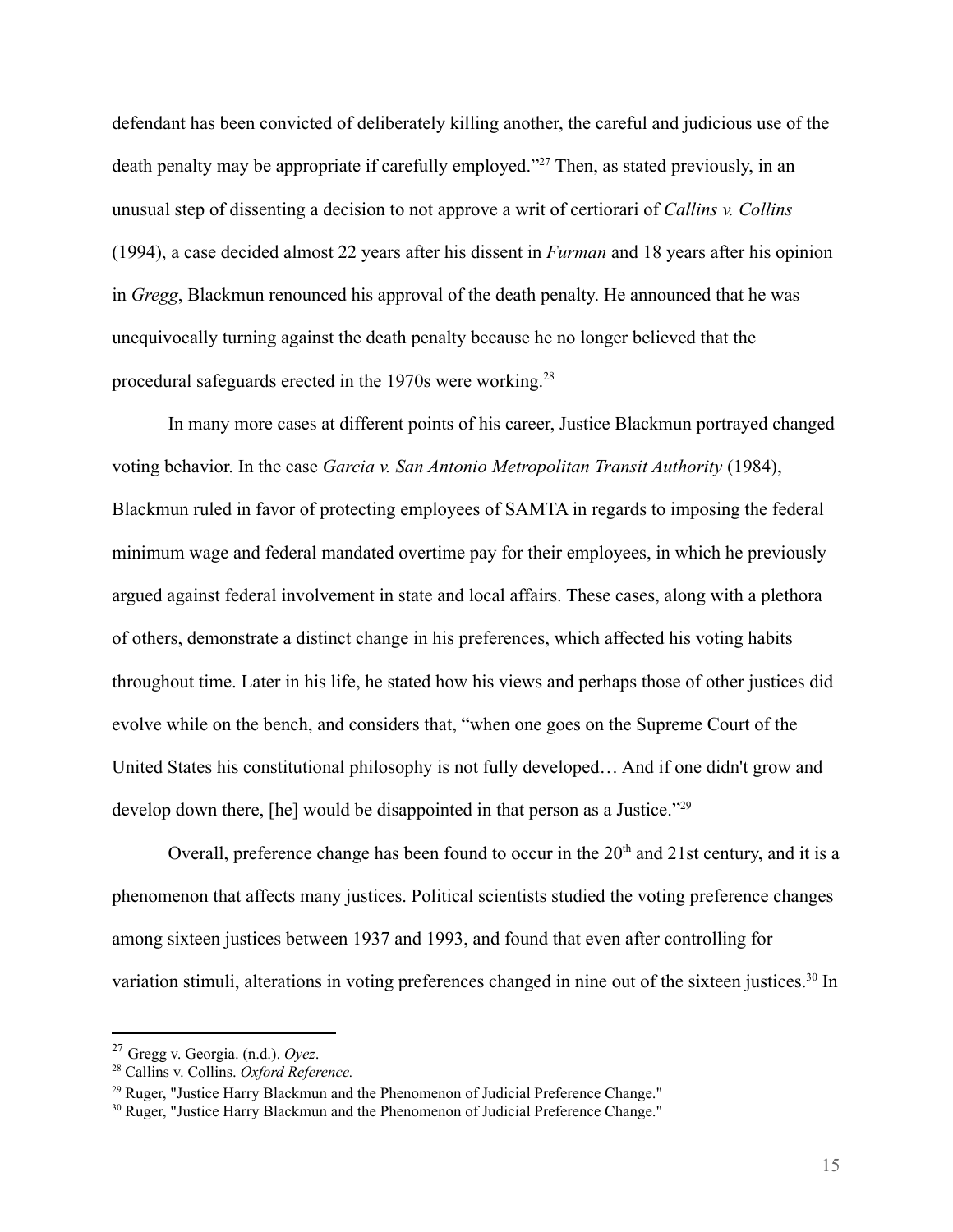another study, Owens and Wedeking found that only fifteen percent of justices on the court since 1937 to today have remained truly ideologically consistent.<sup>31</sup> Put plainly, the protection justices enjoy from the control of other branches allows them the freedom to change over time, and there is little that political actors reasonably can do in response. Though some more than others, this study shows that justices serving for many years and deciding on many valuable cases will lead them to succumbing to changes in their voting habits. This study is one of many that prove that preference change is a real situation. Although the extent to which Justice Blackmun changed his preference is very unusual, the fact that his preferences changed while on the Court is not, and empirical research suggests that many long-serving Supreme Court Justices experience significant preference change during their tenure.<sup>32</sup>

#### Ideological Drift

Ideological drift in law means that legal ideas and opinions will eventually change people's political valence as they are used over and over again.<sup>33</sup> Political valence can be categorized as the personal integrity and competence that are valued by constituents who cannot monitor every decision their representatives make. The personal qualities of representatives are important not only because voters value them for their own sake, but also because such qualities make for a trusting relationship that allows voters to protect themselves.<sup>34</sup> Political and governmental figures' valence varies over time as they are applied and understood repeatedly in new contexts and situations as time progresses.<sup>35</sup> As the world advances, society does too, and as time goes on people want to keep their preferences prominent in the political world. As stated in

<sup>&</sup>lt;sup>31</sup> Owens and Wedeking, Predicting Drift on Politically Insulated Institutions: A Study of Ideological Drift on the United States Supreme Court.

<sup>&</sup>lt;sup>32</sup> Ruger, "Justice Harry Blackmun and the Phenomenon of Judicial Preference Change."

<sup>33</sup> Balkin, Jack M. "Ideological drift and the struggle over meaning." *Conn. L. Rev.* 25 (1992): 869.

<sup>&</sup>lt;sup>34</sup> Stone, W. J., & Simas, E. N. (2010). Candidate Valence and Ideological Positions in U.S. House Elections. *American Journal of Political Science.*

<sup>&</sup>lt;sup>35</sup> Balkin, "Ideological drift and the struggle over meaning." 870.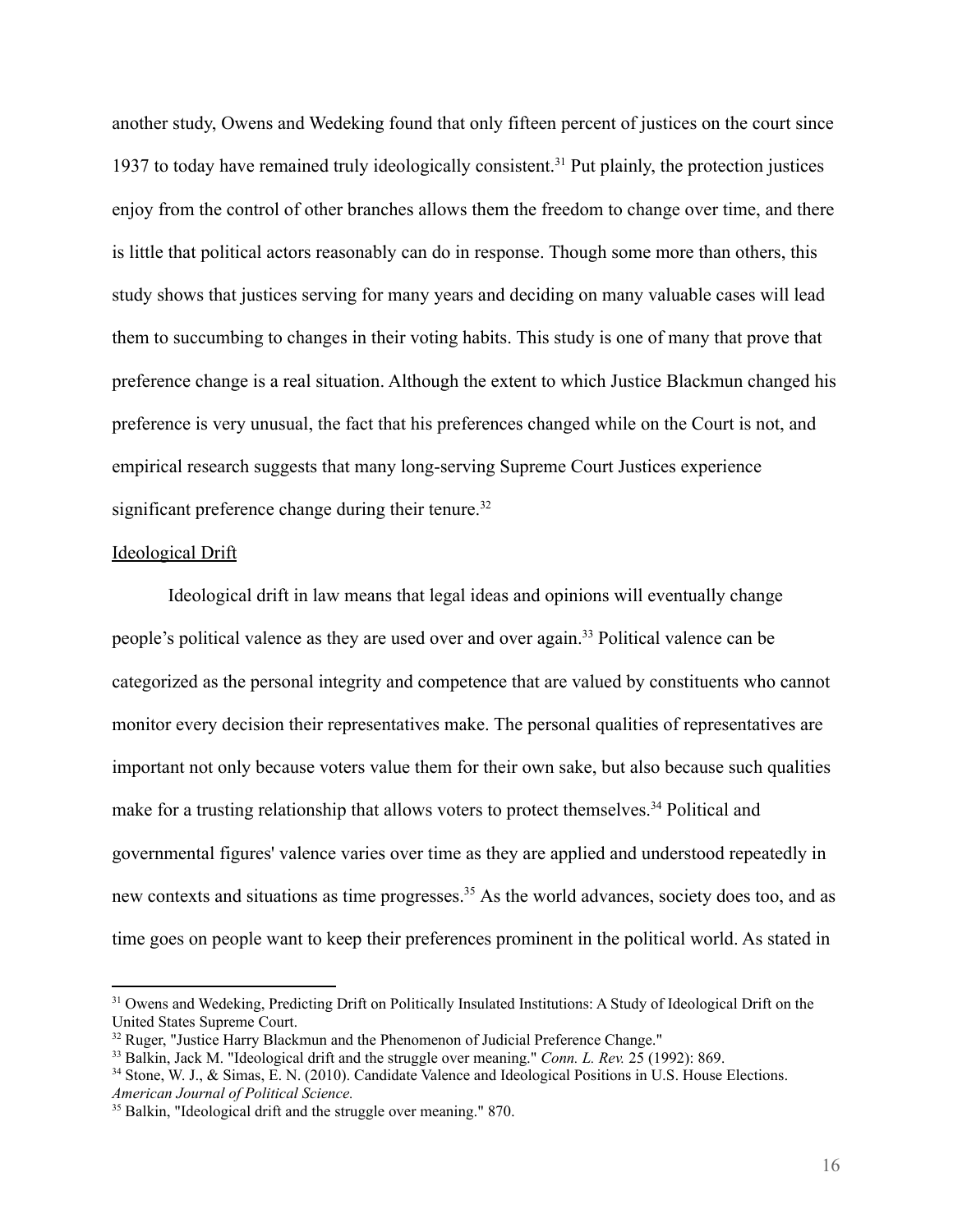the introduction, presidents hope to create lasting legacies in the form of justices who share their ideologies.<sup>36</sup> They reasonably believe that these justices will behave as they expect, but once elected officials nominate and confirm justices to the court, they enjoy very little actual power to influence how the Court decides cases.<sup>37</sup> Justices may fluctuate, or drift, in their ideologies due to society progression and worldly changes. This leads to a degradation of the relationship between their preferences and their nominating party. 38

It is clear that contrary to the claims of prominent scholars, the president and his supporters within the Senate cannot guarantee that the appointed justice will remain in the exact same mind frame that the president wants or needs to have a relevant and lasting impact on government decisions. An example of this situation is with Justice David Souter. When George H.W. Bush selected Souter to serve on the Court in 1990, the president had a multitude of reasons to believe he was appointing a justice who would cast consistent conservative votes.<sup>39</sup> Before Souter joined the Court, news sources deemed him even more conservative than two of President Ronald Reagan's appointees, Sandra Day O' Connor and Anthony Kennedy, at the time of their nominations.<sup>40</sup> The President and the editors were not initially wrong. For the 1990 term, Justice Souter's decisions were conservative, like everyone had guessed. During his first two terms, Souter was the Court's likely median, or swing, justice.<sup>41</sup> But, Justice Souter's ideology began to shift, which led him to become closer to being a more liberal member of the Court. Souter waivered with nearly every case, which led to Bush's nomination failing in keeping his 'legacy' on the judicial bench.

<sup>&</sup>lt;sup>36</sup> Epstein, Lee, et al. "Ideological Drift among Supreme Court Justices: Who, When, and How Important." Northwestern University Law Review, vol. 101, no. 4, 2007, p. 1483-1542. HeinOnline.

<sup>&</sup>lt;sup>37</sup> Owens and Wedeking, Predicting Drift on Politically Insulated Institutions: A Study of Ideological Drift on the United States Supreme Court

<sup>38</sup> Epstein, "Ideological Drift among Supreme Court Justices: Who, When, and How Important."

<sup>&</sup>lt;sup>39</sup> Epstein, "Ideological Drift among Supreme Court Justices: Who, When, and How Important."

<sup>40</sup> Epstein, "Ideological Drift among Supreme Court Justices: Who, When, and How Important."

<sup>41</sup> Epstein, "Ideological Drift among Supreme Court Justices: Who, When, and How Important."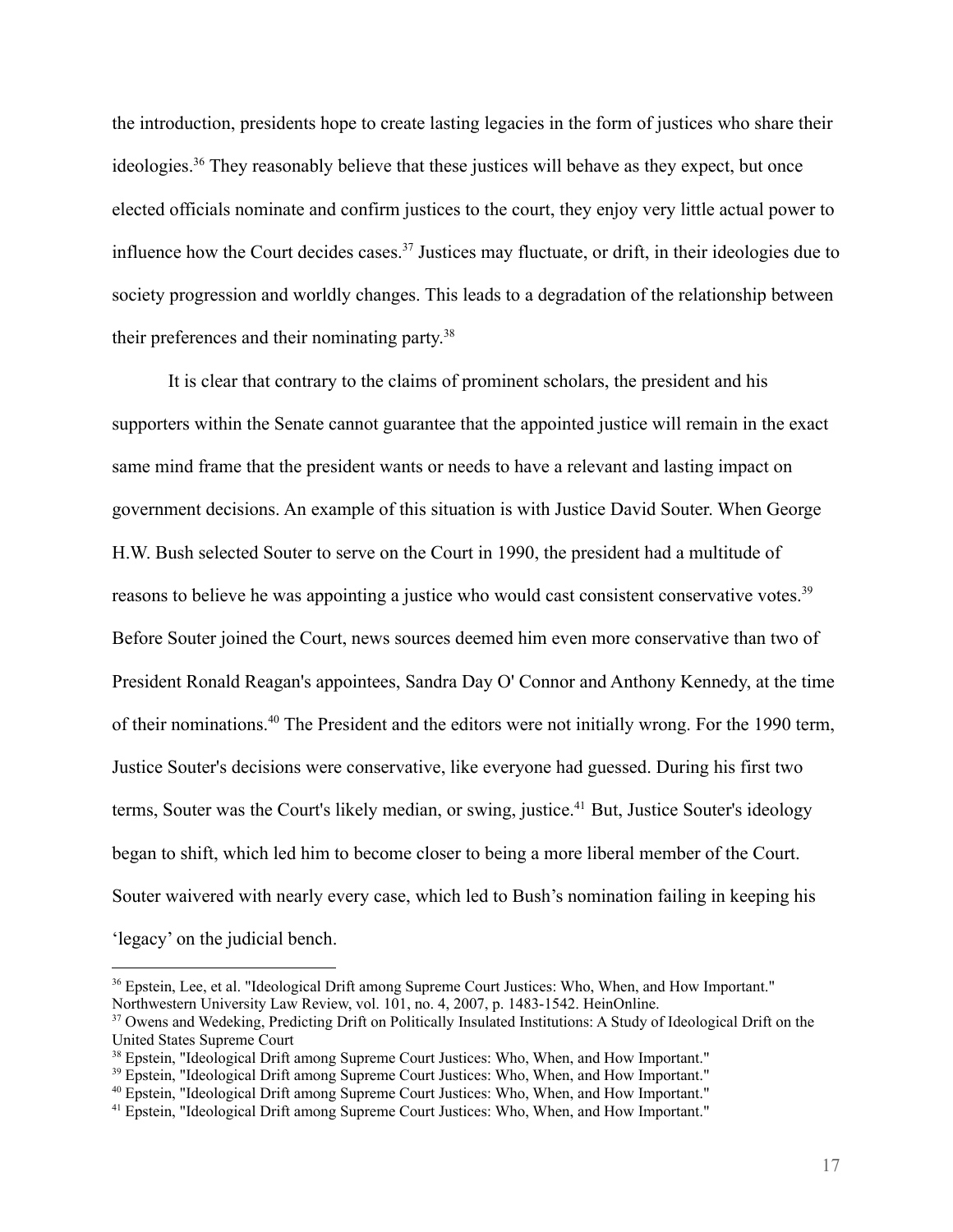Another example of this is with Chief Justice William Rehnquist. Taking a look at the Martin-Quinn Scoring model, it is shown that Rehnquist's votes began to drift more liberally over time. At first, Justice Rehnquist was said to be the most conservative justice of all time, as President Richard Nixon wanted.<sup>42</sup> Rehnquist lasted on the court for over three decades, but when Rehnquist was promoted to Chief Justice, Rehnquist began to drift to the left.<sup>43</sup> In regard to the Martin-Quinn Score, every year between 1986 and his death in 2005, Rehnquist's preferences were significantly more liberal than in 1985.<sup>44</sup> Though his preference change did not happen as drastically as Justice Blackmun's, it still showcased in his decisions how his ideology drifted to become more liberal through his term as a justice. These are a few examples upon many where ideological drift and preference change has impacted justices and their decisions while on the Supreme Court bench.

# **III. Analysis**

Through the extensive research of these articles and journals, I hypothesize that Supreme Court justices change in their ideologies and preferences as the time in their term progresses, specifically, they begin to make decisions and agree with outcomes in a more 'liberal' leaning mindset and manner. This ideological phenomenon can be traced back to social, economic, and environmental factors that impact our society, government, and our justices.

Justices tend to grow in their profession, which leads to an introduction of new ideals and a reevaluation of their own opinions and beliefs. Personal preference is an inevitable feature of legal decision,<sup>45</sup> and it is clear through research that ideological drift is a phenomenon that happens to justices when they serve lengthy terms on the Supreme Court. In the journal article

 $42$  Epstein, "Ideological Drift among Supreme Court Justices: Who, When, and How Important."

<sup>43</sup> Epstein, "Ideological Drift among Supreme Court Justices: Who, When, and How Important."

<sup>44</sup> Epstein, "Ideological Drift among Supreme Court Justices: Who, When, and How Important."

<sup>45</sup> Miller, Eric J. "Judicial Preference." *Houston Law Review,* vol. 44, no. 5, Winter 2008, p. 1275-1336. *HeinOnline*, https://heinonline.org/HOL/P?h=hein.journals/hulr44&i=1283.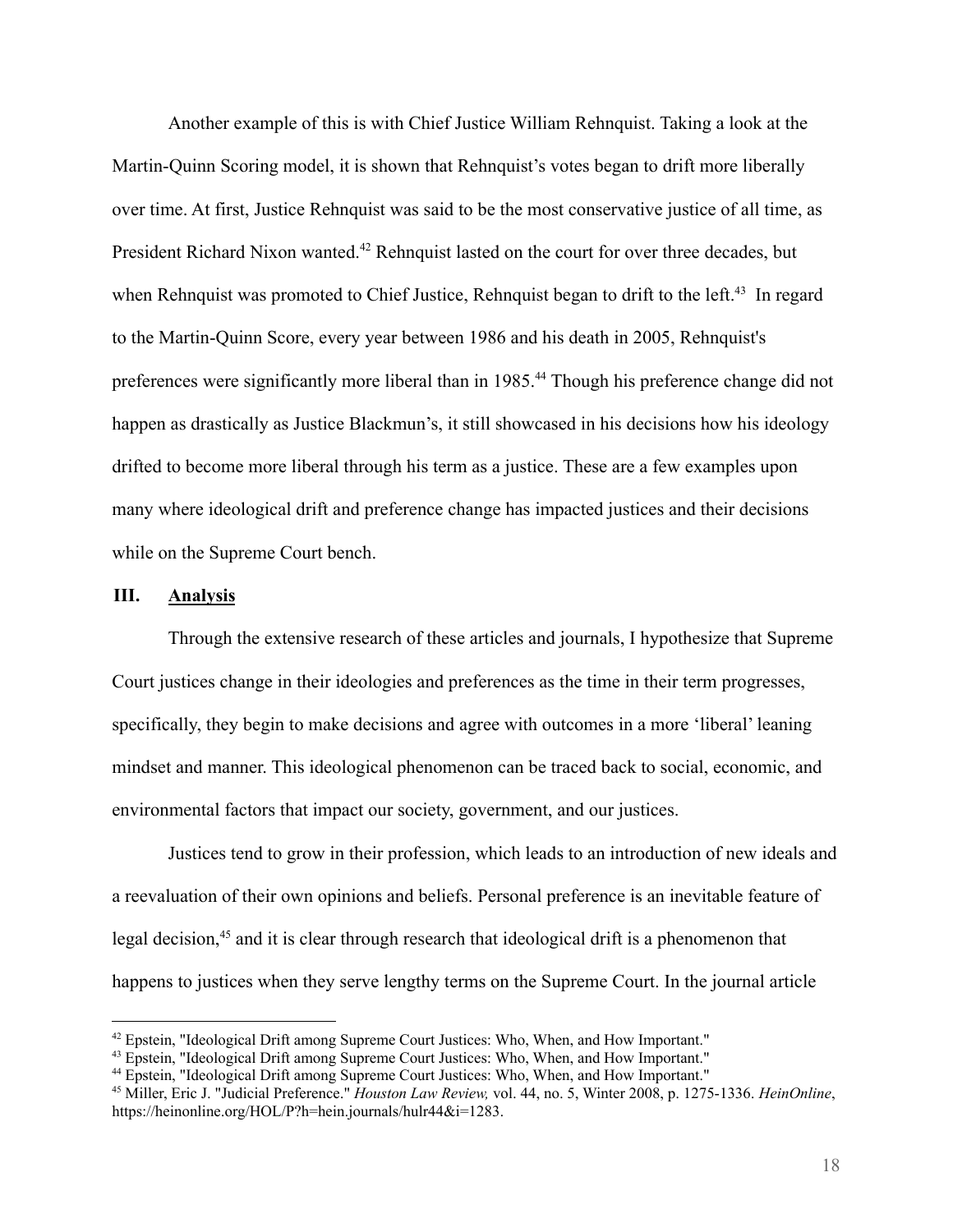"Ideology and the Study of Judicial Behavior," Epstein proves through extensive research that virtually all justices serving since 1937 grew more liberal or conservative during their tenure on the Court. These changes are displayed in the Martin-Quinn Score graph. On this graph alone, it showcases that there is much variation among the justices in their ideologies, and that some ideologies tend to shift drastically one way or the other.

#### Analysis Overview

In this analysis, I will be measuring whether Supreme Court Justice's experience ideological drift as their term progresses throughout the years. The independent variable in this experiment is the number of years these justices serve on the Court. The dependent variable is their preference change. The preference change is dependent on the length of the term as a Justice. The longer the Justice is on the bench, the more of a chance their preferences could be influenced or altered. An example of ideological change that was discussed previously within this paper was with Justice Harry Blackmun. Justice Blackmun was a justice for over 20 years, which led to his growth not only as a justice, but as a professional, government employee, and citizen. The societal, economic, political, and environmental factors that were formed, shifted, and expanded within his 20 years on the court led to his ideologies altering as well. The length of his term allowed for his preferences to drift. This phenomenon not only happened to Justice Blackmun, but may also be seen and analyzed happening to many justices throughout all decades of the Supreme Court.

For this thesis, an analysis will be conducted over five different Supreme Court justices from five different decades. The measures and variables to be used for this analysis will be to examine these justices from different decades served on the Court spanning 20 years apart. I will choose Justices with varying ideological beliefs, and who served on the Court respective to these

19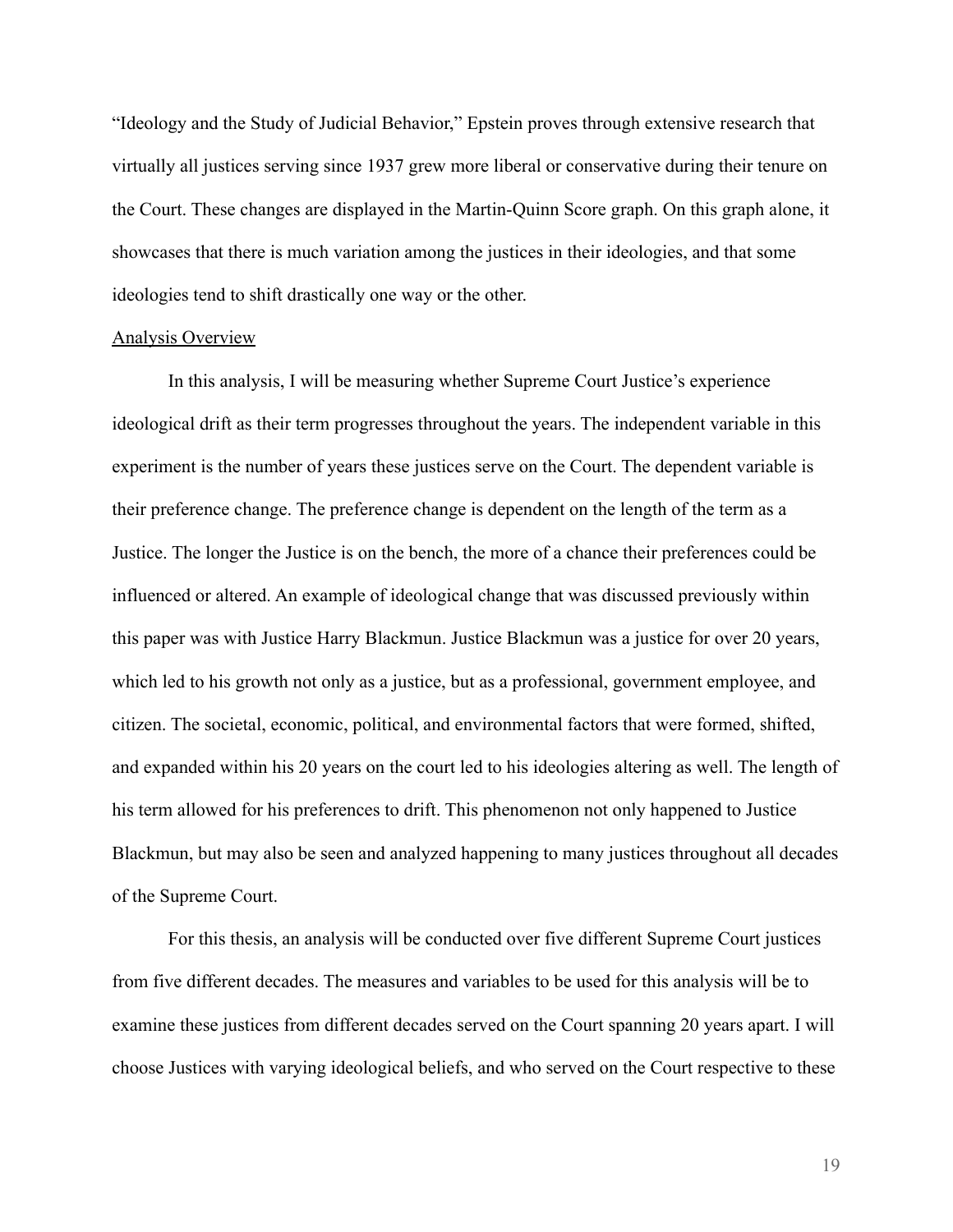or near these decades: 1940, 1960, 1980, 2000, and 2020. The justices chosen will have served over ten years on the court and their decisions while on the bench will be compared over their decades served. These experimental times are twenty years apart so a later analysis over preference change throughout the court's history can be properly studied and compared from differing points throughout the centuries.

The cases selected and examined will be cases where the justice's had to make decisions that dealt with prominent political issues. These issues are personal human rights, race, gender, the death penalty, minorities, and First Amendment issues. This data will be analyzed to see whether their decisions align with that of what their respective nominating party believed and promoted. The point of this analysis is to see if their preference changed over time as a justice, and to see whether their ideologies were influenced by the court and society. This leads to the null hypothesis: Supreme Court Justices tend to keep their original ideological beliefs, with no measurable variation, to which they were nominated during their term. If the justices' later decisions align closely with their earlier decisions in similar cases, as well as what their identified political party believes and promotes, then their preferences did not necessarily change and their ideologies did not shift, confirming the null hypothesis. If their later decisions do not match their earlier decisions, then their preferences did change and ideologies did shift, confirming the research hypothesis. With the data collected through my measures, I aim to confirm my research hypothesis and reject the null hypothesis.

After this analysis has been completed with all five of the justices, their ideological drifts will then be compared to each other to see whether preference change was prominent in only a certain time period or if this occurrence happened in multiple or across all of the decades examined. This will prove if preference change is a constant phenomenon within the Justices

20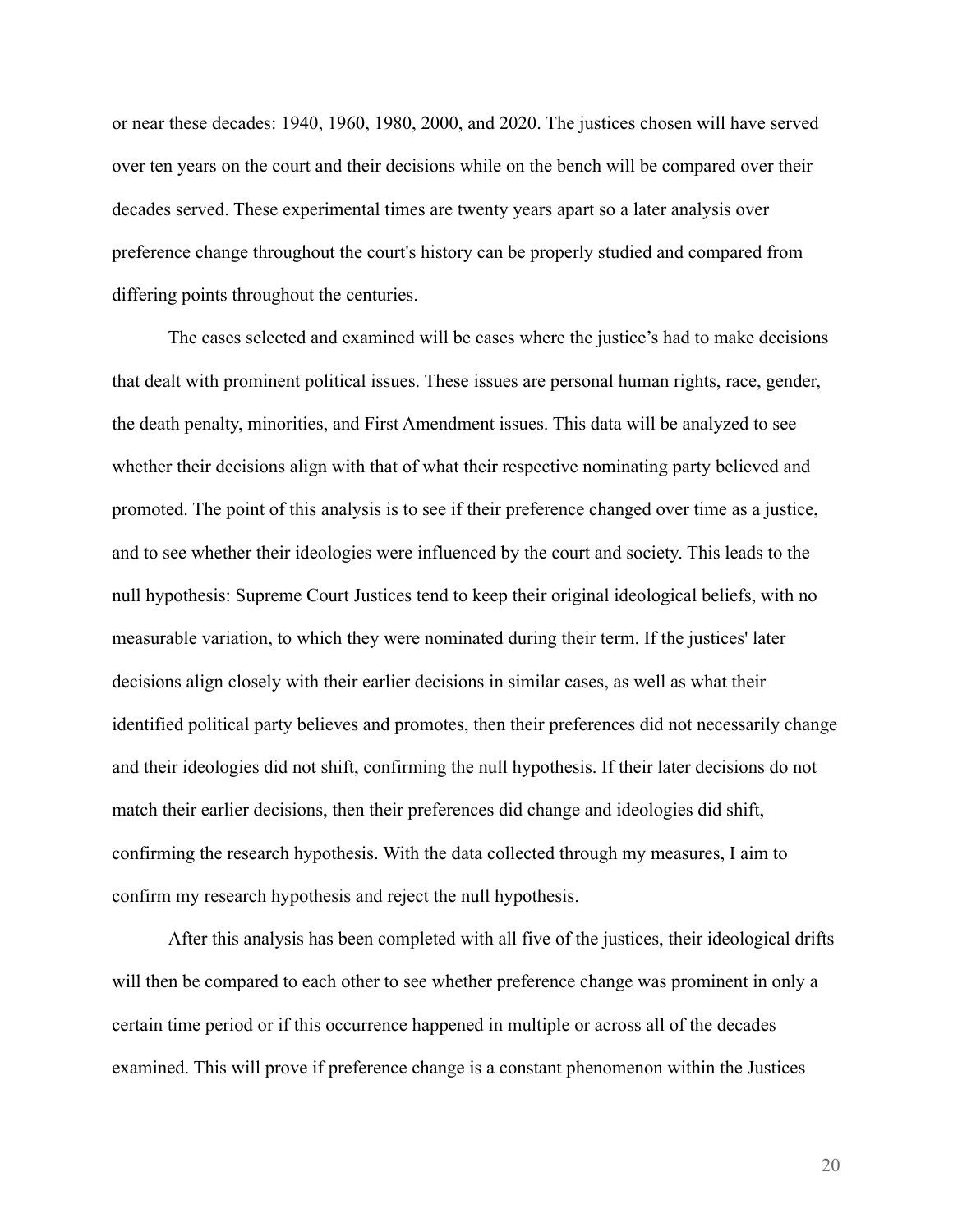residing on the Supreme Court. Exclusions to this experiment are that any justice analyzed in the literature review will not be analyzed in this experiment, for they have already been examined and have already had their ideological drift discussed. This testing design and method would be that of a post-test design, for the examination of the justice's behavior after they have already stated their ideology and made their decisions on multiple court cases interpreted by the Supreme Court over the years.

## Terminology

A major concept in this analysis is ideological drift. Ideological drift, a term coined by Jack Balkin, describes a phenomenon by which ideas and concepts change people's political valence as they are introduced into new social and political contexts over time.<sup>46</sup> Time is a large part of ideological drift, making it an essential part of this experiment. A second concept is years on the bench. To properly analyze and collect data about ideology drift, one must look at how many years a justice has been serving for. In this experiment's case, twenty years (two decades) is a proper amount of time to get a grasp of if one's preference has changed. A last concept of this research is preference change. Preference change, like ideological drift, is defined as when one's policy, moral, economic, or political preferences are altered or influenced, which result in the individual changing their opinion, or preference, on a certain topic. Preference change and ideological drift are very similar concepts, but both needed in this explanation.

#### Study Analysis

#### **Justice Hugo Black, served Aug 19, 1937 - Sep 17, 1971**

#### **Background**

<sup>46</sup> Balkin, "Ideological drift and the struggle over meaning."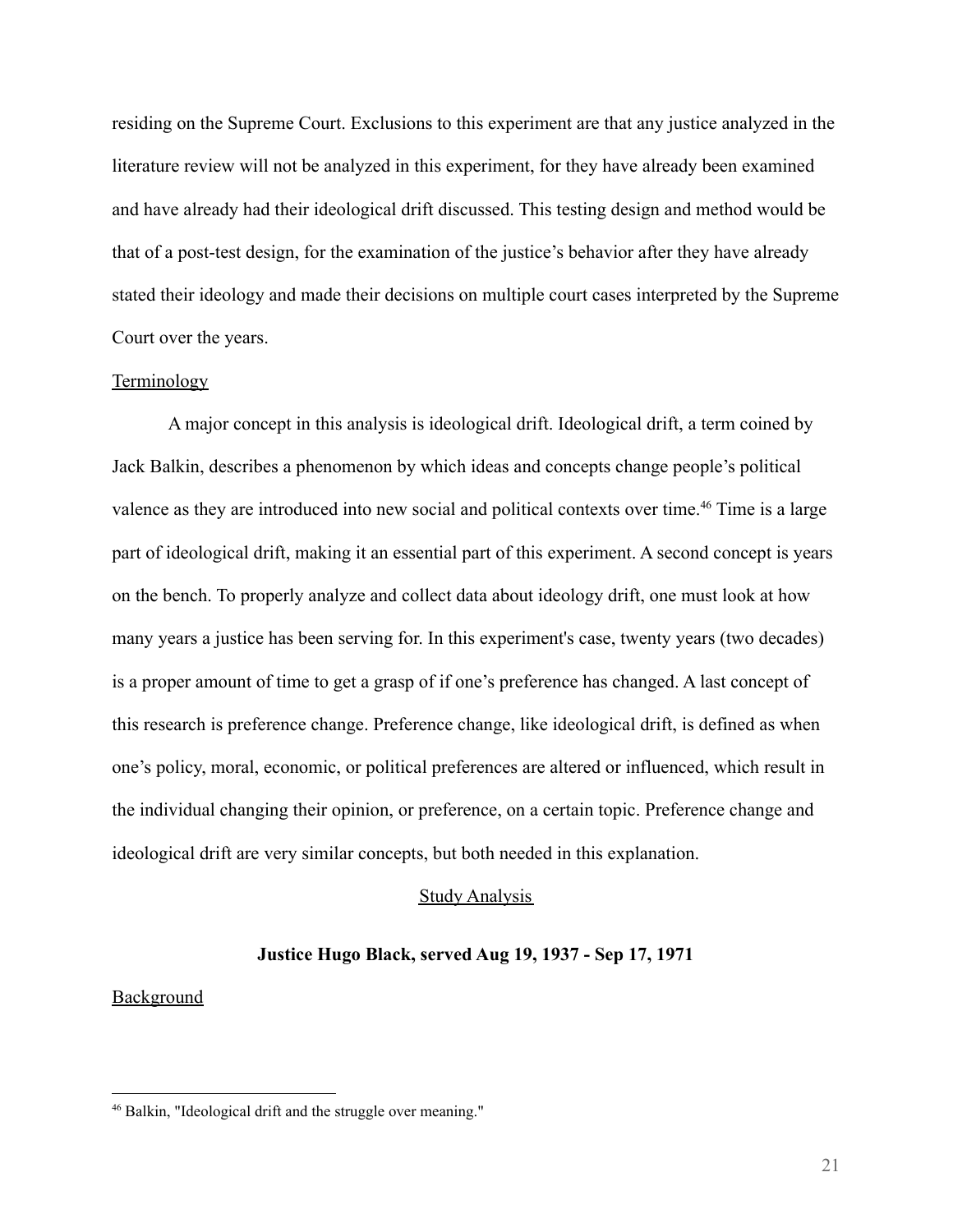Coming from a rural county and a humble beginning, Hugo Black refused to let his past dictate his future.<sup>47</sup> Black was the eighth and last child of a family who lived on a farm in Alabama. Black's mother greatly valued education and ran a strict house, where she made all of their clothes, milked the cows, and taught the kids. His father was a prosperous storekeeper who earned a good living. Black was a gifted student with a reading level beyond his years, which he got from his mother, and after the family moved to Ashland, Alabama the children were able to attend a good school.<sup>48</sup> He attended Ashland College, a combination high school and junior college, and upon graduation enrolled in Birmingham Medical College in 1903 at the age of 17.<sup>49</sup> Black discovered medicine was not his calling and enrolled in the two-year program of the University of Alabama Law School in 1904. He was the youngest in the class and the least qualified law student, but he didn't let this deter him; instead he used it as a motivator. He graduated in 1906 on the honors list and was admitted to the bar. Black returned to Ashland to open up his own office with great diligence and little money, but in 1907 his office burnt down along with all his law books.<sup>50</sup> He took his capital with him to Birmingham to start over. Black began to earn his name in the town. His break came when he represented an African American laborer who was forced to work beyond his prison sentence. With the exception of a large insurance company, his clients were always small businesses or individuals.<sup>51</sup> Black became skilled at examining witnesses, and in 1914 he ran for prosecuting attorney who pledged to clean up the docket and kept a fast pace with convictions to do so. By the time he left office to volunteer for the army, the docket was up to date. He then joined the army and served as artillery captain within the U.S. during WWI. After being discharged, between 1920 and 1925 Black's

<sup>47</sup> Hugo L. Black. (n.d.). *Oyez*.

<sup>48</sup> Hugo L. Black. (n.d.). *Oyez*.

<sup>49</sup> Hugo L. Black. (n.d.). *Oyez*.

<sup>50</sup> Hugo L. Black. (n.d.). *Oyez*.

<sup>51</sup> Hugo L. Black. (n.d.). *Oyez*.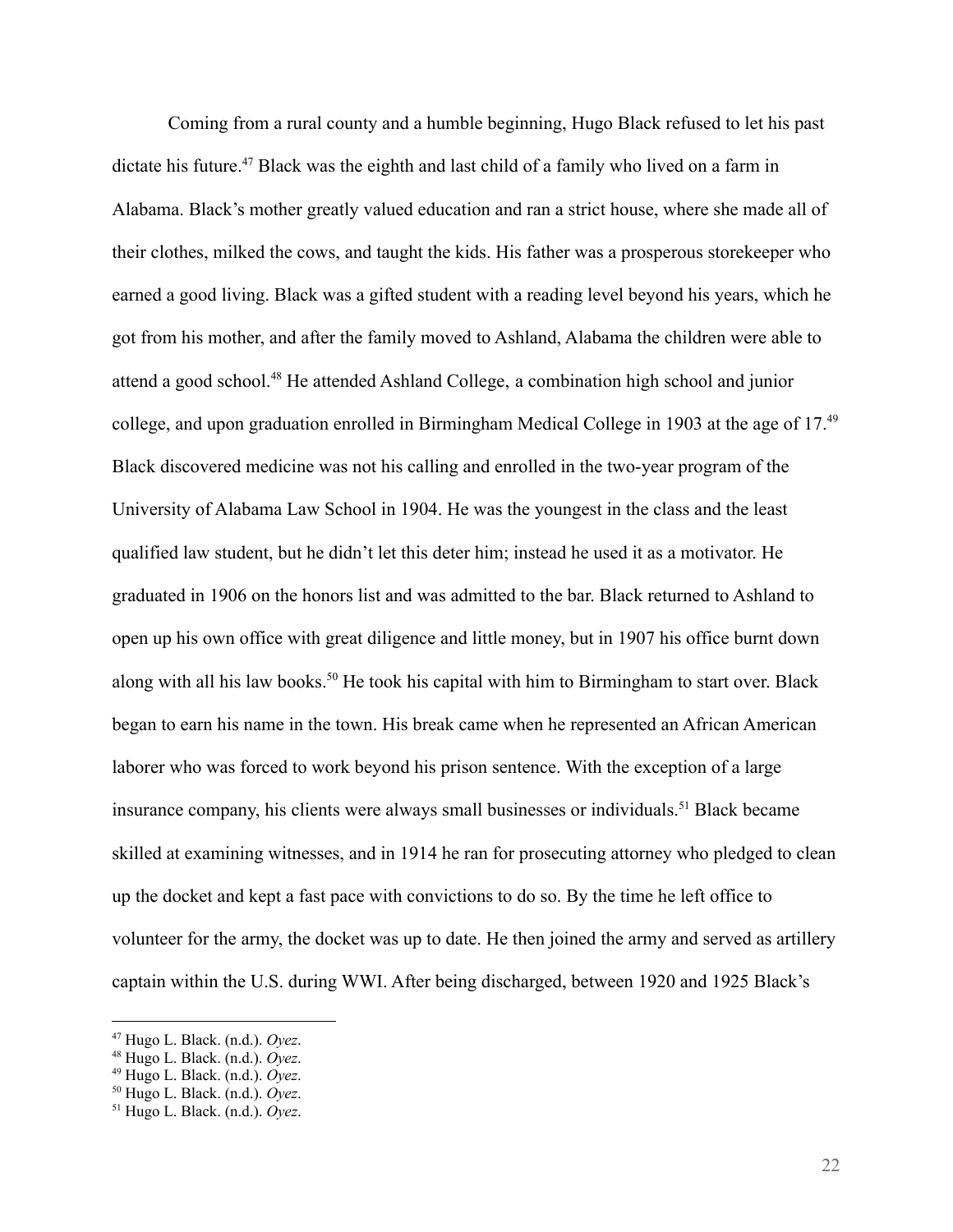practice was thriving. One of the most sensational cases he handled was the trial of a Methodist minister for murdering a Catholic priest. Black was a liberal lawyer who argued it was self-defense, and true to his track record, he won.

On September 11, 1923, Black joined the KKK after weighing the decision for over a year. <sup>52</sup> Though he had never engaged in racial discrimination and often ruled in favor of African-Americans, he believed the membership would gain him political advancement.<sup>53</sup> He resigned in 1925 at the beginning of his campaign for U.S. senator, where Black once again found himself the youngest and least experienced in a competitive field. But he was viewed as a sympathizer to the common people because of his humble roots, and he was sworn in as a U.S. senator from Alabama. Black was quite active in committees and on the floor, and he fought for legislation to ensure fair labor and minimum wage.<sup>54</sup> In 1935, he became chairman of the Senate Committee on Education and Labor. Black's diligence and support of presidential policy gained him the attention of President Franklin D. Roosevelt for a Supreme Court appointment, where Black was sworn in as an Associate Justice on August 18, 1937. <sup>55</sup>

# **Ideology**

Black persisted in seeking and deciding on issues he thought important. Though Black was a controversial member, he was also one of the court's most intelligent leaders. He relied greatly on historical intent, which was evident from his opinions regarding the Fourteenth Amendment that limited judicial discretion.<sup>56</sup> He came to the bench with positivist jurisprudence and a literalist interpretation of the First Amendment. However, he did not believe this extended to symbolic speech and recognized the government's power to deny people the freedom to

<sup>52</sup> Hugo L. Black. (n.d.). *Oyez*.

<sup>53</sup> Hugo L. Black. (n.d.). *Oyez*.

<sup>54</sup> Hugo L. Black. (n.d.). *Oyez*.

<sup>55</sup> Hugo L. Black. (n.d.). *Oyez*.

<sup>56</sup> Hugo L. Black. (n.d.). *Oyez*.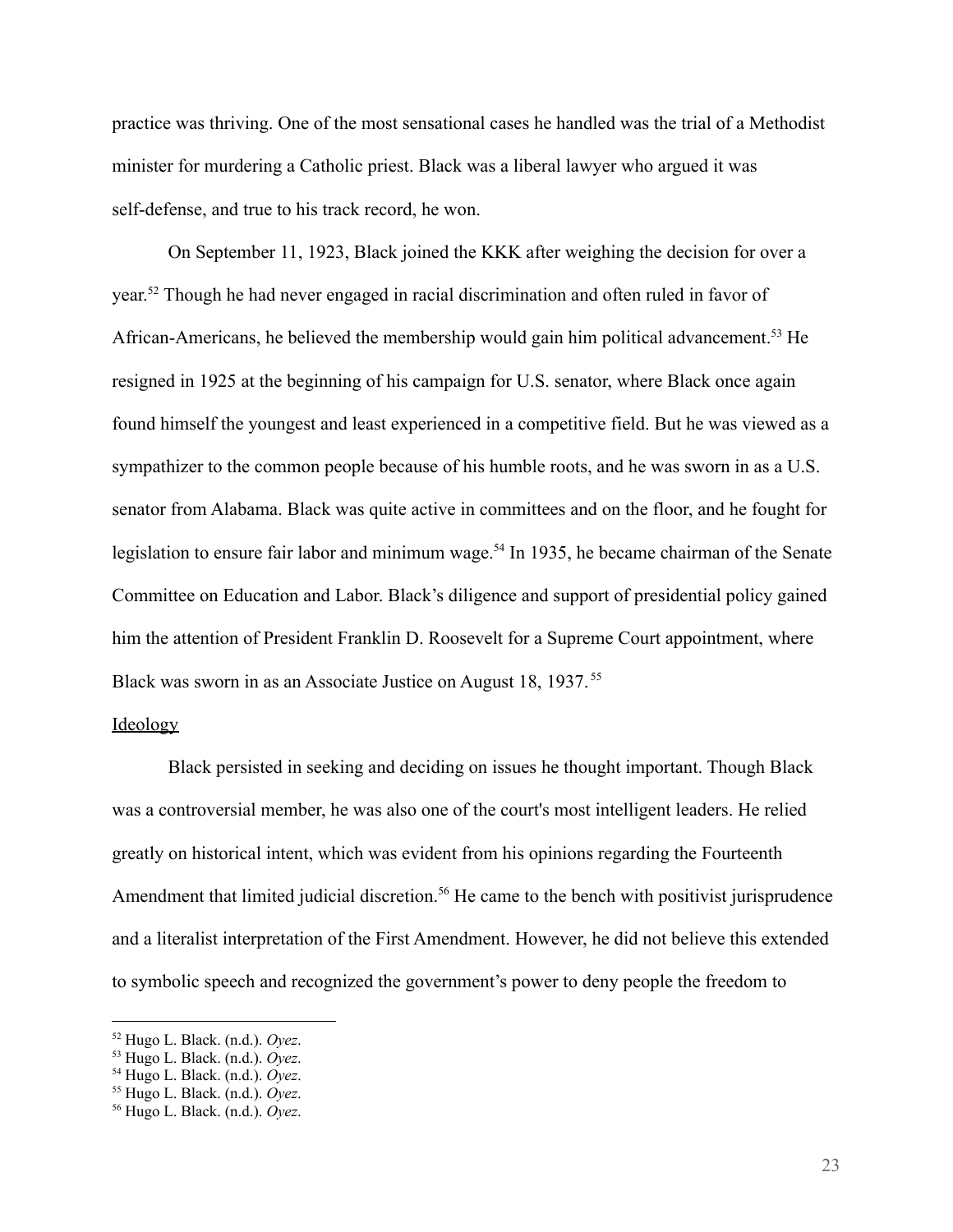express ideas. Aside from his strict interpretation of the Constitution, he was generally an activist and a liberal.<sup>57</sup>

#### **Analysis**

Two cases at the beginning of Justice Black's term highlight his liberal-leaning ideology that he encompassed at the beginning of his term: *Chambers v. Florida* (1940) and *Adamson v. California* (1947). Both of these cases regarded the Fourteenth Amendment of the constitution, and whether the nation should use it to incorporate the Bill of Rights to the state governments. In *Adamson v. California* (1947), the case concerned whether a defendant's Fifth Amendment right not to bear witness against himself is applicable in state trials and protected by the Fourteenth Amendment's Due Process Clause. A divided Court found that the Fourteenth Amendment's Due Process Clause did not extend to defendants a Fifth Amendment right not to bear witness against themselves in state courts.<sup>58</sup> In a lengthy dissent which included a deep investigation of the Fourteenth Amendment's history, Justice Black argued for the absolute and complete application of the Bill of Rights to the states. Black believed that the Fourteenth Amendment was intended to, and did, make the prohibition against compelled testimony applicable to trials in state courts.<sup>59</sup> From his examination of the historical intent of the constitution, Black claimed that the historical events that culminated in the Fourteenth Amendment, and the expressions of those who sponsored and favored, as well as those who opposed its submission and passage, proves that one of the chief objects that the provisions of the Amendment's first section were intended to accomplish was to make the Bill of Rights applicable to the states.<sup>60</sup> This case was one of Black's most monumental dissents and opinions on the court as a whole. He claimed in his judgment that

<sup>57</sup> Hugo L. Black. (n.d.). *Oyez*.

<sup>58</sup> Adamson v. California. (n.d.). *Oyez*.

<sup>59</sup> Legal Information Institute. (n.d.). *Adamson v. People of State of California.* Legal Information Institute. Retrieved April 4, 2022, from https://www.law.cornell.edu/supremecourt/text/332/46

<sup>60</sup> Legal Information Institute. (n.d.). *Adamson v. People of State of California.*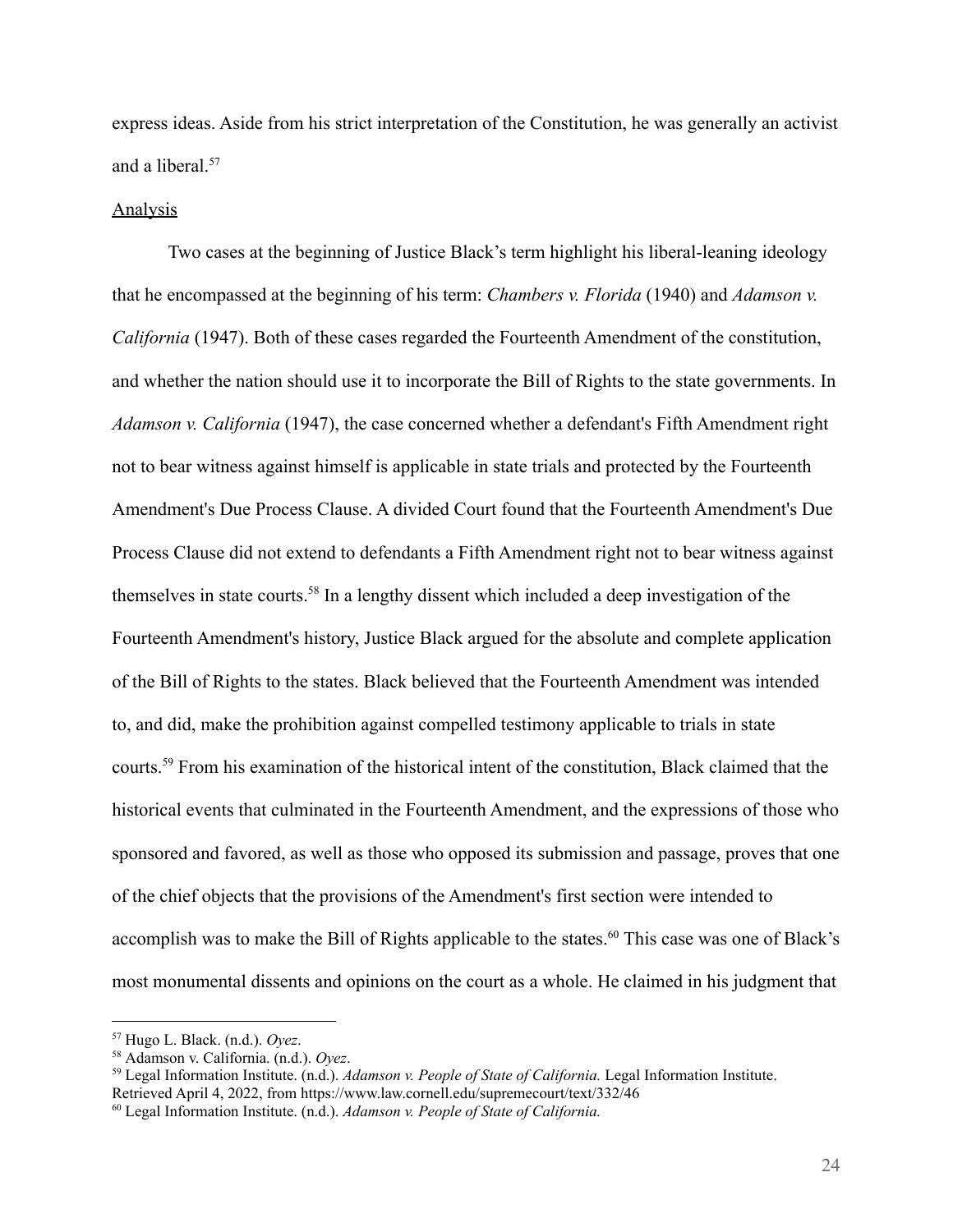history conclusively demonstrates that the language of the first section of the Fourteenth Amendment, taken as a whole, was thought by those responsible for its submission to the people, and by those who opposed its submission, sufficiently explicit to guarantee that thereafter no state could deprive its citizens of the privileges and protections of the Bill of Rights.<sup>61</sup>

As the years progressed during Justice Black's term, social and political issues prominent in the nation developed and trickled through the Courts. During these evolutionary decades, citizens of the nation, including Supreme Court Justices, either reevaluated their political preferences and ideological beliefs or remained loyal to their previously held beliefs. Though most people did one or the other, it seems as if Black did both. This is shown in the case of *Boddie v. Connecticut* (1970), which was argued in the second-to-last year of Justice Black's term. Black was the only justice who dissented. The case was over a welfare recipient unable to pay her divorce fee and denied a fee waiver, which raised the question of whether Connecticut's fee requirement for divorce filings violate the Due Process Clause of the Fourteenth Amendment.<sup>62</sup> Justice Black's dissent argued that issues of marriage and divorce are the exclusive domain of the states. The dissent also distinguished divorces from poor defendants in criminal cases because courts have always placed a higher importance for protection in criminal cases versus civil cases.<sup>63</sup> This decision differs almost completely from what Black previously stated in *Adamson v. California* (1947), where he believed that there is a guarantee that thereafter no state could deprive its citizens of the privileges and protections of the Bill of Rights. Black held that the power of the states over marriage and divorce is complete except as limited by specific constitutional provisions such as in *Loving v. Virginia* (1967), a case in which the court

<sup>61</sup> Legal Information Institute. (n.d.). *Adamson v. People of State of California.*

<sup>62</sup> Boddie v. Connecticut. (n.d.). *Oyez*.

<sup>63</sup> *Boddie v. Connecticut*. Casebriefs Boddie v Connecticut Comments. (n.d.). Retrieved April 4, 2022, from https://www.casebriefs.com/blog/law/civil-procedure/civil-procedure-keyed-to-subrin/an-introduction-to-civil-proce dure/boddie-v-connecticut-3/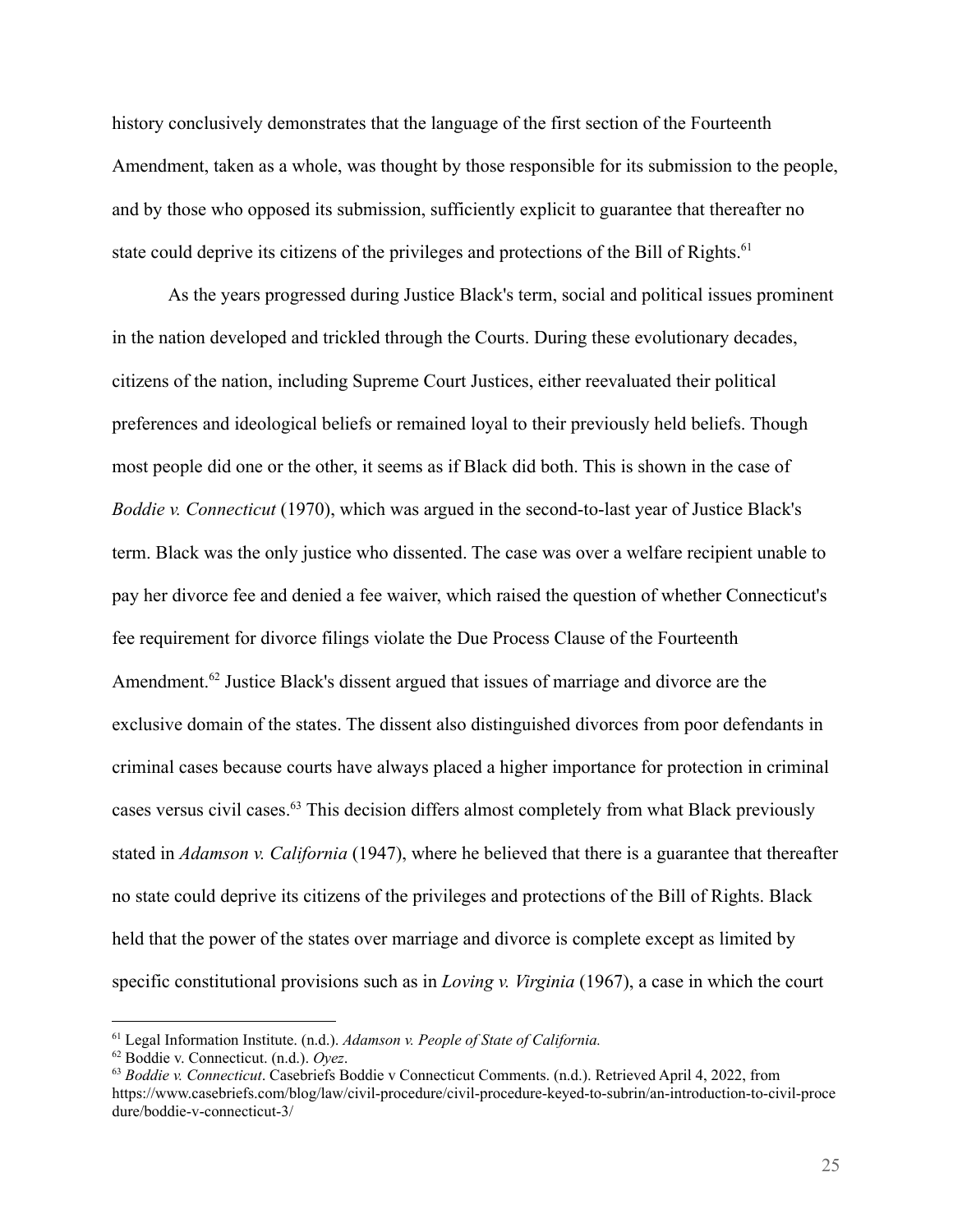decided that the federal government does in fact have a say in marriages.<sup>64</sup> This claim of Black's exhibits prominent, and even confusing, changes in belief. The Supreme Court is the entity that interprets special constitutional provisions, which the *Boddie* case closely mirrors similar issues impacted by constitutional rights as in the case of *Loving v. Virginia* (1967). His decision to justify the case decision of incorporating the Equal Protection Clause in *Loving v. Virginia* to the states because of discrimination in a marriage warrants a reasonable assumption that the Fourteenth Amendment incorporated to the states also applies to those discriminated based on economic status within a marriage. Justice Black's ideological shift from being an advocate of the incorporation of the Fourteenth Amendment Due Process Clause into the states, seen in *Adamson v. California* (1947), to the hesitation of said incorporation, seen in *Boddie v. Connecticut* (1970), presents a preference change within his ideological beliefs throughout his tenure on the Court. His reevaluation in his preferences is prevalent in the 1967 to 1970 cases, while his loyalty to an attempt to protect civil rights in the 1947 case to the 1967 case is also persistent. This leads to ideological drift within his term.

Over the last 10 years of his term, Justice Hugo Black gradually became more conservative, dissenting often with the liberal court of Chief Justice Earl Warren.<sup>65</sup> This can be seen in controversial cases, such as *Griswold v. Connecticut* (1965), a 7-2 decision where Black was one of two to dissent. The case concerned very socially prevalent matters of women's autonomy and was ruled with a liberal leaning belief and explanation. Justice Black's decline in following closely with present day 1970 liberal ideology can be seen in Figure 2, Graph of the Martin-Quinn Scoring of Ideological Leanings: *Martin-Quinn Scores*. Black began his term ranking at a -3 on the Martin-Quinn graph, which is a prominent liberal ranking at his time. This

<sup>64</sup> *Boddie v. Connecticut, 401 U.S. 371 (1971)*. Justia Law. (n.d.). Retrieved April 4, 2022, from https://supreme.justia.com/cases/federal/us/401/371/

<sup>65</sup> Hugo L. Black. (n.d.). *Oyez*.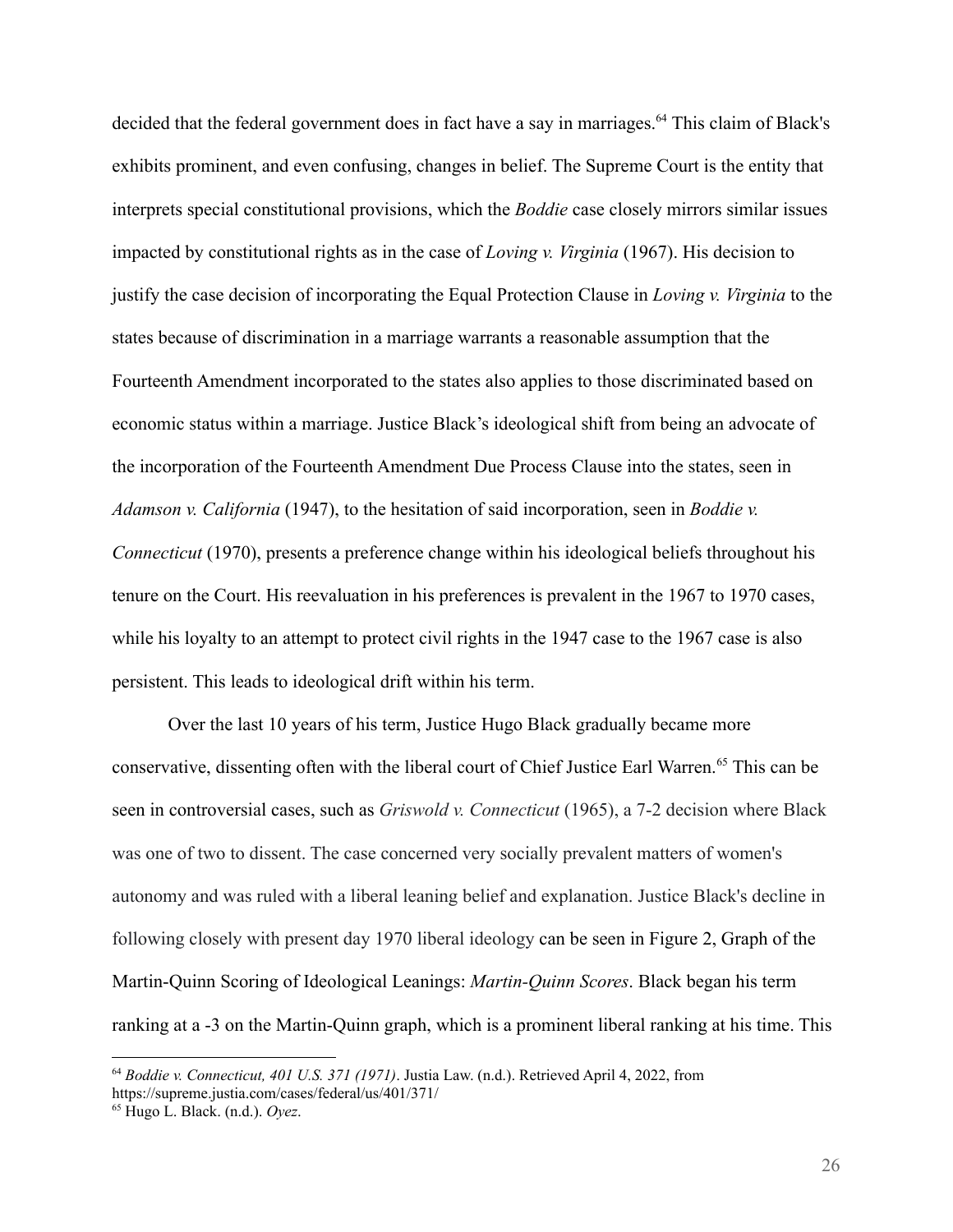was seen in his rampant battle to help incorporate civil liberties into the state governments of our nation. Black slowly became more conservative in comparison to his counterparts on the bench. As time progressed, Black's strict interpretation of the constitution got tighter as he attempted to protect what he believed was the integrity of American rights in balance with government control and power. He ended his term being ranked a 0, or neutral, on the Martin-Quinn graph. This ranking on the graph, along with the proof from his contrasting decisions over the incorporation of the Fourteenth Amendment Due Process Clause, provides that Justice Hugo Black did experience a preference change while seated on the bench.

# **Justice William O. Douglas, served Apr 17, 1939 - Nov 12, 1975**

# **Background**

Determined and competitive in nature, William O. Douglas set the record for longest continuous service on the Supreme Court.<sup>66</sup> Though the family struggled financially, his mother enrolled the children in Yakima High School, a highly competitive environment in which Douglas thrived. Being active in his high school debating team, he rarely lost a debate. Good grades were demanded by his mother and Douglas delivered, graduating valedictorian in 1916.<sup>67</sup> He went to Whitman College on a full scholarship. During college, Douglas went to school in the mornings and often worked full days after class. Though his financial struggles continued, forcing him to live in a tent during one term of college, his situation did not detract from his involvement at Whitman. Douglas was a star of the debating team, student congress president, and president of Beta Theta Pi.<sup>68</sup> He wrote for the campus literary magazine, occasionally delivered sermons at campus services, and tutored students for his economics professor. <sup>69</sup> After

<sup>66</sup> William O. Douglas. (n.d.). *Oyez*.

<sup>67</sup> William O. Douglas. (n.d.). *Oyez*.

<sup>68</sup> William O. Douglas. (n.d.). *Oyez*.

<sup>69</sup> William O. Douglas. (n.d.). *Oyez*.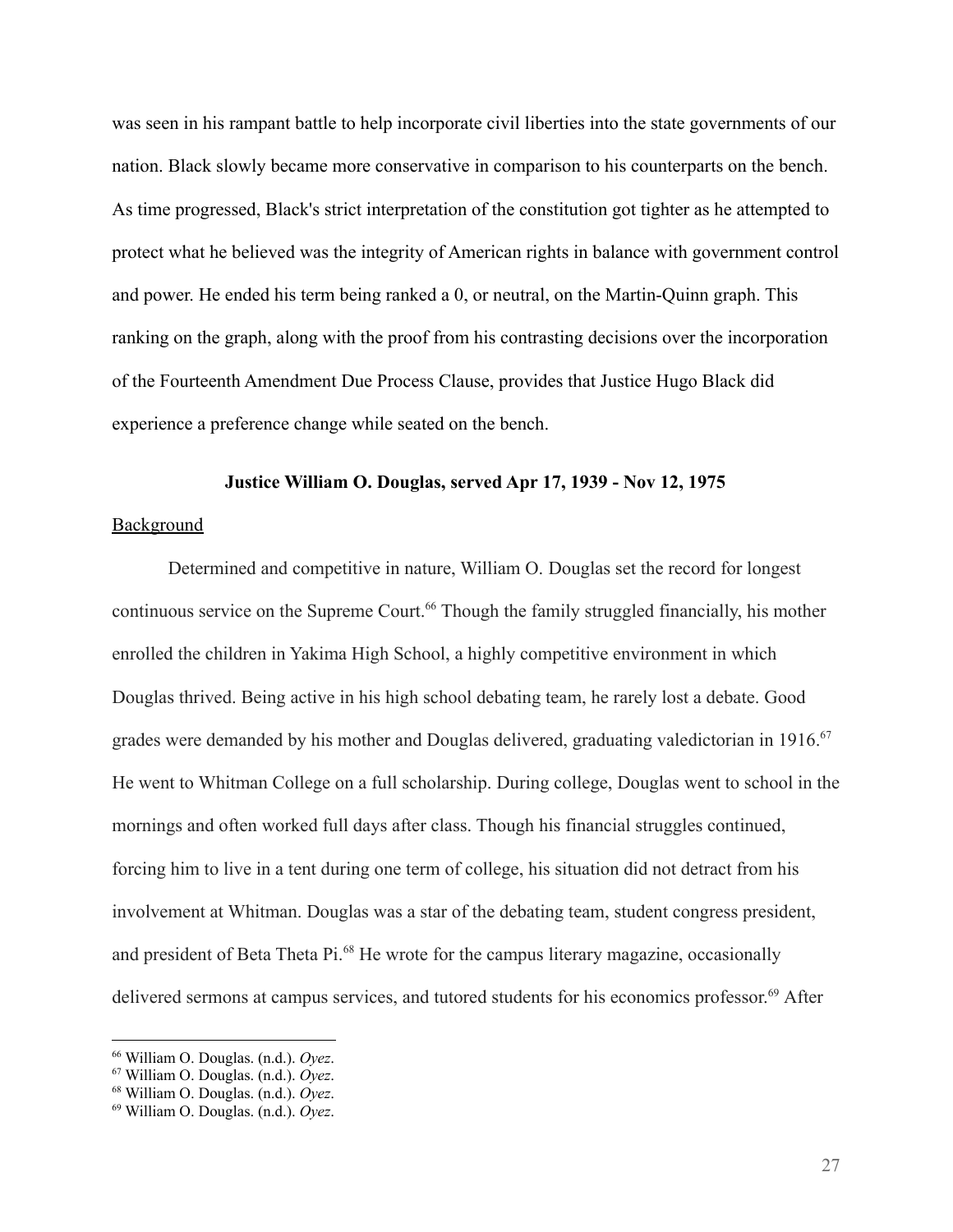graduating, Douglas took a job at his old high school to save money. He later arrived in New York City to attend Columbia Law School in 1922 with only six cents in his pocket.<sup>70</sup> Douglas worked his way through law school by starting a tutoring service for high school seniors who wanted to attend an Ivy League School, eventually earning \$25 an hour as his service grew in demand.<sup>71</sup> Douglas graduated second in his class at Columbia in 1925 and began working for one of the most prestigious Wall Street law firms. After working as a lawyer for a few years, Douglas left to teach at Columbia Law School and then taught at Yale, becoming one of the law school's youngest chaired professors. Douglas left Yale to go to Washington along with other legal scholars to work in the New Deal. He championed FDR's policies and soon became chairman of the Securities and Exchange Commission in 1937 while still dealing with financial problems.<sup>72</sup> Due to Douglas's loyalty to the New Deal and his friends on the inside, he became the second-youngest Supreme Court appointee in history.<sup>73</sup> Douglas was appointed Associate Justice of the Supreme Court by President Franklin D. Roosevelt and confirmed on April 4, 1939. Ideology

Douglas was well-known for his strict commitment to civil liberties and authored many opinions that expressed his views on individual rights, such as free speech. He saw legal doctrines not as concrete, but as devices that could be manipulated for good or ill.<sup>74</sup> He supported the right to privacy, limits on government interference, and the rights of illegitimate children. While critics claimed his work showed haste and that he did not develop a coherent legal analysis, defenders admired the forceful and blunt manner by which he reached the core issue in each case.<sup>75</sup> Douglas supported New Deal legislation, especially in the areas of labor law and

<sup>70</sup> William O. Douglas. (n.d.). *Oyez*.

<sup>71</sup> William O. Douglas. (n.d.). *Oyez*.

<sup>72</sup> William O. Douglas. (n.d.). *Oyez*.

<sup>73</sup> William O. Douglas. (n.d.). *Oyez*.

<sup>74</sup> William O. Douglas. (n.d.). *Oyez*.

<sup>75</sup> William O. Douglas. (n.d.). *Oyez*.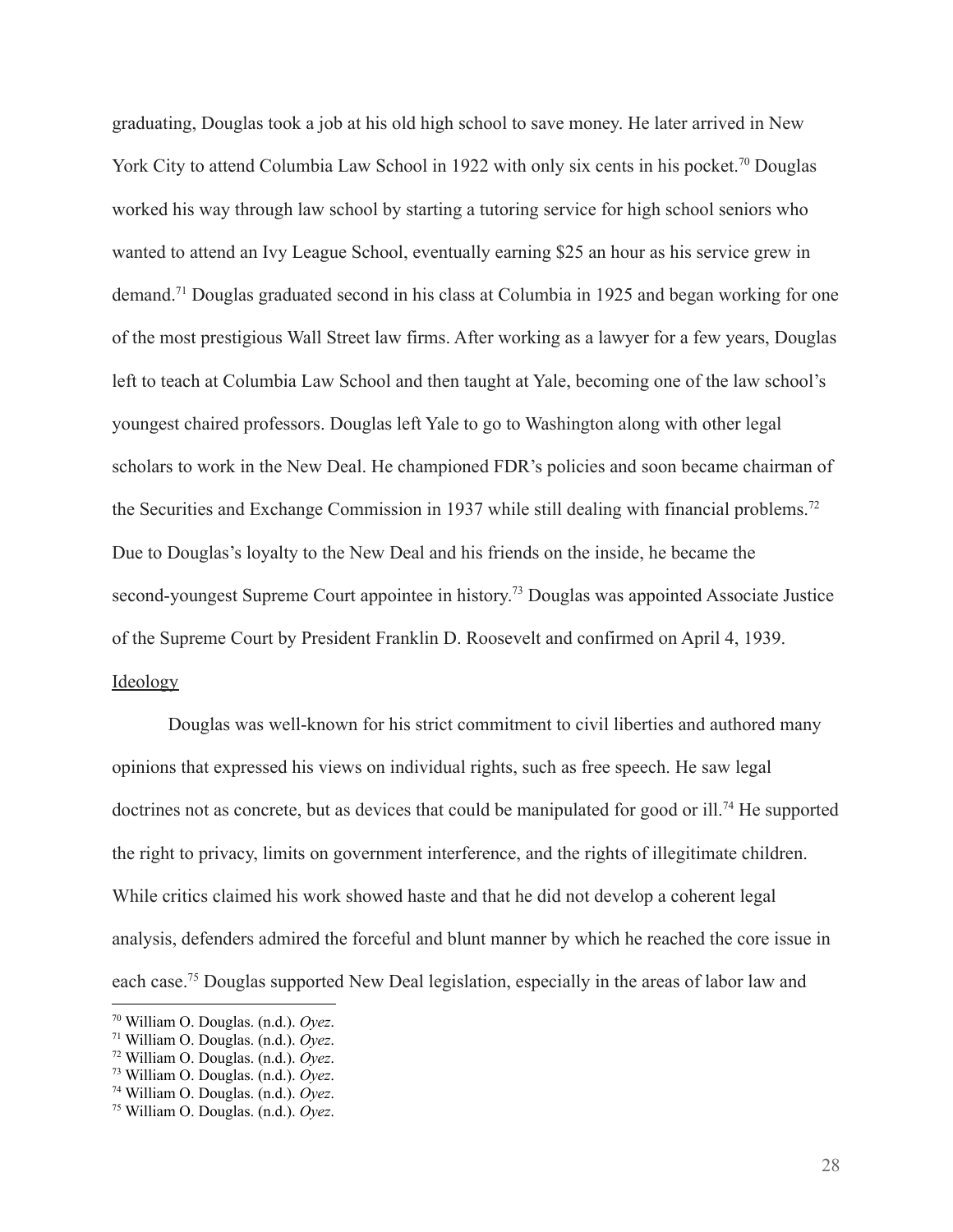control of markets. He believed in regulating business and helped change the antitrust analysis of price fixing. Douglas often wrote or voted in support of the theories developed by Justice Hugo L. Black, who also championed civil liberties during his time.<sup>76</sup>

# Analysis

Douglas spent much of his time on the court fighting for civil liberties guaranteed in the Bill of Rights for those who were being discriminated against. This is prevalent within his decisions on many cases during his tenure. One of the most prominent ones was *Betts v. Brady* (1942). In this case, Betts was indicted for robbery and was unable to afford counsel, to which he requested one be appointed for him, but the judge in the case denied it. Betts subsequently plead not guilty, but was convicted of robbery, which he argued he was wrongfully denied his right to counsel. The question of the case was whether denying a request for counsel for an indigent defendant violate the Constitution.<sup>77</sup> In a contentious debate, the majority ruled no, it does not violate the constitution. Justice Douglas, along with Justice Hugo Black, dissented this decision. They argued that denial of counsel based on financial stability makes it so that those in poverty have an increased chance of conviction, which violates the Fourteenth Amendment Equal Protection Clause. Coming from a background of poverty, Justice Douglas understood and advocated heavily for this right to be justly given to the people. This decision was overruled in 1963 in the monumental case *Gideon v. Wainwright*, where Douglas joined the unanimous opinion, while also adding a detailed opinion of his own. Justice Douglas elaborated on the relation between the Bill of Rights and the first section of the Fourteenth Amendment. Douglas claims that the rights protected against state invasion by the Due Process Clause of the

<sup>76</sup> William O. Douglas. (n.d.). *Oyez*.

<sup>77</sup> Betts v. Brady. (n.d.). *Oyez*.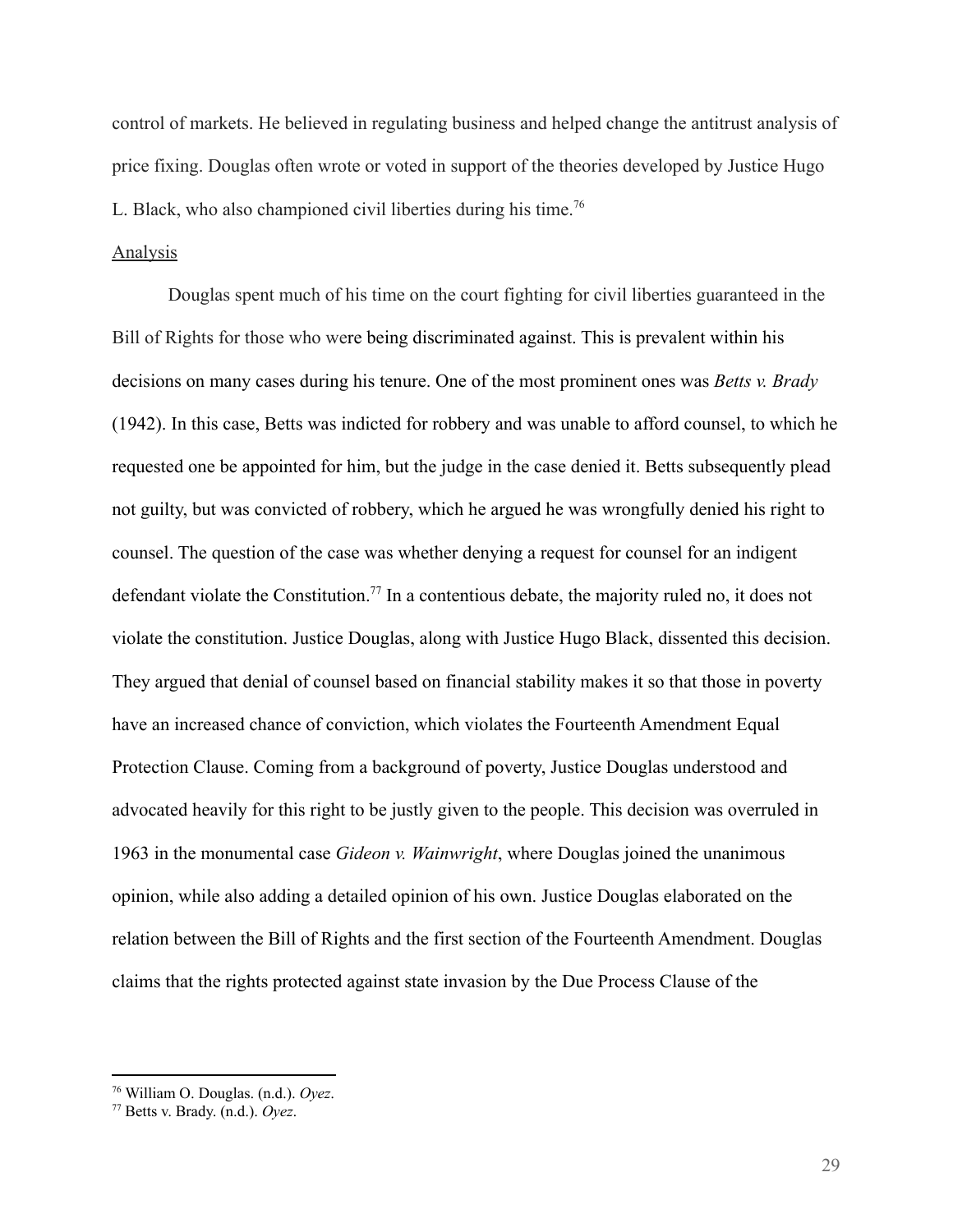Fourteenth Amendment are not watered-down versions of what the Bill of Rights guarantees, but equal, and should justly protect citizens in all jurisdictions.<sup>78</sup>

His passion for incorporating the Bill of Rights into the state's never ceased throughout his entire tenure. As the Warren Court came into effect, he continuously advocated for civil liberties and the incorporation of them into the states. This was most evident in the monumental case of *Griswold v. Connecticut* (1965). This case challenged the constitutionality of the statute under the Fourteenth Amendment before the Supreme Court with the question of whether the Constitution protects the right of marital privacy against state restrictions on a couple's ability to be counseled in the use of contraceptives.<sup>79</sup> In a 7-2 decision, Justice Douglas voiced the majority opinion that the Constitution did in fact protect the right of marital privacy against state restrictions on contraception. Douglas argued that the "penumbras" surrounding many of the constitutional amendments, like the Fifth Amendment's protection against self-incrimination, suggested that the right to privacy from the state can be inferred as something that the Constitution is intended to protect.<sup>80</sup> Douglas stated that a right to privacy can be inferred from several amendments in the Bill of Rights, and this right prevents states from making the use of contraception by married couples illegal.<sup>81</sup> Douglas stood his ground on cases involving citizens' liberties granted in the Bill of Rights, and voted in favor of the people in almost every case heard during his tenure, including but not limited to *Terminiello v. City of Chicago* (1949), *Brady v. Maryland* (1963), and *Griswold v. Connecticut* (1965), where he voiced the majority opinion in

all.

<sup>78</sup> *Gideon v. Wainwright*. background - landmarkcases.org. (n.d.). Retrieved April 4, 2022, from https://www.landmarkcases.org/assets/site\_18/files/gideon\_v\_wainwright/teacher/pdf/background\_level\_3\_gideon\_t eacher.pdf

<sup>80</sup> *Griswold v. Connecticut, 381 U.S. 479 (1965)*. Justia Law. (n.d.). Retrieved April 4, 2022, from <sup>79</sup> Griswold v. Connecticut. (n.d.). *Oyez*. Retrieved April 1, 2022, from https://www.oyez.org/cases/1964/496

https://supreme.justia.com/cases/federal/us/381/479/

<sup>81</sup> Griswold v. Connecticut. (n.d.). *Oyez*.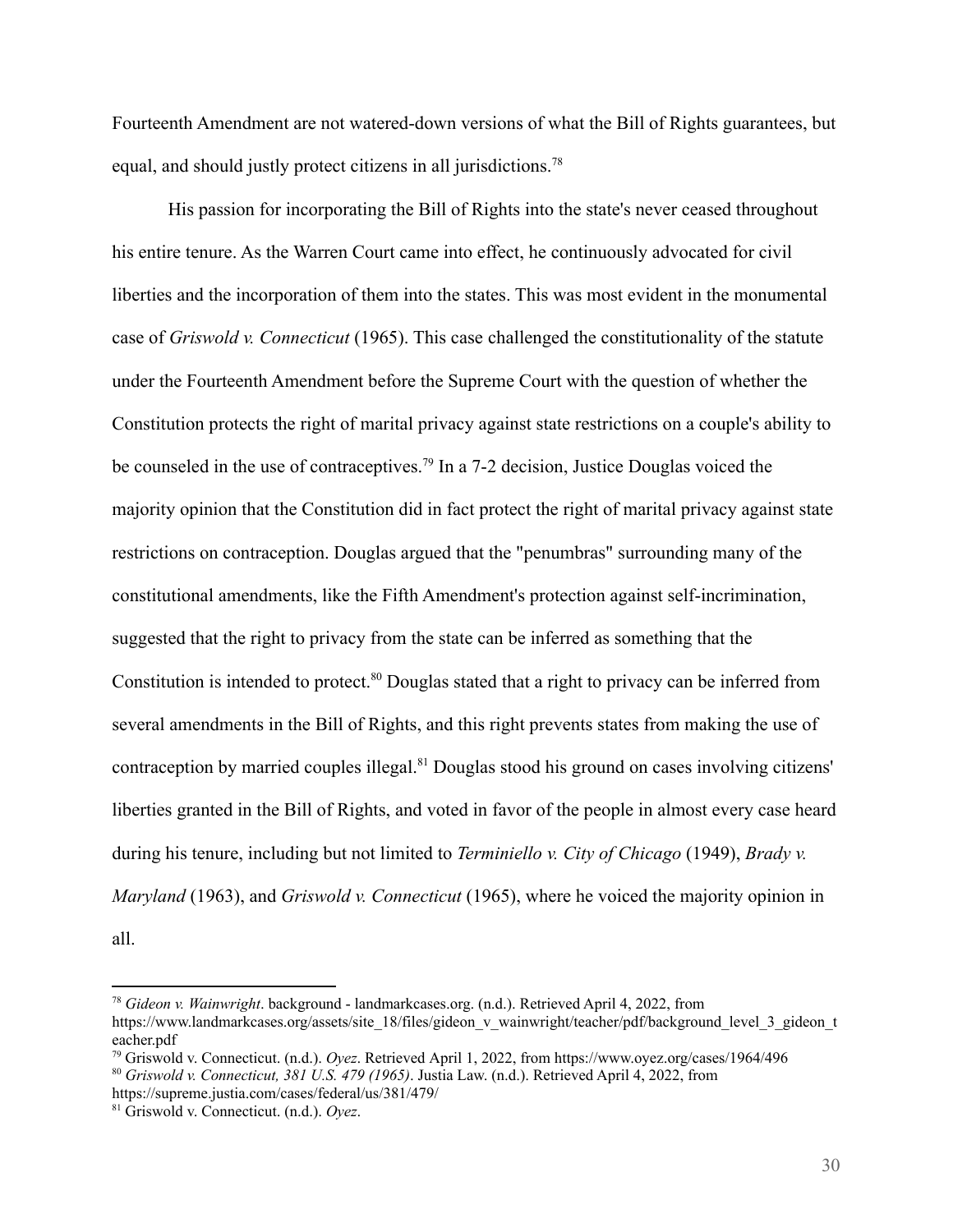Justice Douglas was scored the most liberal justice to ever grace the Supreme Court. He began his tenure with a Martin-Quinn (M-Q) Score of -3, which is already one of the most liberal scores on the graph itself, sitting with justices who ended with that score, like Justice Thurgood Marshall, Justice Sonia Sotomayor, and Justice Paul Stevens. Justice Douglas, though, ended his tenure with an M-Q score of -8. This is the most liberal score on this graph of any Supreme Court justice ever to sit on the bench. The overwhelming conclusive result is that Justice William O. Douglas' ideology was liberal and became more liberal throughout his tenure. Though his ideology remained liberal, his preferences changed and embodied the time, and his ideology shifted more to the left while other justices abstained from these changing times. This score can be measured from his continuous voting for complete protection, incorporation, and enactment of civil liberties at the federal and state level. Even when civil rights activists like Justice Hugo Black began to wane in light of more radical (at the time) beliefs, Douglas encompassed them into his own beliefs. Douglas was seen as so liberal minded, that there was even an investigation attempt to impeach him. At President Richard Nixon's behest, Republican House Minority Leader Gerald Ford brazenly called for the impeachment of Douglas, the nation's leading liberal judge — and the House Judiciary Committee responded with a six-month investigation, while the Senate awaited a potential trial that never occurred. Ford's actions against Douglas mirrored the anger that millions of Americans, then as now, harbored toward changing social, economic, and moral norms.<sup>82</sup> Ford and Nixon were concerned with his constant push for his 'liberal agenda,' which included his case decisions and published book in early 1970 titled "Points of Rebellion," which conveyed his thesis that armed rebellion against the government might be necessary to fight "the Establishment" that increasingly was illegally surveilling and oppressing

<sup>82</sup> Kastenberg, J. E. (2019). *The campaign to impeach justice William O. Douglas: Nixon, Vietnam, and the Conservative attack on Judicial Independence*. University Press of Kansas.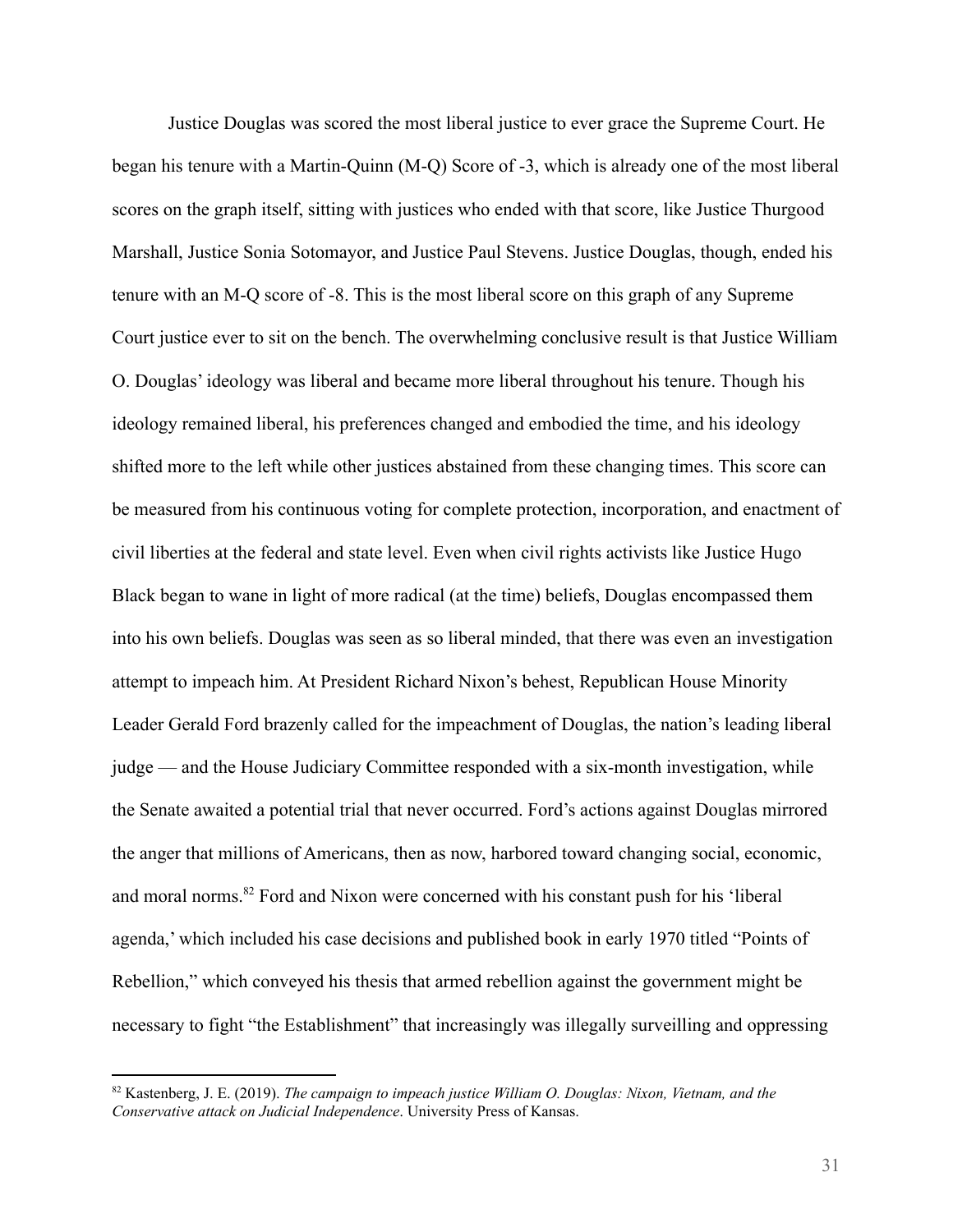its citizens.<sup>83</sup> Douglas' liberalness bled into his personality, and was seen as who he was as a whole by many politicians and citizens. This granted him the title of the most liberal justice in history, while also scoring him a -8 on the Martin-Quinn graph.

# **Justice Thurgood Marshall, served Oct 2, 1967 - Oct 1, 1991**

# Background

Justice Thurgood Marshall was the first African American justice to be appointed to the United States Supreme Court. Growing up in Baltimore, Marshall experienced the racial discrimination that shaped his passion for civil rights early on, which also led to his political beliefs and ideological leanings as an adult. The city of Baltimore had a death rate for African-Americans that was twice that of Caucasians, and due to school segregation, Marshall was forced to go to an all-black grade school.<sup>84</sup> Marshall's parents tried to shelter him from the reality of racism, and with enough money earned, he was able to attend a first-rate high school, which granted him the proper education for him to strive in his endeavors and attend Lincoln University.<sup>85</sup> During college, Marshall was active in Greek life, the debate team, and was involved with civil rights movements, where he helped desegregate a movie theater to later describe that moment as one of the happiest in his life.<sup>86</sup> All of these experiences and opportunities in life shaped Thurgood Marshall into the man he wanted to become, a lawyer. After being denied by his first choice, the University of Maryland Law School, due to the color of his skin, Marshall decided to go to Howard University, where he graduated valedictorian of his class.<sup>87</sup> Post-law school, Marshall started his own practice, taking cases involving police

<sup>83</sup> Robenalt, J. D. (2022, March 29). *Gerald Ford tried to impeach a Supreme Court justice - and failed*. *The Washington Post*. Retrieved April 4, 2022, from

https://www.washingtonpost.com/history/2022/03/29/gerald-ford-william-douglas-impeachment/

<sup>84</sup> Thurgood Marshall. (n.d.). *Oyez*.

<sup>85</sup> Thurgood Marshall. (n.d.). *Oyez*.

<sup>86</sup> Thurgood Marshall. (n.d.). *Oyez*.

<sup>87</sup> Thurgood Marshall. (n.d.). *Oyez.*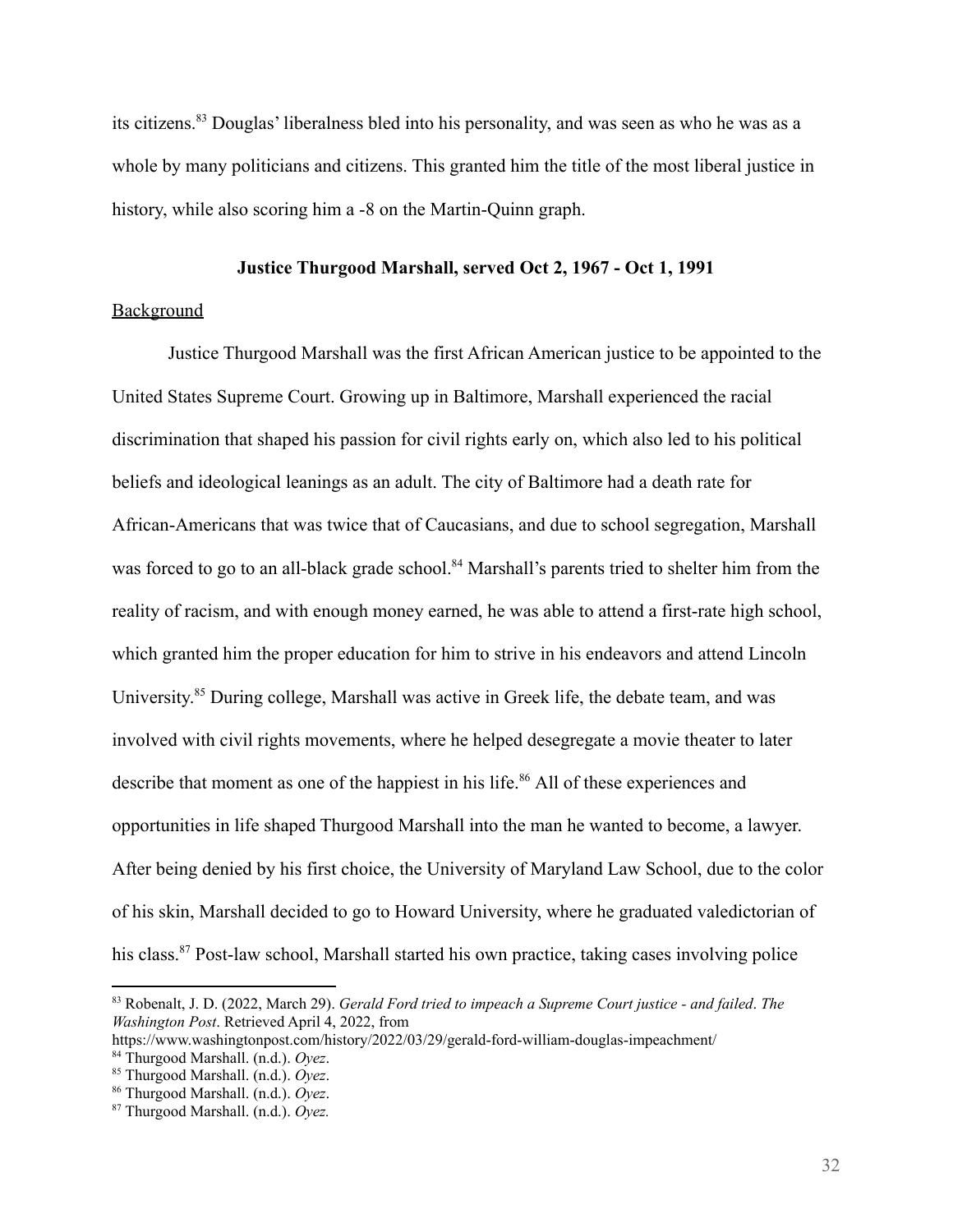brutality and evictions, many for clients who could not afford an attorney. He later joined the legal team for the NAACP, where he argued his first case concerning how the University of Maryland Law School should allow an African American admission, to which he won. Marshall furthered and accomplished many grand endeavors fighting for civil liberties, challenging segregation, working for special counsels for the NAACP, and even secured his dream role of being the attorney to argue *Brown v. Board of Education* (1954) in front of the Supreme Court. After more impressive years in his career, serving as a federal judge and as the Solicitor General, President Lyndon B. Johnson appointed him as the first black Supreme Court Associate Justice in 1967.

## Ideological beliefs of Justice Marshall

During Marshall's tenure on the Supreme Court, he was known to be a steadfast liberal, stressing the need for equitable and just treatment of the country's minorities by the state and federal governments.<sup>88</sup> A pragmatic judicial activist, he was committed to making the U.S. Constitution work for the citizens; most illustrative of his approach was his attempt to fashion a "sliding scale" interpretation of the Equal Protection Clause that would weigh the objectives of the government against the nature and interests of the groups affected by the law. He was also adamantly opposed to capital punishment and generally favored the rights of the national government over the rights of the states. <sup>89</sup> Marshall recognized that the courts had a central part to play in the effort of social fairness that required changing the dominant paradigm of power and privilege which exists throughout the political-social-economic order. <sup>90</sup> This was their constitutional role, which required legal competence. Marshall keenly understood that judicial

<sup>88</sup> Smentkowski, B. P. *Thurgood Marshall*. *Encyclopedia Britannica*.

<sup>89</sup> Smentkowski, B. P. *Thurgood Marshall*. *Encyclopedia Britannica*.

<sup>90</sup> Barker, L. J. (1992). Thurgood Marshall, The Law, and The System: Tenets of an Enduring Legacy. *Stanford Law Review*.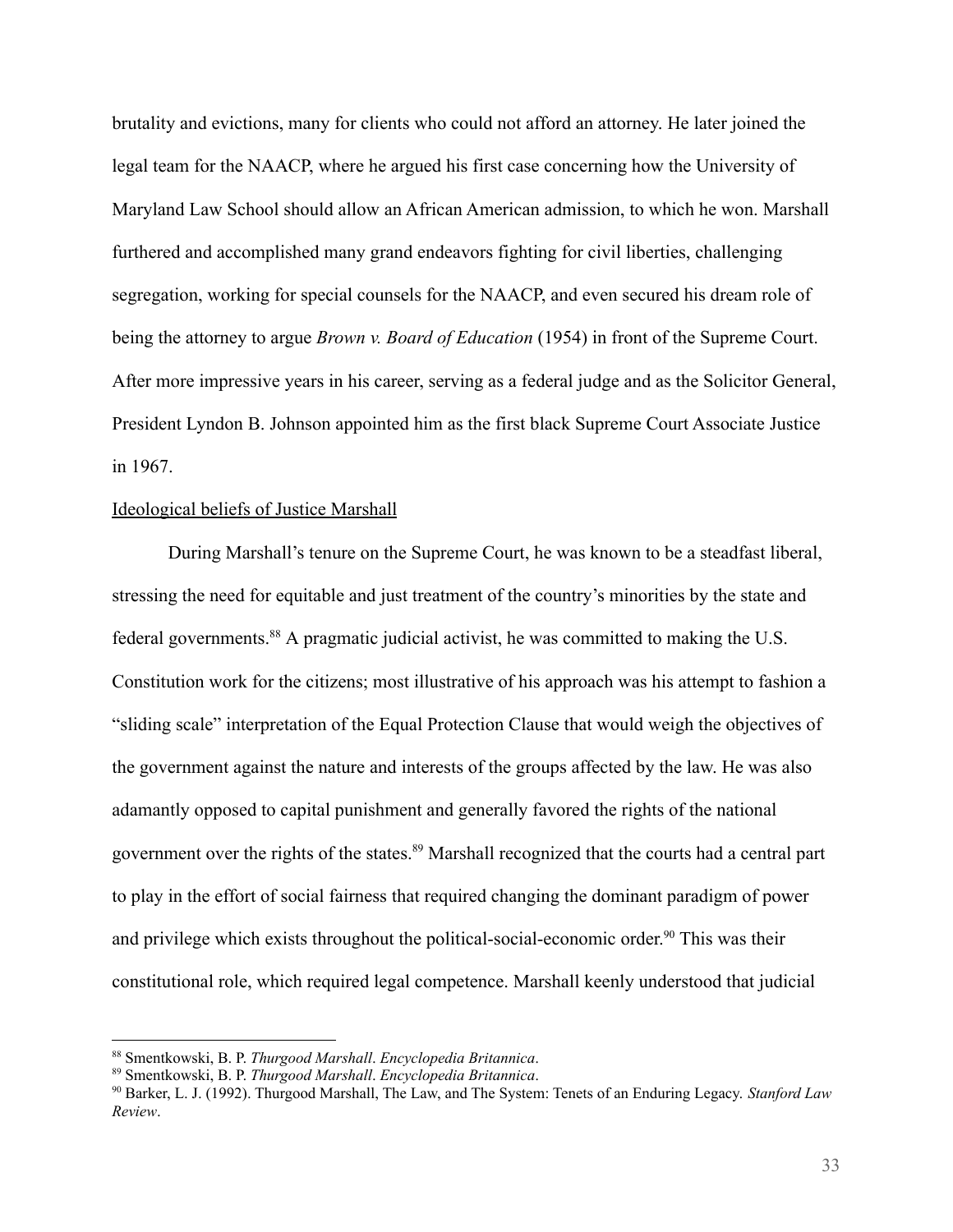opinions, resulting from the interplay of judges, lawyers, procedures, and principles, could never escape the shadow of politics.<sup>91</sup> Marshall viewed the American legal system as operating within a political governing structure, yet grounded in and restrained by enduring principles of law and equality. This reflected in his ideological belief and legal thought process when it came to deciding cases.

One must also take into consideration jurisprudence, and the influence of other justices in their philosophy of law. Particularly in the 1980s, a fair amount of the justices' correspondence dealt with suggestions by one justice to another that some words or phrases in a draft opinion be modified slightly.<sup>92</sup> This taking place during Marshall's tenure most certainly impacted his outlook on certain issues, or his impact on others jurisprudence through his liberal views in civil rights, affirmative action, and racial de-stigmatization.

#### Analysis of Thurgood Marshall

First, one must recognize that the 1960's was an impressive decade of evolving civil liberties within the United States. Justice Thurgood Marshall was appointed in 1967, therefore beginning his tenure on a court that was already heading full force towards attempted equality within the nation. This era was defined as the Due Process Revolution, or the Warren Court era, which was a decade that was active in deciding cases involving rights of suspects, defendants, and search and seizure regarding criminal law. Justice Marshall, a civil rights activist and liberal leaning man, entering into such a revolutionized court inevitably adhered to and promoted his specific ideals and beliefs. Justice Marshall was appointed by President Lyndon B. Johnson, recognizing Marshall's remarkable achievements in his career as well as honoring former president John F. Kennedy's appointment of Marshall as a judge on the U.S. Court of Appeals for

<sup>91</sup> Barker, L. J. (1992). Thurgood Marshall, The Law, and The System: Tenets of an Enduring Legacy. *Stanford Law Review*.

 $92$  Mark V. Tushnet, The Supreme Court and Race Discrimination, 1967-1991: The View from the Marshall Papers.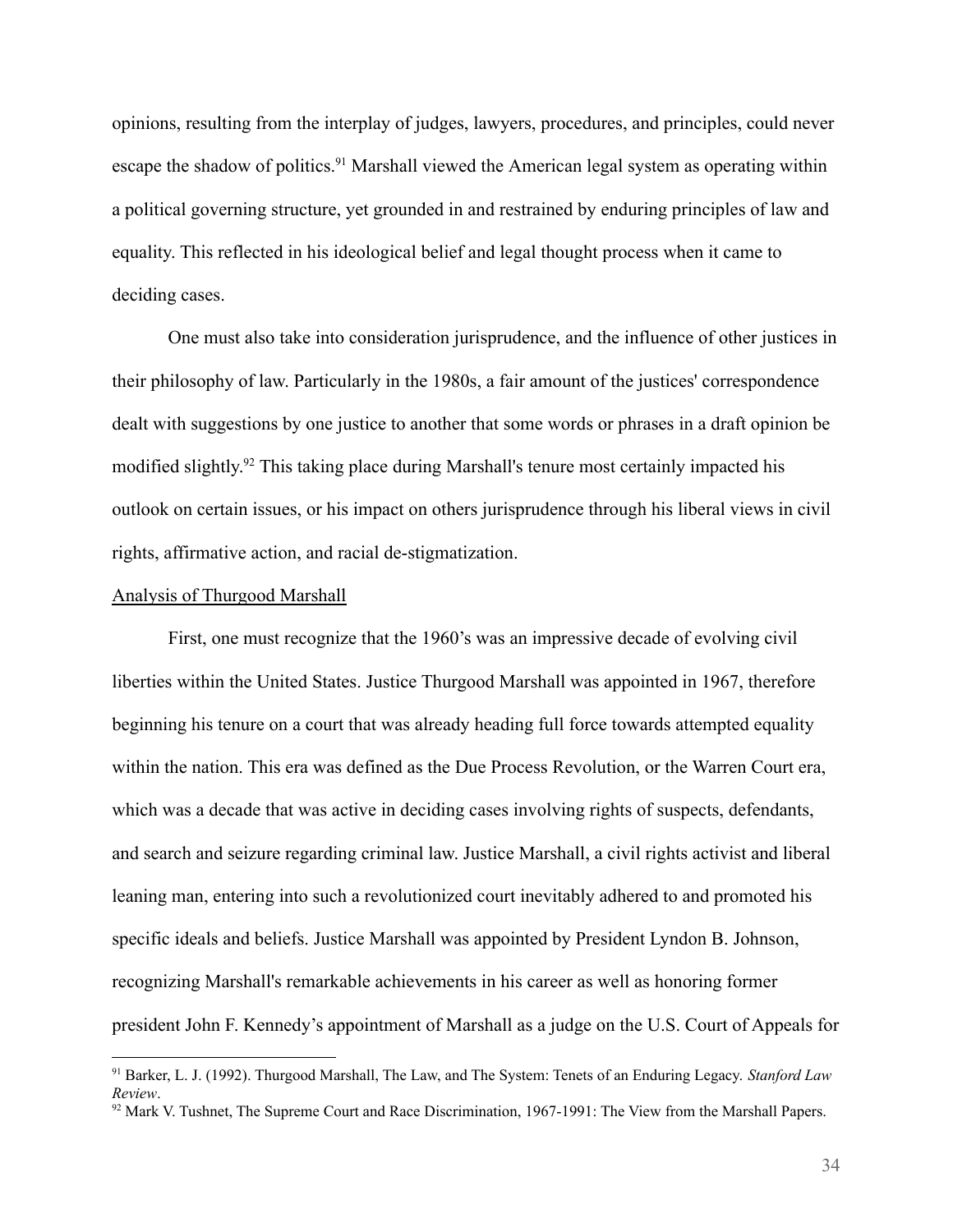the Second Circuit. Appointed twice by two Democratic presidents, it is easily assumed that Justice Marshall would decide cases liberally. Regarding Figure 2, presentation of Martin-Quinn scoring*,* Justice Marshall began his term on the Supreme Court as liberal, beginning with a score of -1. He was scored similarly (-1) and at the same time as Justice Abraham Fortas, Justice William J. Brennan, and Chief Justice Earl Warren were scored.

With a beginning score of -1, this puts Justice Marshall as liberal leaning, granting that his decisions should be liberal. The question is – how liberal? The liberalness of his ideology depends on the liberalness of the Court at the time. He began his tenure on the Warren Court, a fairly liberal court. This had an impact on Marshall as a justice. A man who identified with a liberal ideology and with the Democratic party enveloped in a court also filled with liberal thinking associates provides the reassurance one needs to solidify their preferences as well as further their beliefs and ideals within this liberal manner.

In 1968, at the beginning of Justice Marshall's term, the Supreme Court heard the case of *Benton v. Maryland* (1968). The question of this case concerned whether Benton's second indictment, trial, and conviction for larceny violated the Fifth Amendment provision against double jeopardy.<sup>93</sup> In a 7-2 decision, the court held that the double jeopardy prohibition of the Fifth Amendment, a fundamental ideal in our constitutional heritage, is enforceable against the states through the Fourteenth Amendment. The majority opinion was written by Marshall. Marshall voiced that the original burglary conviction shall remain stable, but the added larceny conviction shall not hold due to it already being decided against during the original trial. The appeal being a reviewal of the original trial, Marshall asks the crucial questions: Is there, in these circumstances, a live 'case' or 'controversy' suitable for resolution by this Court, or is the issue moot? Is the petitioner asking for an advisory opinion on an abstract or hypothetical question?

35

<sup>93</sup> Benton v. Maryland. (n.d.). *Oyez*.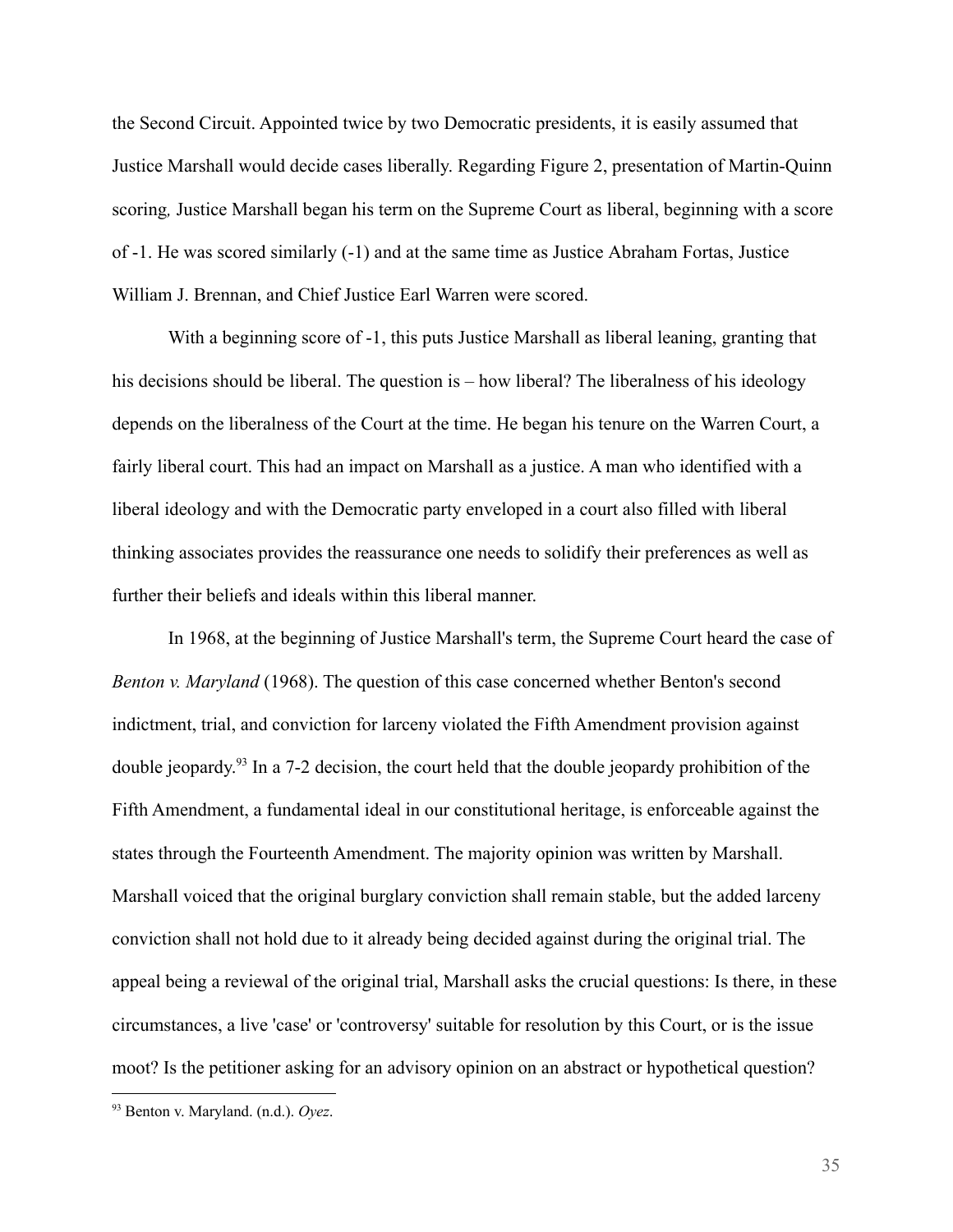The answer to these questions is crucial, for it is well settled that federal courts may act only in the context of a justiciable case or controversy. <sup>94</sup> This decision, headed by the justices on the court with democratic preferences and liberal ideologies, governs one of the most prominent and important civil liberties dear to rights activists, especially one like Marshall: The Due Process clause of the 5th amendment. The due process clause guarantees that every individual shall be allowed the "due process of law" before the government may deprive someone of life, liberty, or property. This includes the right to not self-indict and abridgements against double jeopardy. This is essential in the progression and evolution of our nation's equality under the law. The incorporation of this clause into the state courts was a huge leap towards citizen protection under federal and state law alike, which closely aligns with liberal ideology and democratic preferences.

In Marshall's later years during his tenure, the court decided the case *Alabama v. White* (1990). The question of the case: Does an anonymous tip alone provide a reasonable suspicion sufficient to stop and search an individual's car? In a 6-3 decision, Justice Byron R. White wrote for the majority and the Court held that the totality of the circumstances provided a sufficiently reasonable suspicion that the suspect Vanessa White possessed illegal drugs.<sup>95</sup> Justice Thurgood Marshall and Justice William J. Brennan joined in the dissent of Justice John Paul Stevens, stating that the majority's standard allows anyone with enough knowledge of a person's routine to cause police to search that person. The standard also gives officers too much freedom to claim that they received an anonymous tip to justify any search.<sup>96</sup> This attempt to protect the privacy and security of citizens through the 4th amendment is another example of a democratic

<sup>94</sup> Legal Information Institute. (n.d.). *John Dalmer Benton, petitioner, V. State of Maryland.* Legal Information Institute. Retrieved April 4, 2022, from https://www.law.cornell.edu/supremecourt/text/395/784

<sup>95</sup> Alabama v. White. (n.d.). *Oyez*.

<sup>96</sup> Alabama v. White. (n.d.). *Oyez*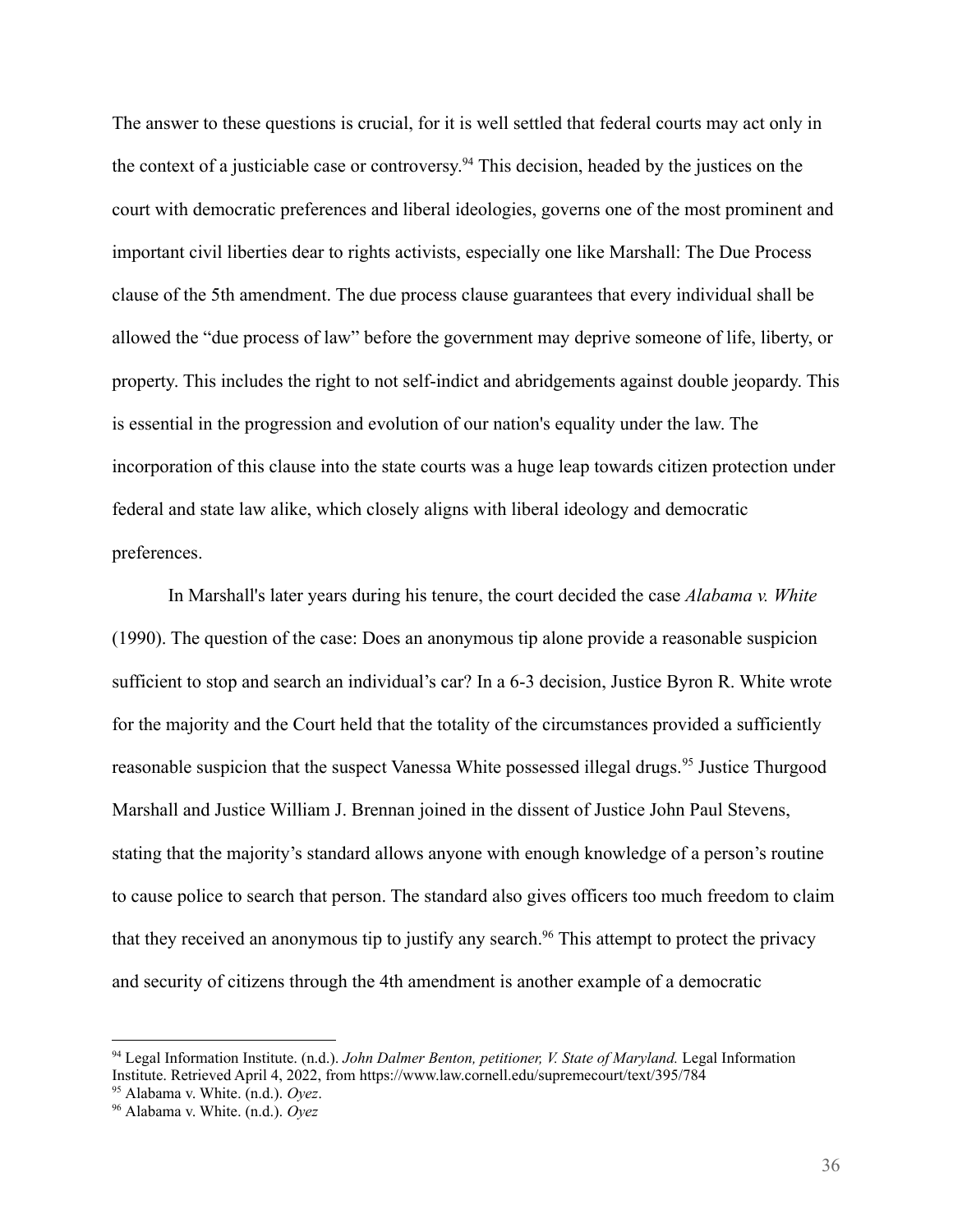interpretation of the 4th amendment. Marshall attempts to combat this court decision, for he recognizes that police officers may use and abuse this to their advantage, especially concerning minority individuals. His passion for civil and private rights still remained, if not increased, after over 20 years on the bench.

Though at the beginning of Justice Marshall's term his ideology and his secureness in it definitely could have been amplified by the court he was placed into, this case shows that Marshall, alongside his liberal leaning justices William J. Brennan and John Paul Stevens, were not easily influenced to shed their democratic ideals to succumb to the conservative jurisprudence and domination of the 1990 Supreme Court. He continued to interpret the constitution in a liberal framework. His liberalness could be seen as more extreme here than before, for his comparison is against six conservative justices present on the court, rather than the liberal heavy Warren court. This impacted his Martin-Quinn Score, scoring him as more liberal than he was previously considered because during the end of his term he fought harder for civil and privacy rights against his associates who interpreted the constitution differently than Marshall viewed it.

The conclusive result of Thurgood Marshall's analysis is that his ideology did shift. He began his tenure as a liberal justice (-1) and ended his term as a justice who identified and decided more liberally (-4.5) than before. His ideology shifted from -1 to -4.5. The impact of the beliefs and ideologies of his associates on the court had an impact on his shift. Beginning his tenure on the Warren Court certifiably had an impact on his jurisprudence. The court itself, and Marshall of course, were also impacted by the change in societal, economic, and political factors during these years. The Civil Rights act of 1964, the Voting Rights act of 1965, Fair Housing Act of 1968, the women's liberation movement, and civil protests all had tremendous impacts on the

37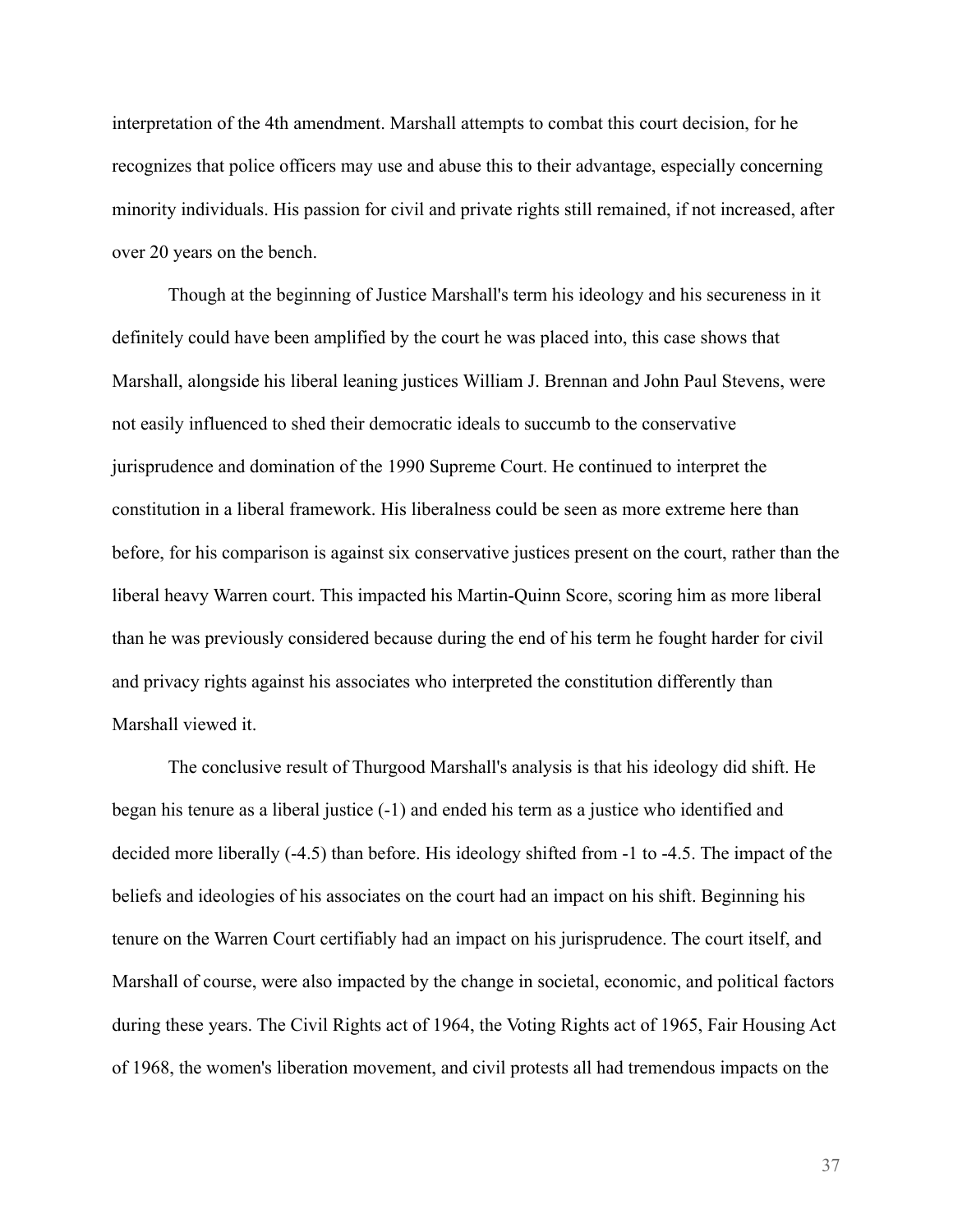advancement of our society and the way our government can lead and govern its nation's citizens. This civil rights era guided the court to answer prominent questions that ruled the political, economic, and social world during this time, making prominent decisions that Justice Marshall was able to contribute his jurisprudence to. One of the most controversial questions that the court answered was in the case *Roe v. Wade* (1973), which posed the question, does the Constitution recognize a woman's right to terminate her pregnancy by abortion?  $97$  The court answered yes – inherent in the Due Process Clause of the Fourteenth Amendment is a fundamental "right to privacy" that protects a pregnant woman's choice whether to have an abortion.<sup>98</sup> Justice Marshall joined Justice Blackmun, previously discussed as one of the justices who had the largest ideological shift, in giving the opinion.

# **Justice John Paul Stevens, served Dec 19, 1970 - Jun 29, 2010**

#### Background

Justice John Paul Stevens overcame family tragedy during the Great Depression and went on to become the third-longest serving justice in the history of the Supreme Court. Growing up, his family ran an extremely successful business empire that included what was then the world's largest hotel, making the Stevens family one of the wealthiest in Chicago.<sup>99</sup> Disaster struck when the three reigning men were all indicted on embezzlement charges. The family business and the hotel were lost, but teenage John Paul Stevens did not allow the hardship to slow him down. During the trial and in its aftermath, Justice Stevens continued to excel in his studies at the University of Chicago preparatory high school and attended the University of Chicago.<sup>100</sup> Justice John Paul Stevens then gathered an extensive resume: from enlisting and serving in the Navy

<sup>97</sup> Roe v. Wade. (n.d.). *Oyez*.

<sup>98</sup> Roe v. Wade. (n.d.). *Oyez*.

<sup>99</sup> John Paul Stevens. (n.d.). *Oyez*.

<sup>100</sup> John Paul Stevens. (n.d.). *Oyez*.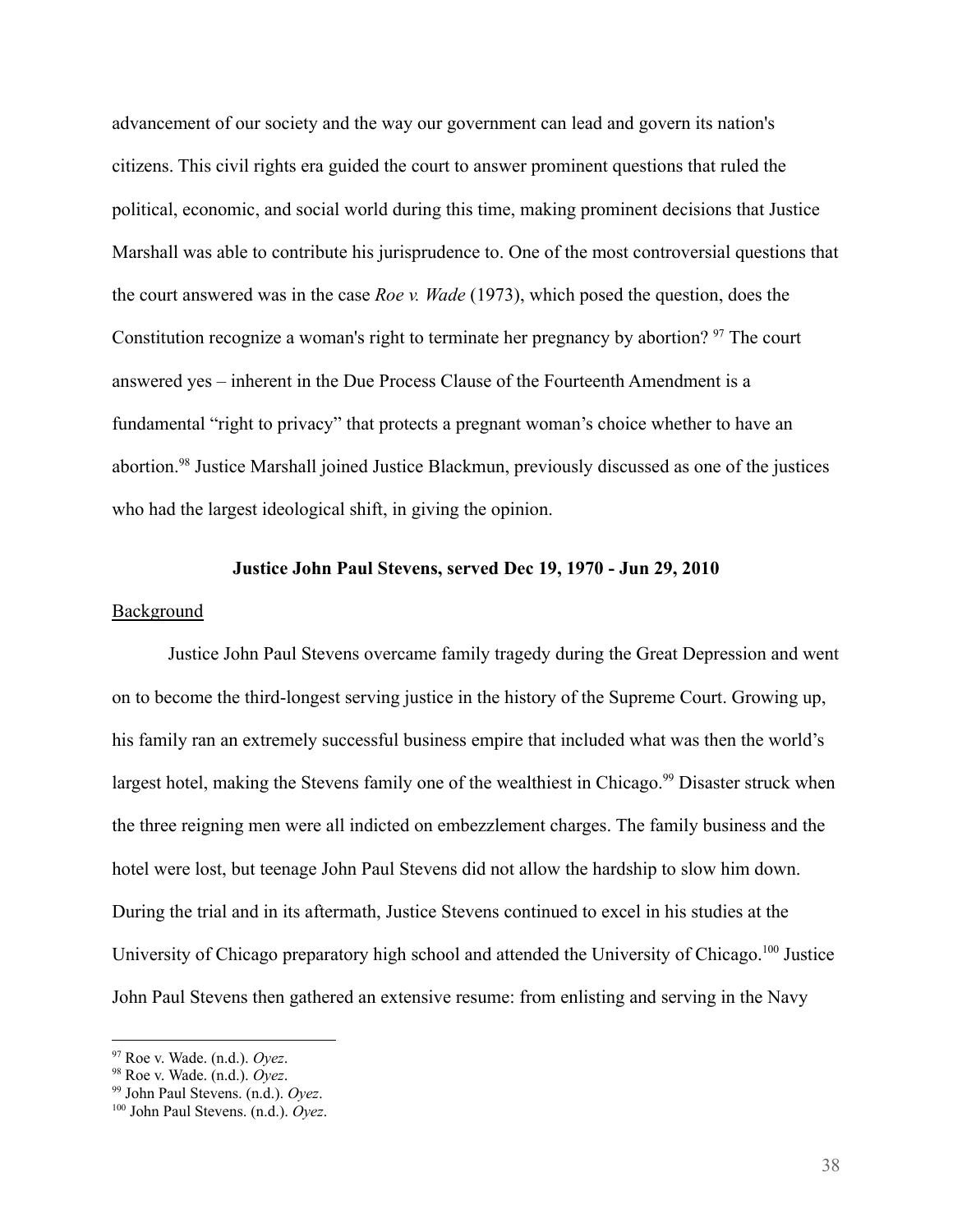during WWII as a code breaker, to then attending Northwestern School of Law and graduating with the highest GPA in the law school's history, to completing a clerkship for Justice Wiley Rutledge, joining a prominent law firm specialized in antitrust law, starting his own law firm, becoming a professor at Northwestern and the University of Chicago, and serving on the special counsel to the U.S. House of Representatives and the U.S. Attorney General's office.<sup>101</sup> In 1970, President Richard Nixon appointed Justice Stevens to the U.S. Court of Appeals for the Seventh Circuit. Five years later, he was elevated to Supreme Court when Justice William O. Douglas stepped down.<sup>102</sup>

## Ideology

As an appellate judge, Justice Stevens continued to establish himself as an expert legal thinker. Justice Steven was appointed by President Gerald Ford, a Republican, claimed to be a devout conservative and held preferences of one. Over time, however, Justice Stevens emerged as a leader for the Court's liberal wing.<sup>103</sup> It is claimed that his 35 years on the United States Supreme Court transformed him, improbably, from a Republican antitrust lawyer into the outspoken leader of the court's liberal wing.<sup>104</sup> During Steven's term, the court took an active role in balancing individual liberty and national security and in policing the constitutional separation of powers. Societal debates over the rights of gay men and lesbians, the role of race and disability, private property rights, environmental regulation, guaranteed rights, and the separation of church and state also made their way onto the Supreme Court's docket, and Justice Stevens, a

<sup>101</sup> John Paul Stevens. (n.d.). *Oyez*.

<sup>102</sup> John Paul Stevens. (n.d.). *Oyez*.

<sup>103</sup> John Paul Stevens. (n.d.). *Oyez*.

<sup>104</sup> Greenhouse, L. (2019, July 17). *Supreme Court justice John Paul Stevens, who led liberal wing, dies at 99*. The New York Times. Retrieved April 4, 2022, from

https://www.nytimes.com/2019/07/16/us/john-paul-stevens-dead.html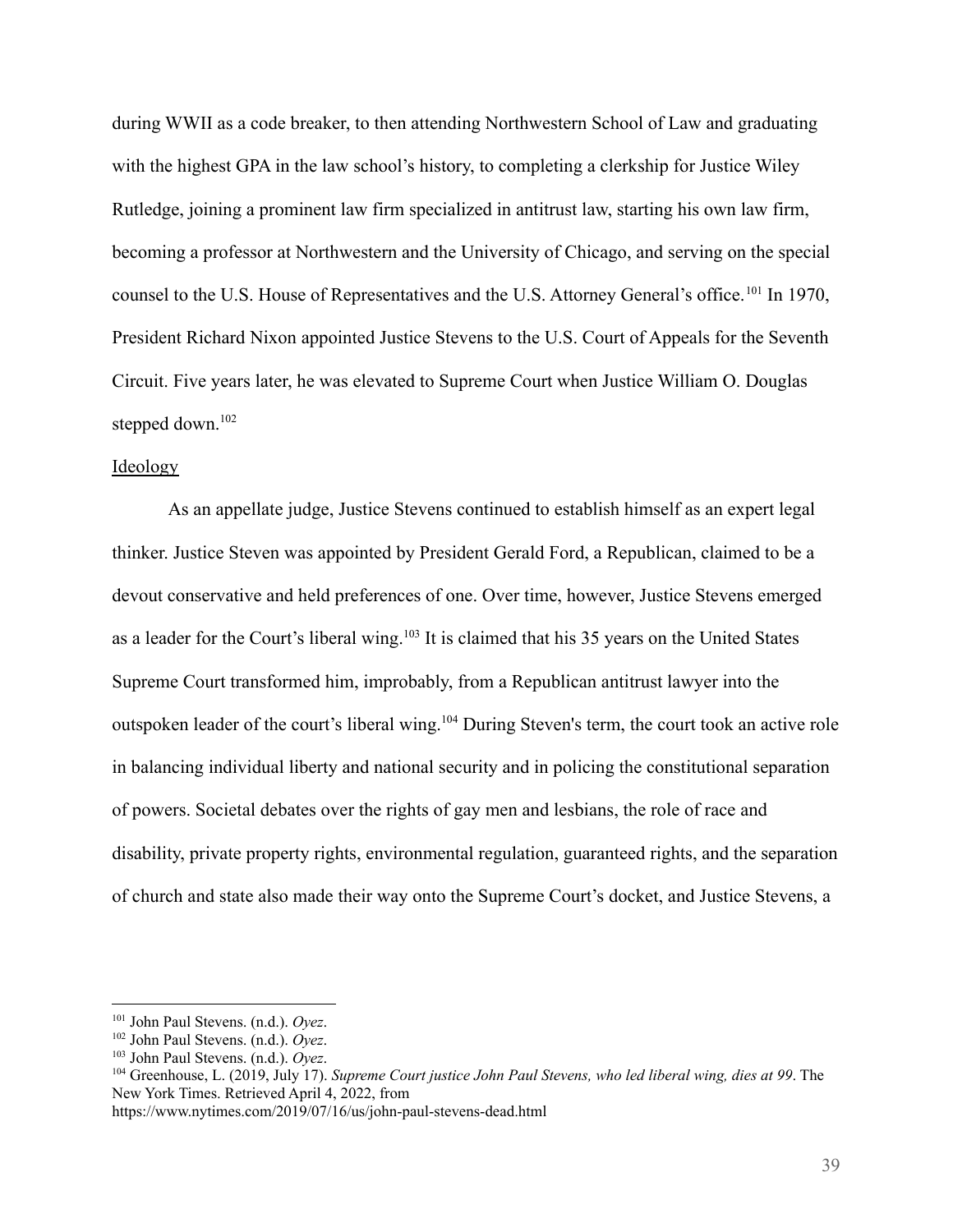claimed Republican, was as surprised as anyone to find himself not only taking the liberal side but also becoming its ardent champion.<sup>105</sup>

#### Analysis

Justice Stevens began his time on the court as a claimed republican justice, with a Martin-Quinn score of 0 (neutral). Replacing Justice William O. Douglas, a justice President Gerald Ford did not approve of due to his far leftist views and 'liberal agenda,' President Ford nominated Justice Stevens expecting him to decide on cases with republican preferences and conservative ideological beliefs. Yet even in the first few years as a justice, Stevens' preferences were already clashing against the average republican views and advocations. In a case decided in the second year of Stevens' term, *Dobbert v. Florida* (1977) concerned whether the changes to the Florida death penalty statutes submitted Dobbert to a trial by *ex post facto* laws or deny him his rights to equal protection and a fair trial.<sup>106</sup> The majority opinion, headed by the Republicans of the court, ruled no it does not, and that despite the fact that the Florida laws governing the death penalty changed during the time period the crimes in question were committed, the changes were procedural and better for the sentencing system. Surprisingly taking a non-traditional route within republican beliefs, this decision was dissented by Justice Stevens. Stevens claimed that since the previous Florida death penalty statutes were found to be unconstitutional, they cannot be considered a fair warning, like the majority opinion claimed. He also argued that Dobbert would not have faced the death penalty if tried slightly earlier, and it showed "capricious action" on the part of the government to subject him to the death penalty.<sup>107</sup> This early decision showed that Justice Stevens' beliefs were not as concrete in a conservative

<sup>105</sup> Greenhouse, L. (2019, July 17). *Supreme Court justice John Paul Stevens, who led liberal wing, dies at 99*. The New York Times.

<sup>106</sup> Dobbert v. Florida. (n.d.). *Oyez*.

<sup>107</sup> Dobbert v. Florida. (n.d.). *Oyez*.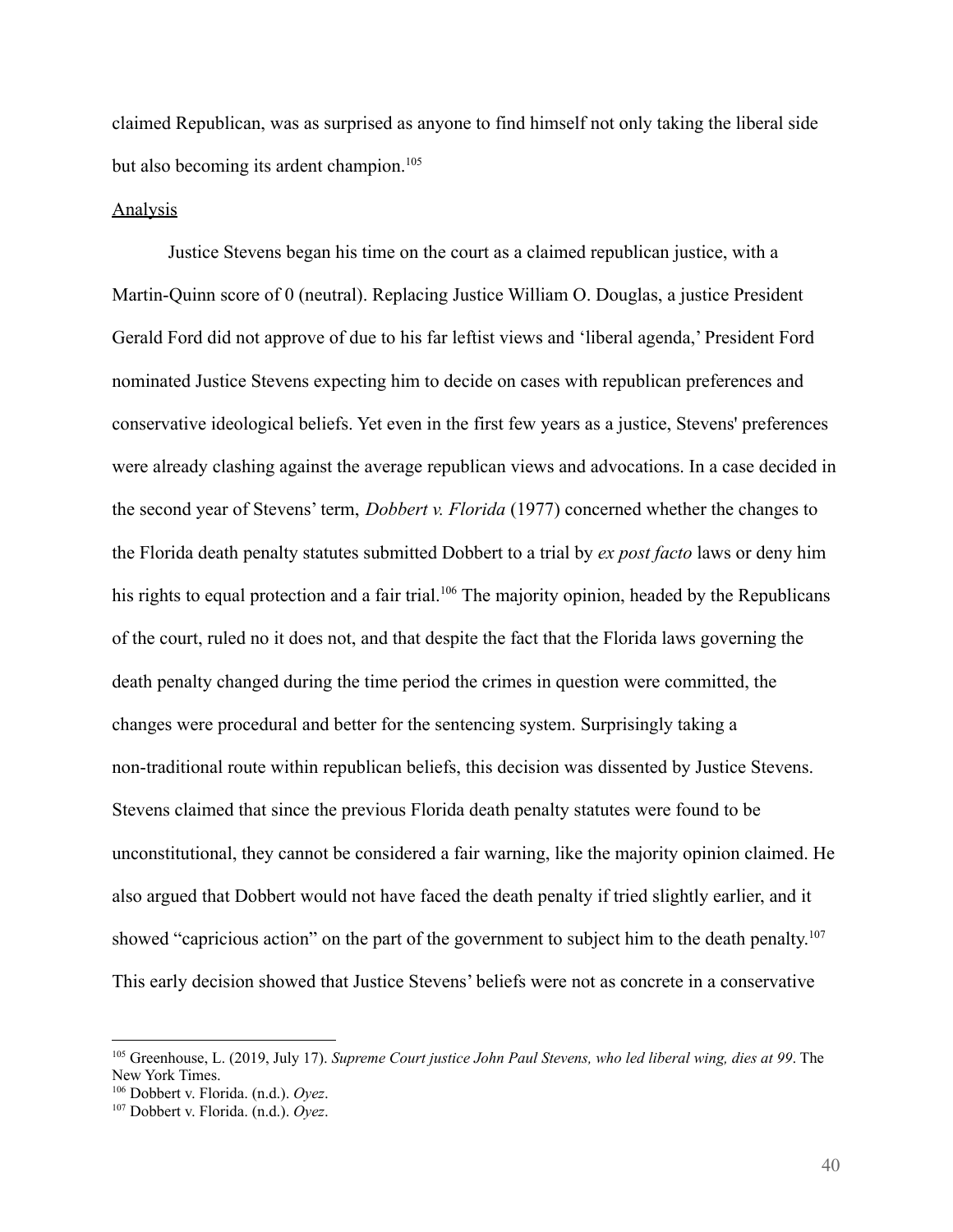ideology as some may have thought. His opinion in this case was joined by Justice William J. Brennan, Jr. and Justice Thurgood Marshall, two leaders of the Court's liberal wing. This showcased early on that Justice Stevens' ideology might shift away from previously held notions and beliefs of the Republican party.

Justice Stevens continued to grow into his role as the liberal champion on the court. He decided liberally in a multitude of significant cases, including *Sony v. Universal City Studios Inc.,* in which the Court held that no violation of copyright laws were involved in the use of home VCR's. Stevens even wrote the majority opinion for many of these monumental decisions, such as *Atkins v. Virginia* (2002), in which the Court banned capital punishment for the mentally impaired, *Rasul v. Bush* (2004), and *Hamdan v. Rumsfeld* (2006).<sup>108</sup>

One of the most prominent cases during Stevens' tenure as well a revolutionary case concerning disabilities was *PGA Tour Inc. v. Casey Martin* (2001). This case reviewed whether the denial of a golf cart to disabled golfer Casey Martin, who has an approved degenerative circulatory disorder that prevents him from walking golf courses under the Americans with Disabilities Act of 1990 (ADA), was valid or not.<sup>109</sup> The Court ruled no, it was not valid, and thus validated disabled golfer Casey Martin's right to ride in a golf cart under the ADA. In *Martin*, Justice Stevens led the court to a 7-2 vote liberal victory, claiming the ADA had no worth if it did not create new opportunities for the disabled.

In his last years on the court, Stevens continued to embody the title of the leader of the left wing. In 2009, the Court heard the case *Arizona v. Gant*. In this case, Gant was apprehended by Arizona state police on an outstanding warrant for driving with a suspended license. After the officers handcuffed Gant and placed him in their squad car, they went on to search his vehicle,

<sup>108</sup> John Paul Stevens. (n.d.). *Oyez*.

<sup>109</sup> PGA TOUR, Inc. v. Martin. (n.d.). *Oyez*.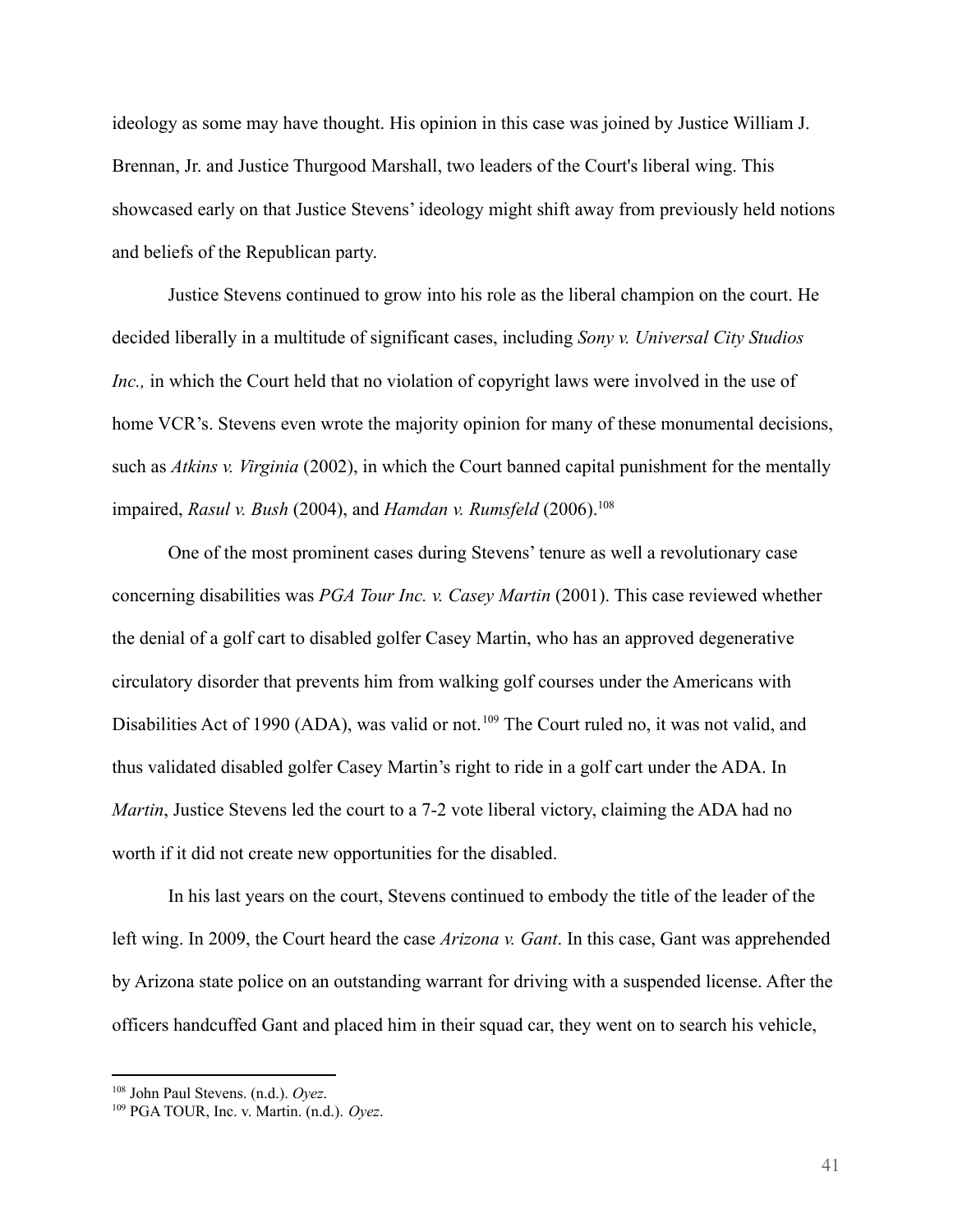discovering a handgun and a plastic bag of cocaine. At trial, Gant asked the judge to suppress the evidence found in his vehicle because the search had been conducted without a warrant in violation of the Fourth Amendment's prohibition of unreasonable searches and seizures, but this was denied. The question of the case was if a search conducted by police officers after handcuffing the defendant and securing the scene was a violation of the Fourth Amendment's protection against unreasonable searches and seizures.<sup>110</sup> The Court ruled that yes, under the circumstances of this case, the defendant's Fourth Amendments rights were violated. With Justice John Paul Stevens writing for the majority, the Court reasoned that "warrantless searches are per se unreasonable" and subject only to a few, very narrow exceptions. He held that police may search the vehicle of its recent occupant after his arrest only if it is reasonable to believe that the arrestee might access the vehicle at the time of the search or that the vehicle contains evidence of the offense of the arrest. Here, Mr. Gant was arrested for a suspended license and the narrow exceptions did not apply to his case. Stevens decision in this case, deciding for the rights of defendants and imposing stricter precautions on law enforcement, furthers his image as a liberal champion and solidifies his ideological leaning.

After his time on the court, it shows that Justice Paul Stevens preferences shifted from what a Republican-nominated justice would be assumed to follow to decades later identifying with being one of the liberal forces to be reckoned with on the Supreme Court. This follows with Justice Stevens beginning his term as a neutral justice, being ranked 0 on the Martin-Quinn Graph, to ending his term scored as -3. His public ideological leaning shifted and preferences changed as he sat on the bench through the world's most progressive decades. His shift assisted the court in championing many liberal legal decisions and granted many citizens equal protection under the law.

<sup>110</sup> Arizona v. Gant. (n.d.). *Oyez*.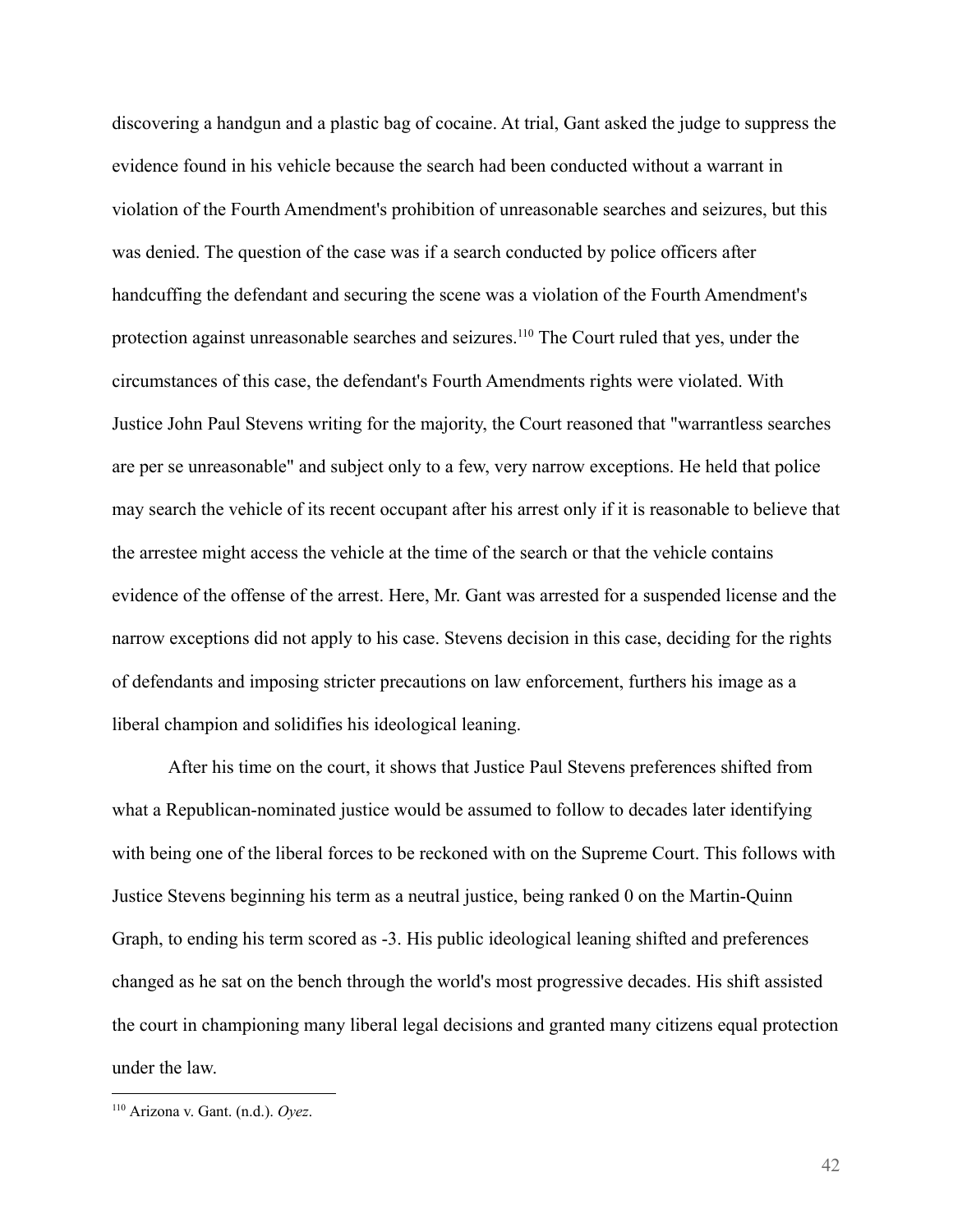#### **Justice Ruth Bader Ginsburg, served Aug 10, 1993 - Sept 18, 2020**

# Background

Ruth Bader Ginsburg spent a lifetime flourishing in the face of adversity before being appointed a Supreme Court justice, where she successfully fought against gender discrimination and unified the liberal associates of the court.<sup>111</sup> Her mother heavily influenced her early life and watched Ginsburg excel at James Madison High School, but was diagnosed with cancer and died the day before Ginsburg's high school graduation. Ginsburg's success in academia continued throughout her years at Cornell University, where she graduated at the top of her class in 1954. Shortly after having her first child and upon her husband's return from his service, Ginsburg enrolled at Harvard Law. Ginsburg's personal struggles neither decreased in intensity nor deterred her in any way from reaching and exceeding her academic goals, even when her husband was diagnosed with testicular cancer in 1956, during her first year of law school. At Harvard, Ginsburg tackled the challenges of motherhood and of a male-dominated school where she was one of nine females in a 500-person class. She faced gender-based discrimination from even the highest authorities there, who chastised her for taking a man's spot at Harvard Law.<sup>112</sup> She served as the first female member of the *Harvard Law Review*. After her husband recovered from cancer and moved to New York City to accept a position at a law firm, Ruth Bader Ginsburg transferred to Columbia Law School and served on their law review as well. She graduated first in her class at Columbia Law in 1959.

Though her educational career was an immense success, it could not protect her from the gender-based discrimination women faced in the workplace in the 1960s. She could barely receive a clerkship or jobs at any law firms and was always offered a much lower salary than her

<sup>111</sup> Ruth Bader Ginsburg. (n.d.). *Oyez*.

<sup>112</sup> Ruth Bader Ginsburg. (n.d.). *Oyez*.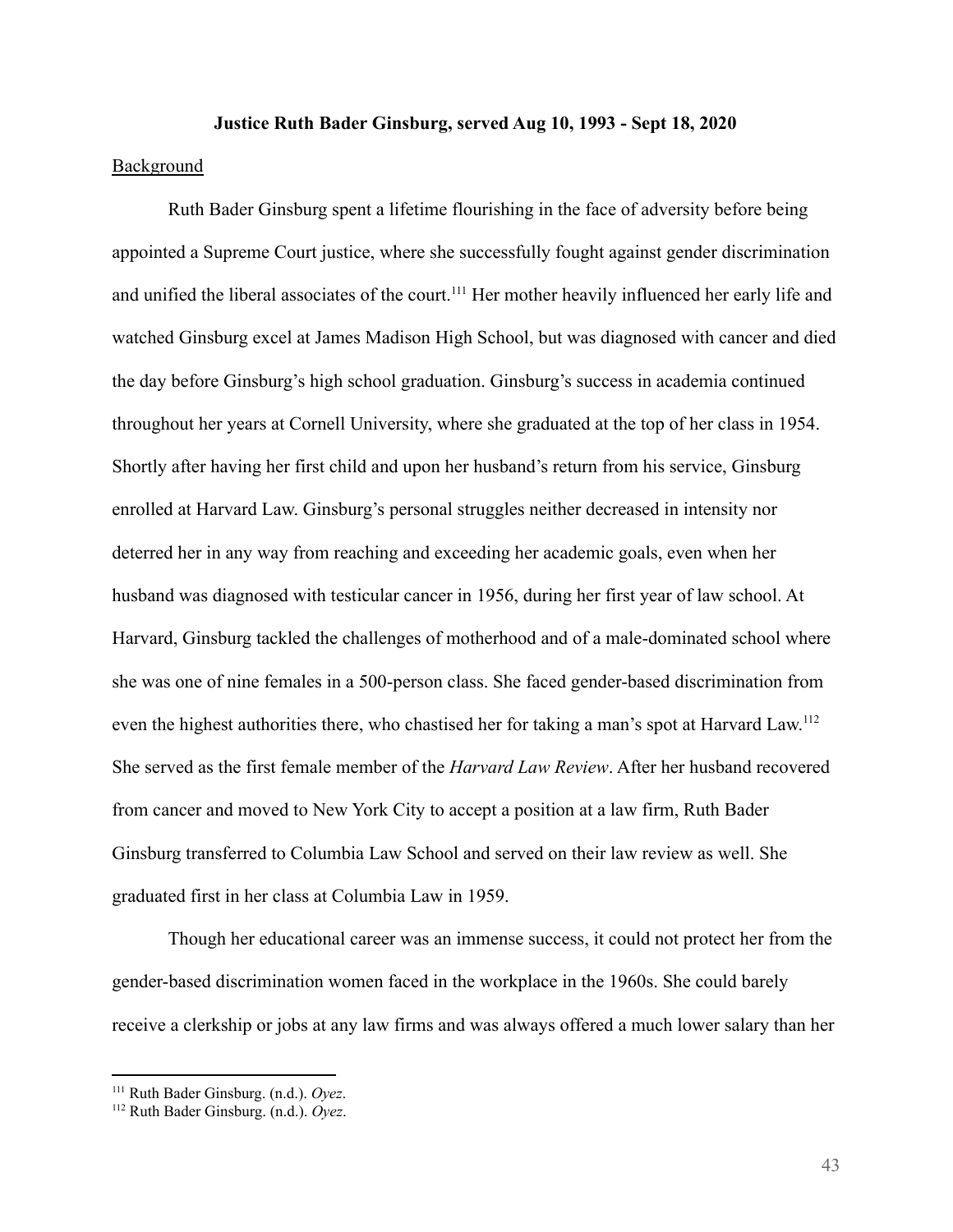male counterparts. She instead pursued legal research in civil procedure, and then taught at Rutgers University Law School in 1963 until accepting an offer to teach at Columbia in 1972.<sup>113</sup> Ginsburg also directed the influential Women's Rights Project of the American Civil Liberties Union during the 1970s. In this position, she led the fight against gender discrimination and successfully argued six landmark cases before the U.S. Supreme Court.<sup>114</sup> Her take on gender discrimination was strategic, calculated, and equal, fighting not just for the women left behind, but for the men who were discriminated against as well. Ginsburg was then nominated to the U.S. Court of Appeals for the District of Columbia in 1980 by President Jimmy Carter. She served on the court for thirteen years until 1993, when President Bill Clinton nominated her to the Supreme Court of the United States.

## Ideology

Ruth Bader Ginsburg began her career as a justice right where she left off – as an advocate, fighting for women's rights. Her style in advocating from the bench matches her style from her time at the ACLU: slow but steady and calculated. Instead of creating sweeping limitations on gender discrimination, she attacked specific areas of discrimination and violations of women's rights one at a time, so as to send a message to the legislatures on what they can and cannot do.<sup>115</sup> Her attitude is that major social change should not come from the courts, but from Congress and other legislatures. This method allows for social change to remain in Congress' power while also receiving guidance from the court. This showcases her specific interpretation of the constitution well – though she pursued progression and evolution, she still appreciated the specific roles of the government stated in the constitution and works to ensure that the branches of government retain their respective power while being guided by one another. Justice Ruth

<sup>113</sup> Ruth Bader Ginsburg. (n.d.). *Oyez*.

<sup>114</sup> Ruth Bader Ginsburg. (n.d.). *Oyez*.

<sup>115</sup> Ruth Bader Ginsburg. (n.d.). *Oyez*.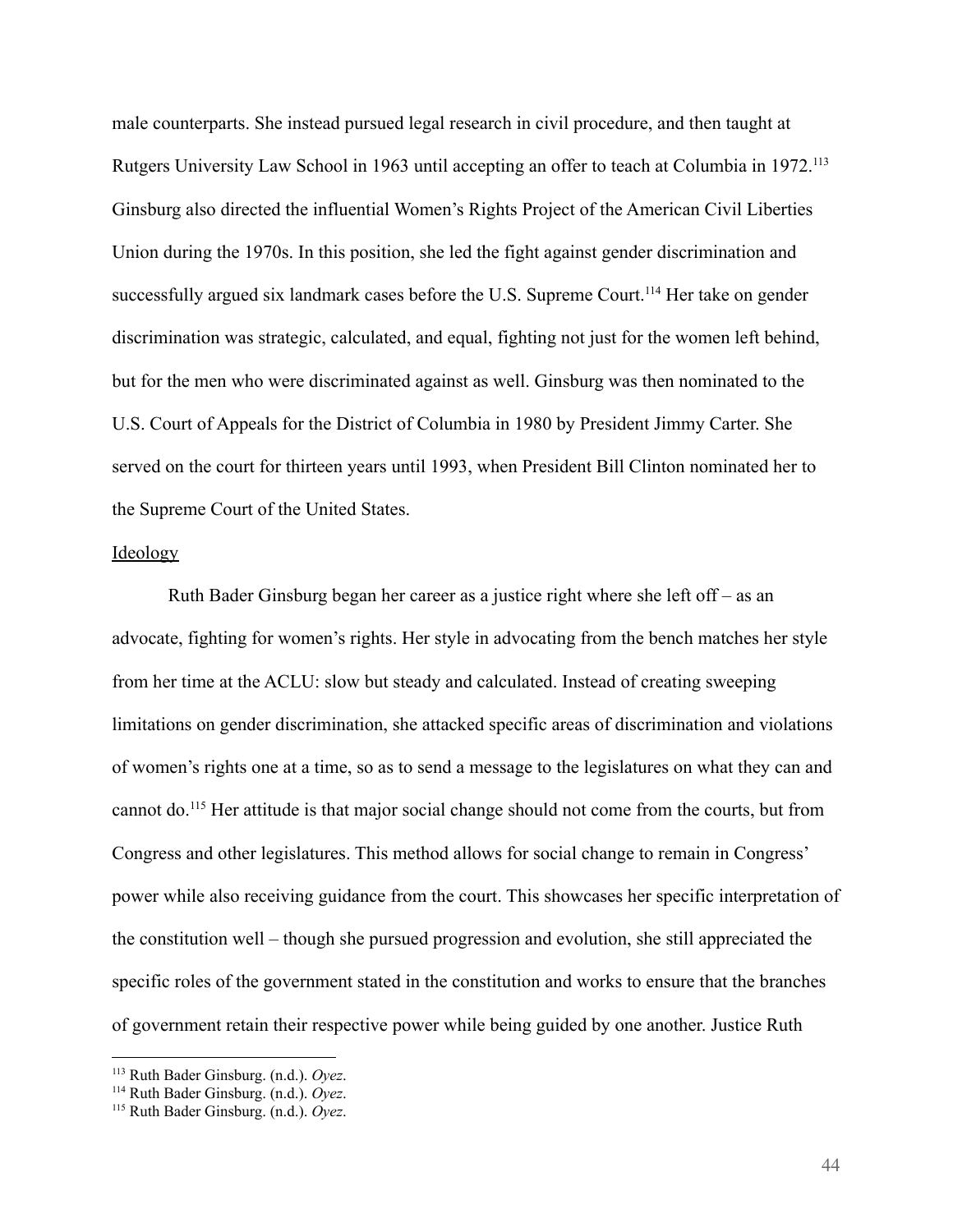Bader Ginsburg identified as a liberal originalist. Originalism is a theory of the interpretation of legal texts, including the text of the Constitution.<sup>116</sup> Originalists believe that the constitutional text ought to be given the original public meaning that it would have had at the time that it became law.<sup>117</sup> Justice Ginsburg had a different originalist view than most, those of who often identify as a conservative. Unlike her associate Justice Scalia, who claimed to be an originalist and argued the 14th Amendment's equal-protection clause did not protect women, Ginsburg believed equality was the motivating idea behind the constitution. Ginsburg claims that was what the Declaration of Independence started with but it could not come into the original Constitution because of the odious practice of slavery that was retained.<sup>118</sup> Justice Ginsburg advocated that the constitution and equality were intertwined, which reflected in her ideology and preferences.

#### Analysis

As an originalist, Ginsburg viewed the constitution in respect to those who wrote it and how they intended it to be perceived. Ginsburg was also an activist, and knew that this country deserved progression in many governmental and legal aspects. This granted her the score of 0, or neutral, on the Martin-Quinn Graph at the beginning of her term. Though nominated by President Bill Clinton, a Democrat, her originalist ideology portrayed her as more neutral than her associates who believed that the constitution should evolve with society. Though this was her belief, she still hit the ground running in her first years as a justice.

<sup>116</sup> Calabresi, S. G., Beeman, R. R., Rubenstein, J. R. & D., & Siegel, R. P. & R. (n.d.). *On originalism in constitutional interpretation*. On Originalism in Constitutional Interpretation | The National Constitution Center. Retrieved April 4, 2022, from

<sup>117</sup> Calabresi, S. G., Beeman, R. R., Rubenstein, J. R. & D., & Siegel, R. P. & R. (n.d.). *On originalism in* https://constitutioncenter.org/interactive-constitution/white-papers/on-originalism-in-constitutional-interpretation

<sup>118</sup> *Analysis: How Justice Ruth Bader Ginsburg viewed herself as an originalist*. Constitutional Accountability Center. (n.d.). Retrieved April 4, 2022, from *constitutional interpretation*. On Originalism in Constitutional Interpretation | The National Constitution Center.

https://www.theusconstitution.org/news/analysis-how-justice-ruth-bader-ginsburg-viewed-herself-as-an-originalist/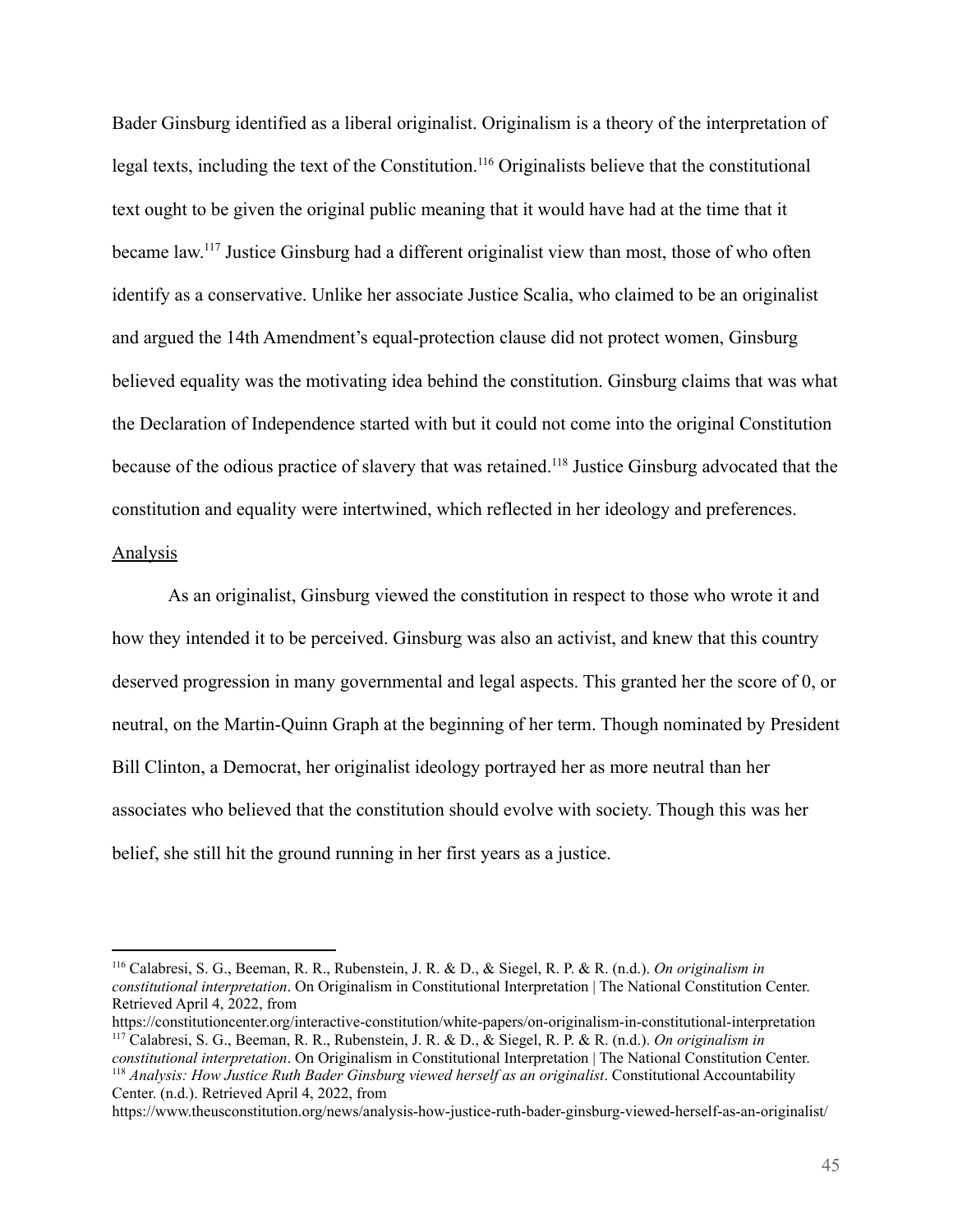Justice Ginsburg was an active proponent of women's rights, and that did not cease when she became a justice. In 1996, Ginsburg wrote the majority opinion in *United States v. Virginia*, holding that qualified women could not be denied admission to Virginia Military Institute.<sup>119</sup> In her opinion, Ginsburg not only addressed all parties involved, but also addressed the nation as a public entity that has suppressed women for centuries. In the majority opinion, Ginsburg states:

"Today's skeptical scrutiny of official action denying rights or opportunities based on sex responds to volumes of history. As a plurality of this Court acknowledged a generation ago, "our Nation has had a long and unfortunate history of sex discrimination." *Frontiero* v. *Richardson*, (1973). Through a century plus three decades and more of that history, women did not count among voters composing "We the People"; not until 1920 did women gain a constitutional right to the franchise. And for a half century thereafter, it remained the prevailing doctrine that government, both federal and state, could withhold from women opportunities accorded men so long as any "basis in reason" could be conceived for the discrimination. *Goesaert* v. *Cleary* (1948)."<sup>120</sup>

Ginsburg knew her time advocating for equal protection under the law was not over once she entered the court as a justice, but had only just begun. Ginsburg did not shy away from giving pointed guidance when she felt the need. Her opinions, concurrences, and dissents were always elaborate and connective to the nature of federal procedure, constitutionality, and progressiveness in the new era.

With the new millennia came a new Court, a divided one. There were five main republican Justices – Chief Justice John Roberts, Justice Antonin Scalia, Justice Clarence Thomas, and Justice David Souter, and Justice Samuel Alito – a court majority. It was this shift

<sup>119</sup> Ruth Bader Ginsburg. (n.d.). *Oyez*.

<sup>120</sup> Ginsburg. (1996, June 26). *United States v. Virginia et al., 518 U.S. 515 (1996).* Legal Information Institute. Retrieved April 4, 2022, from https://www.law.cornell.edu/supct/html/94-1941.ZO.html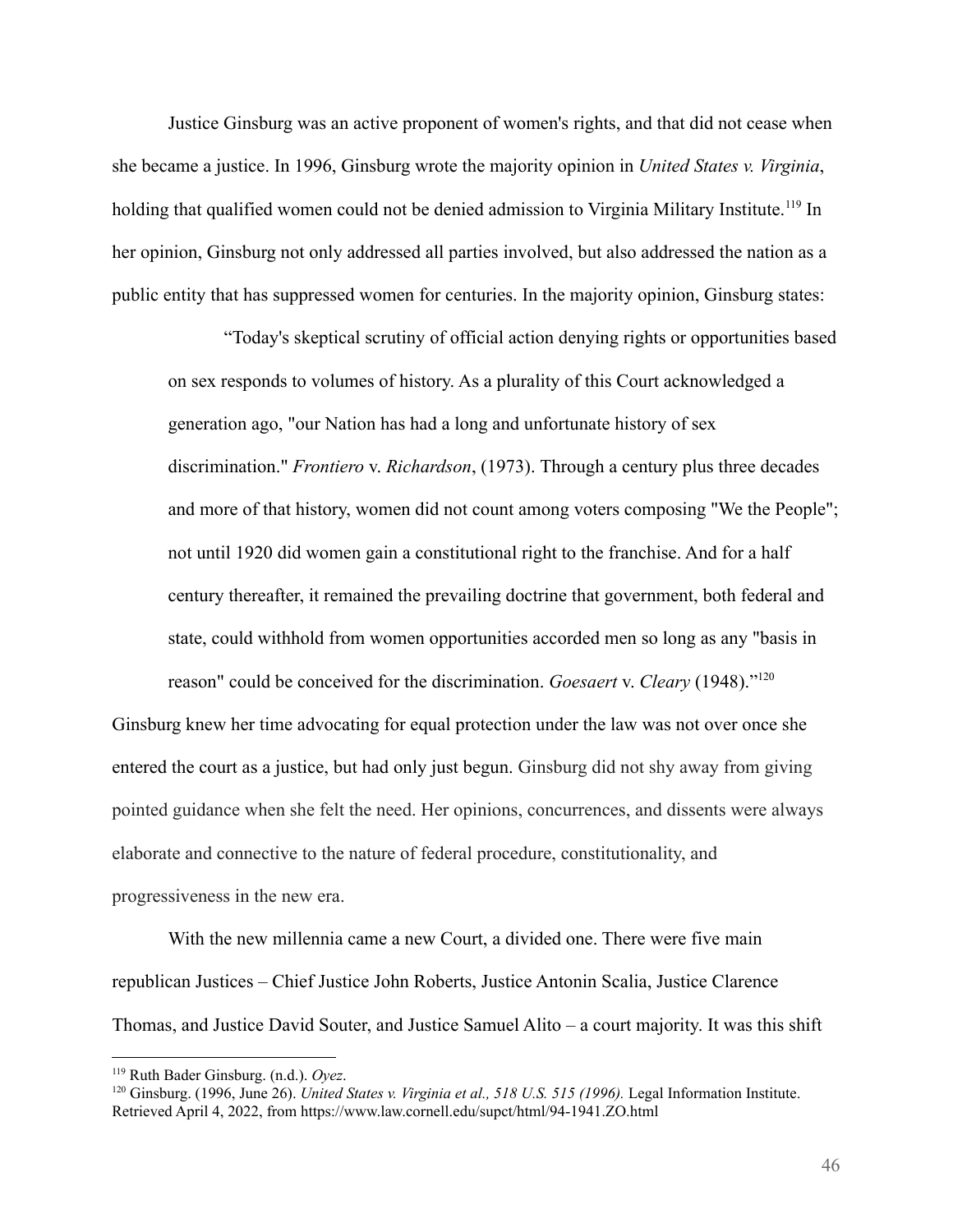in the court where Justice Ginsburg can be seen as shifting her ideologies as well, honing in on equality under the law. This is evident in the monumental case of *Ledbetter v. Goodyear Tire & Rubber Co*. (2007) where the plaintiff, a female worker being paid significantly less than males with her same qualifications, sued under Title VII but was denied relief under a statute of limitations issue. The facts of this case mixed Ginsburg's passion of federal procedure and gender discrimination. The decision was a 5-4 vote no, that a plaintiff cannot bring a salary discrimination suit under Title VII of the Civil Rights Act of 1964 when the disparate pay is received during the 180-day statutory limitations period, but is the result of discriminatory pay decision that occurred outside the limitations period. Justice Ginsburg broke with tradition and wrote a highly colloquial version of her dissent to read from the bench. In her dissent, Justice Ginsburg called the majority's ruling out of tune with the realities of wage discrimination and "a cramped interpretation of Title VII, incompatible with the statute's broad remedial purpose." Ginsburg called for Congress to undo this improper interpretation of the law in her dissent. She suggested that "the Legislature may act to correct this Court's parsimonious reading of Title VII."<sup>121</sup> From this case, Ginsburg was set on ensuring women's rights were counted and cared for by our nation. She feverishly worked with President Barack Obama to pass the very first piece of legislation he signed, the Lilly Ledbetter Fair Pay Act of 2009, a copy of which hung proudly in her office until her passing.<sup>122</sup>

Her will to ensure equality even outside of the court complemented her passion towards the never-ending battle of injustice. This can be seen in her help in ruling for the 5-4 decision in *Obergefell v. Hodgins* (2015). Ginsburg joined five associate justices in holding that the Due Process Clause of the Fourteenth Amendment guarantees the right to marry as one of the

<sup>121</sup> Ledbetter v. Goodyear Tire and Rubber Company. (n.d.). *Oyez*.

<sup>122</sup> Ruth Bader Ginsburg. (n.d.). *Oyez*.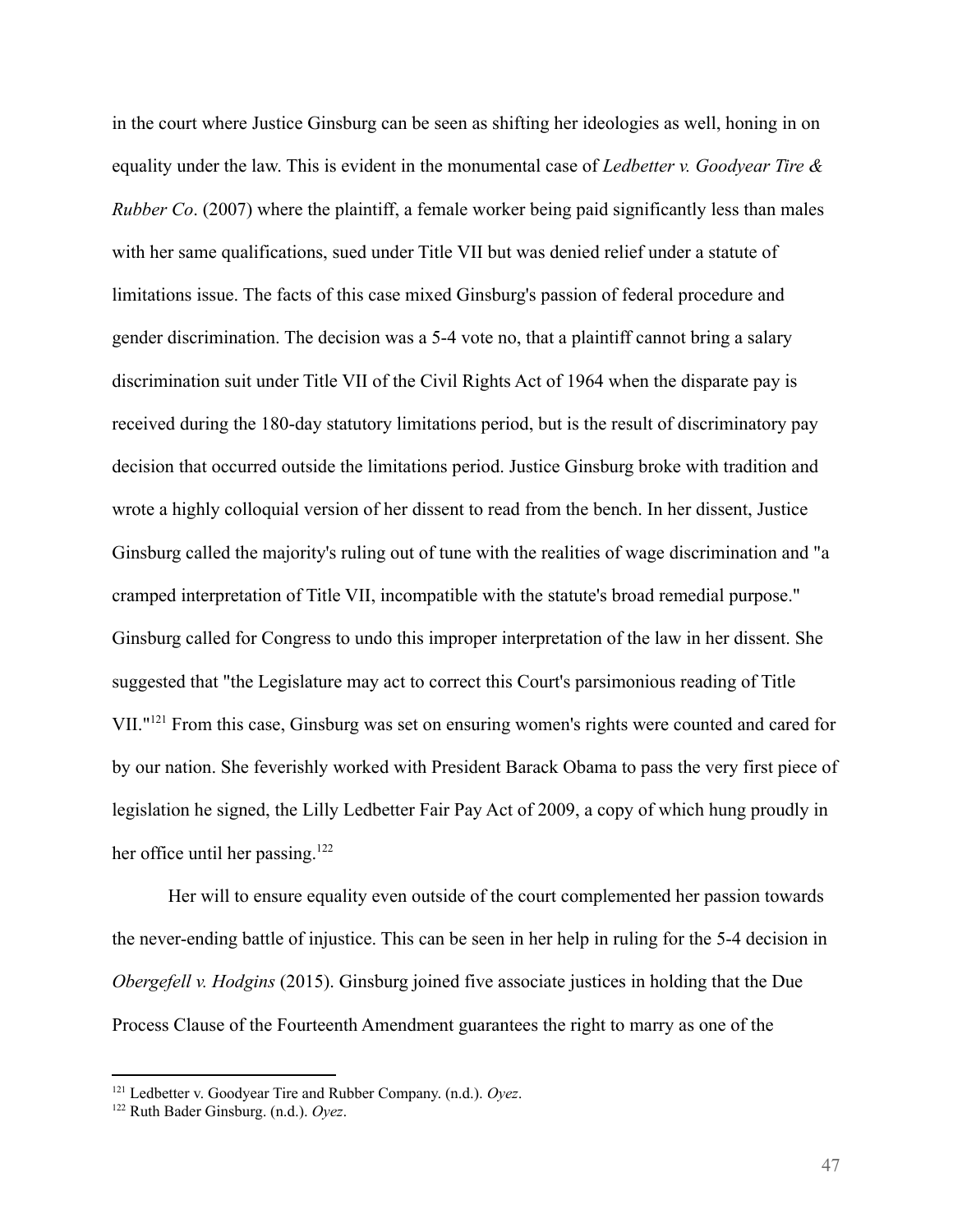fundamental liberties it protects, and that analysis applies to same-sex couples in the same manner as it does to opposite-sex couples.<sup>123</sup> This groundbreaking decision was one of the most progressive Supreme Court rulings in history, designating that equality within marriages is a civil right protected by the constitution.

In comparing her preferences from her appointment to decades after, Ginsburg continued to fight in the non-ending battle for women's rights. In a case during one of her last years on the bench, Justice Ginsburg assisted in championing an immense step in women's body autonomy all across the country. In the case of *Whole Woman's Health v. Hellerstedt* (2016), the concern was whether a court's "substantial burden" analysis should take into account the extent to which laws that restrict access to abortion services actually serve the government's stated interest in promoting health.<sup>124</sup> In a controversial 5-3 decision, the court held that in applying the substantial burden test, courts must weigh the extent to which the laws in question actually serve the stated government interest against the burden they impose.<sup>125</sup> The provisions of H.B. 2 at issue do not confer medical benefits that are sufficient to justify the burdens they impose on women seeking to exercise their constitutional right to an abortion. Therefore, the provisions unconstitutionally impose an undue burden.<sup>126</sup> Justice Ginsburg joined the majority opinion, and also concurred, stating that modern abortions are so safe relative to other medical procedures, including childbirth itself, that any law that made accessing abortions more difficult in the name of safety could not pass judicial review. This was an immense win for women seeking abortions and overall women's health clinics within Texas and across the nation. Comparing this decision to her decision two decades before in *United States v. Virginia* (1996), Ginsburg's passions

<sup>123</sup> Obergefell v. Hodges. (n.d.). *Oyez*.

<sup>124</sup> Whole Woman's Health v. Hellerstedt. (n.d.). *Oyez*.

<sup>125</sup> Whole Woman's Health v. Hellerstedt. (n.d.). *Oyez*.

<sup>126</sup> Whole Woman's Health v. Hellerstedt. (n.d.). *Oyez*.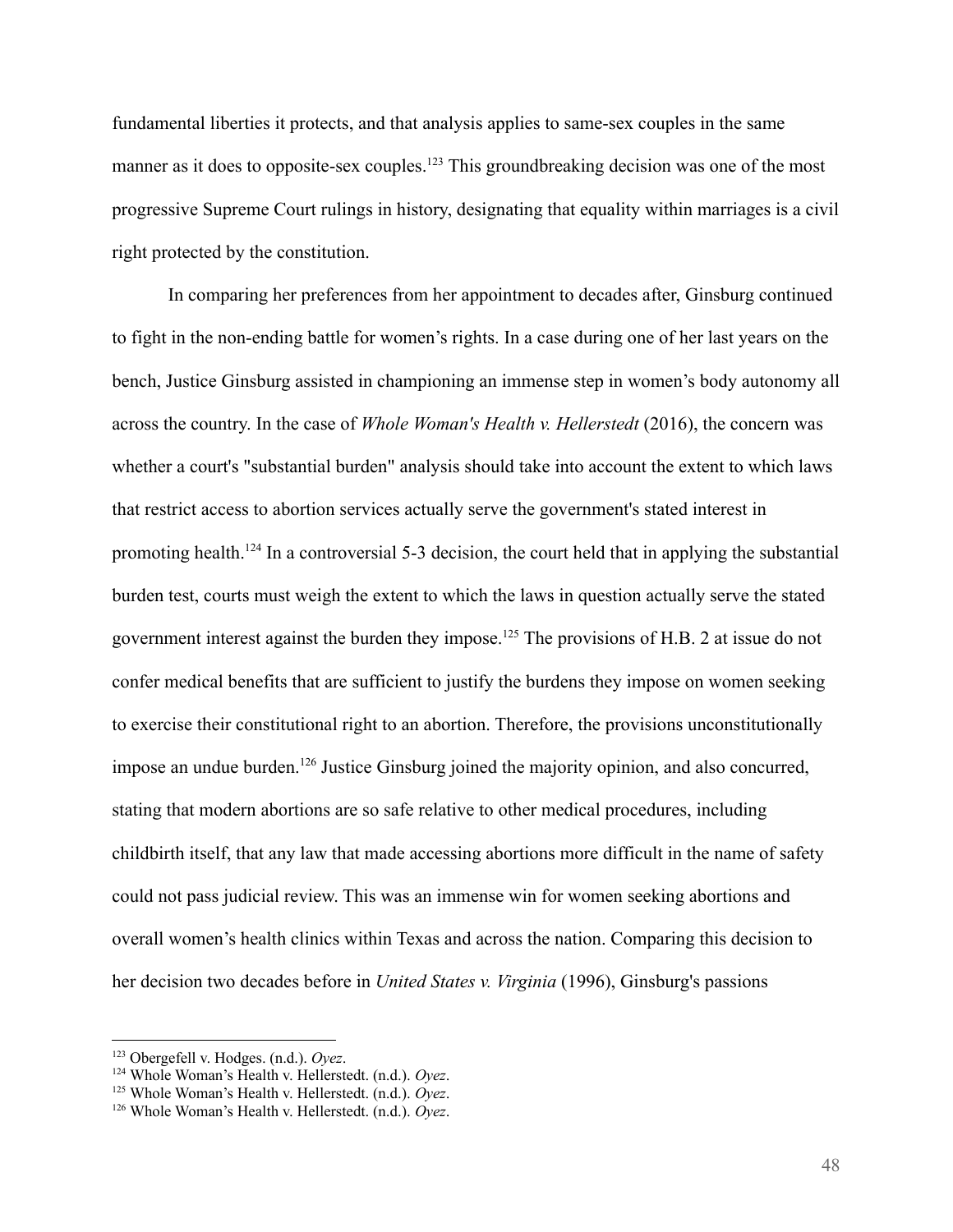remained the same. This shows that her preferences did not necessarily change, but her ideology in context with her associates and in respect to modern society did shift more liberal than she began her term with.

After serving almost three decades on the court, Ginsburg ended her tenure ranked at a Martin-Quinn Score of -3. Though not as apparent, Justice Ginsburg ideology shifted due to many factors influenced by an advancing world. Her time spent on a Republican heavy court, in the limelight of her supporters, and living through and deciding on extreme societal issues throughout her entire lifetime gradually shifted her views from neutral-progressive to evolutionary by the end of her tenure. Though she still claimed to be an originalist, the progressive nature and passion for justice shifted her ideology.

# **IV. Discussion**

#### **So, why does any of this matter?**

It matters for many reasons. First, with ideologies shifting and preferences changing with each new year, how do we know if each decision the court makes is proper justice if the justices do not have stable preferences? We do not know whether they provided proper justice for all, only they can use their rational thinking aligned with their interpretation of the constitution in regard to each case. Then again, we don't truly know if any facet of the government is ensuring justice, freedom, equality, cooperation, or efficiency in the best manner either. This is why the citizens have the power to elect representatives, officials, presidents, etc., in hopes to procure the representatives who will ensure this. Those that have been elected then are entrusted and tasked with the role to appoint these justices. We trust the nominations, check them through the appointment process, and confirm or deny them. With what the people and government have done to lead the justice to the bench, it is from there that we must trust and respect the justices'

49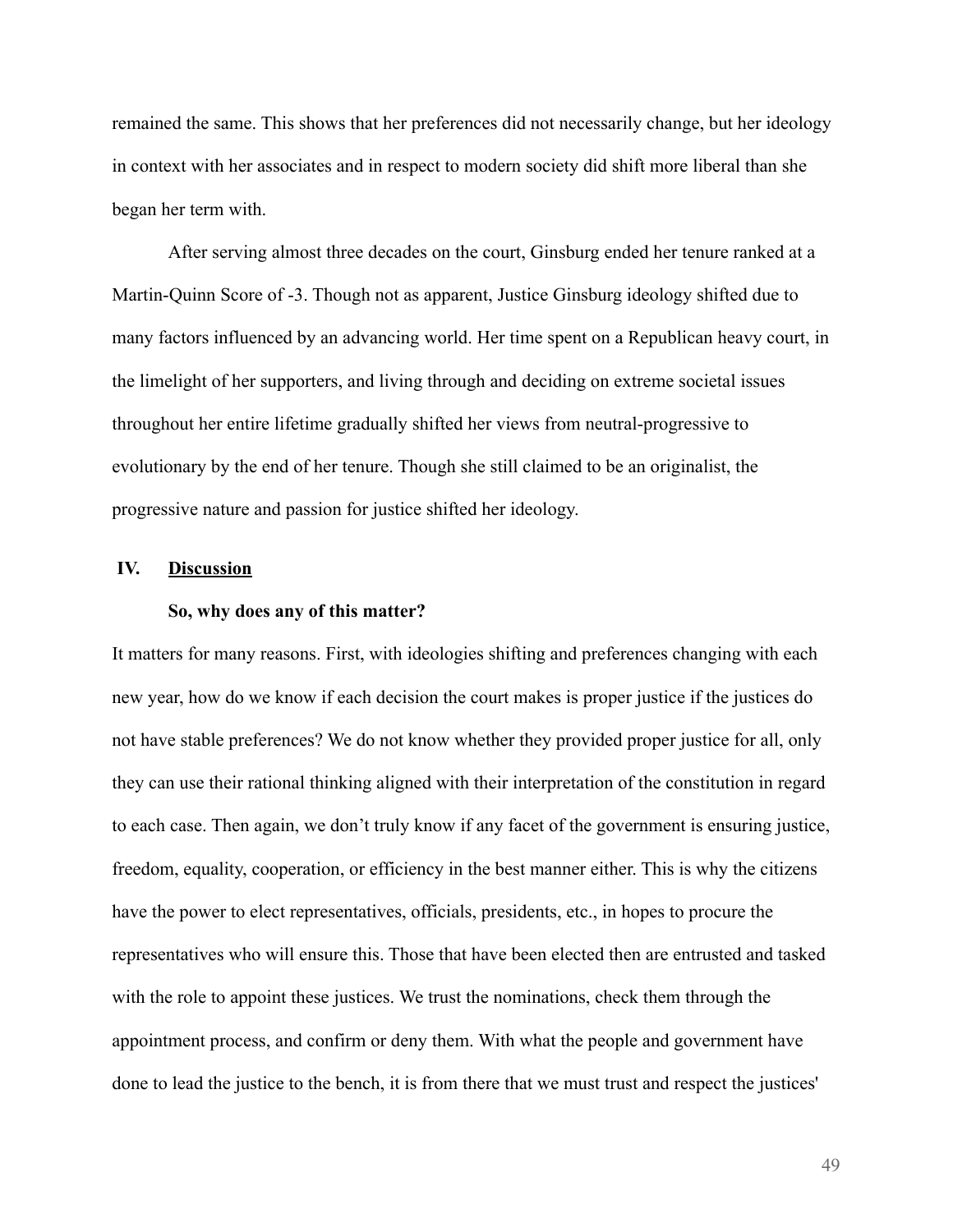rationale and reason during their judicial review. We trust that with each new preference change and ideological shift within each justice, they grow more towards what they rationally believe to be equal justice for all under the law.

Second, in the winner-takes-all mindset of our modern-day political parties, it matters whether the justices will decide in favor of the political agenda of their party. Though the justices are essentially free from party influence, their decisions still heavily affect the issues advocated for by these parties. Issues concerning the interpretation of civil rights including free speech and the right to bear arms, women's body autonomy, separation of church and state, antitrust laws, discrimination, government regulation, and more. These parties feel this immense need to win, and with each ideological drift from justices supposed to help them get there, they slowly lose sight of that finish line. Reusing a previous example, Justice Harry Blackmun made almost a complete flip from acting as one of the court's top conservatives to one of their most liberal champions. Those in the Republican party were essentially robbed of an important actor in the judicial branch who was thought to advocate for GOP's views and beliefs.

Lastly, it leads to the Court to establish new precedents or overturn old precedents. Today, the Court is more willing to overturn its precedents than ever before; in fact, since the 1950s, the Court has overturned twice as many precedents than it did in the more than 150 previous years of its existence.<sup>127</sup> This is due to both presidential appointments and ideological drift among the current justices. One of the most famous shifts in the ideology of the Supreme Court occurred in 1954, when the Court ruled that school segregation was unconstitutional in the landmark decision of *Brown v. Board of Education*. This effectively overturned the 1896 ruling in *Plessy v.*

<sup>127</sup> Khan Academy. (n.d.). *Legitimacy of the judicial branch: Lesson Overview (article)*. Khan Academy. Retrieved April 4, 2022, from

https://www.khanacademy.org/humanities/us-government-and-civics/us-gov-interactions-among-branches/us-gov-le gitimacy-of-the-judicial-branch/a/legitimacy-of-the-judicial-branch-lesson-overview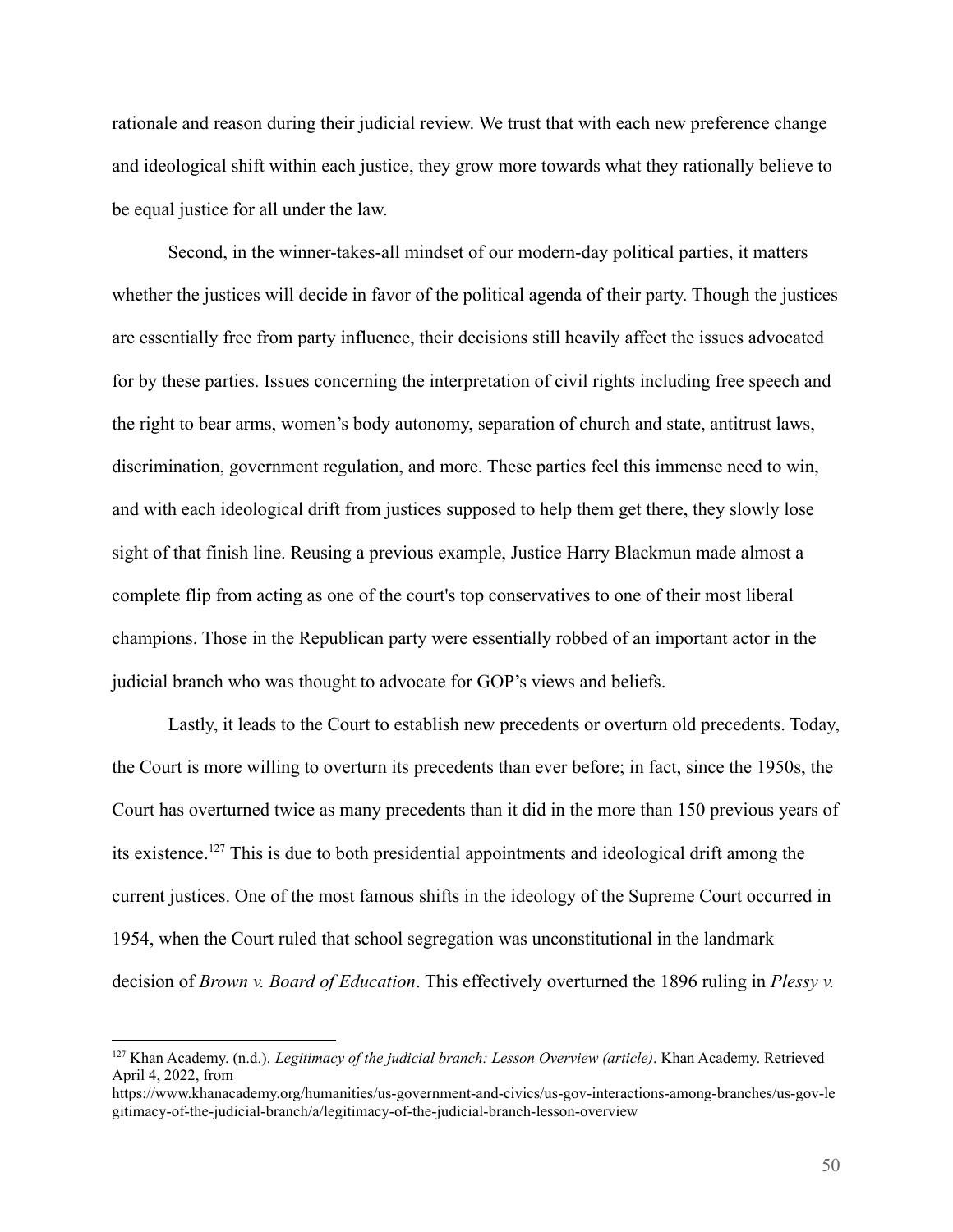*Ferguson*, which permitted racial segregation. Looking back from decades into the future, one would reasonably assume that this was the right decision. But in the 1950s this decision received backlash from those who profit and agreed with segregation. This happens with almost every divisive case. Those who gave backlash as well as those who gave support like to believe they know what is best and freely give public opinion on these matters, but without the proper credentials, analysis, and position that the justices hold, the average citizen can only use what knowledge and views they have obtained through their life to voice their public opinion. Though the public may not agree with a ruling or overturning of a precedent, one must trust that from their experience, even though their ideologies drift and preferences change, that the justices are interpreting the constitution as properly and effectively as they can.

Ideological drift matters because it directly leads to how justices will rule with each year. If the justices change their preferences, their viewpoint will be altered when reviewing case after case. This is true when the justices review cases concerning issues in which they have already made decisions for in the past, such as *Plessy v. Ferguson* and *Brown v. Board of Education.* This raises a central question: Do the previous decisions of these justices lose merit now that their opinion on the matter has evolved? Though many may believe that ideological drift is bad, it allows for new perspective, free thinking, and a new source of rationale in an ever-changing world. The previous decisions do not lose merit in the sense that when they were decided that is what the justices thought was the best rational decision. With the overturning of previous precedents or new opinions of justices, it shows development and progression towards a more focused viewpoint and understanding of the law and how they impact our society.

Why should we care? Because the decisions made and precedents created govern our everyday life. If ideological drift happens, it shifts how our lives will be regulated. Some agree

51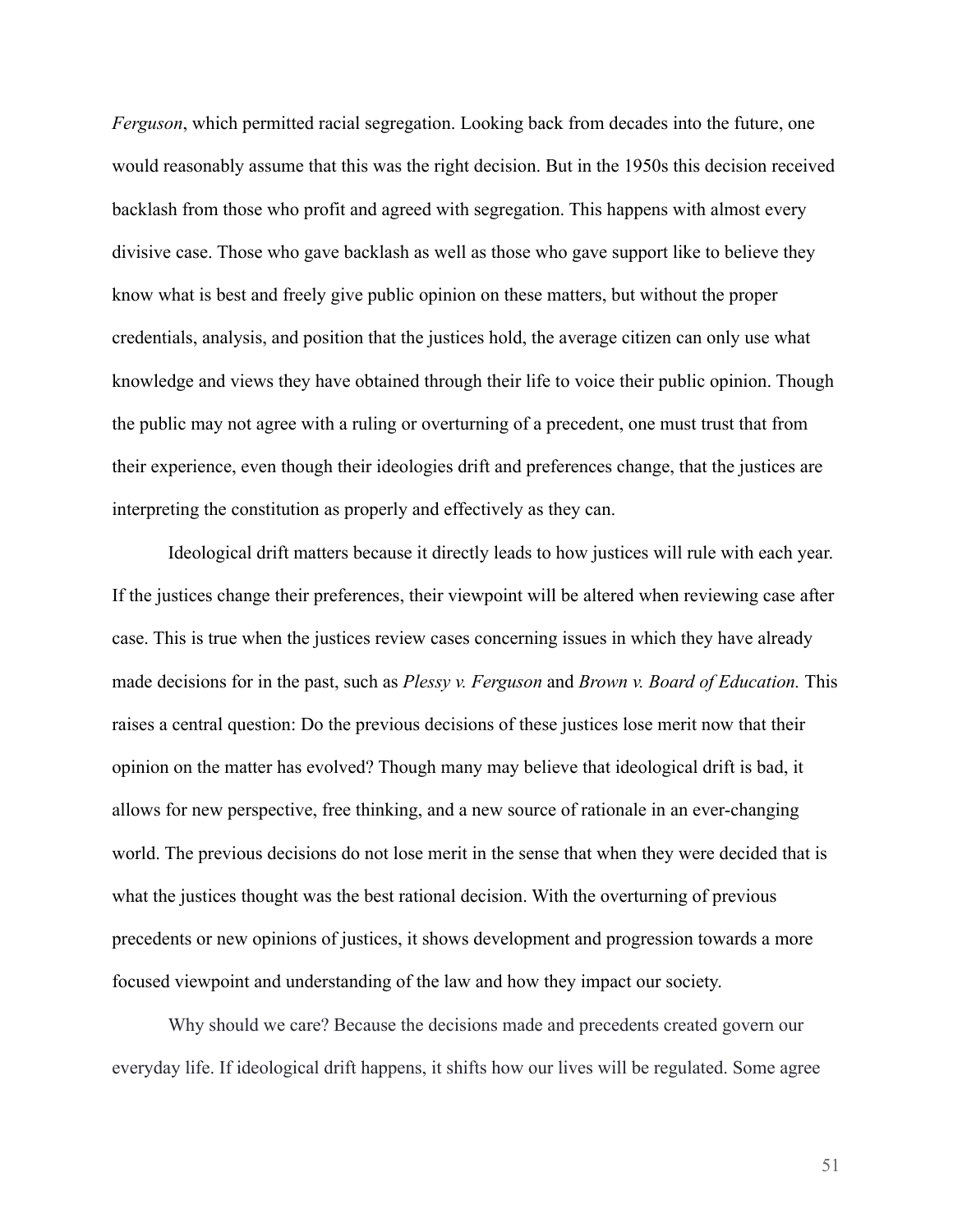with the shift, some do not. The moral of it all: there is never going to be a 'right' answer when it comes to interpreting the constitution to govern a nation. Every decision is subjective to each justice's, and each citizen's, personal perspective in regard to their upbringing, education, livelihood, and preferences. Ideological shift accounts for the change in perspective and preference for each justice, and though many would rather have a court with stable preferences, it is a phenomenon that happens on the court that will impact the nation for decades to come.

# **Why are most justice's ideological drifts to the left?**

The job of judging, unlike most occupations, strongly encourages individuals to see sides of an issue that are otherwise easily ignored. The information that emerges may help explain why juridical drift is so often leftward. A basic tenet of critical theorists is that perspective matters. Confronting theories, evidence, and differences in life experience that one would otherwise be inclined to miss, and that may challenge or perhaps contradict common sense notions, is part of the daily job for judges. Because a judge or justice gets the entire story from both perspectives, they are best inclined to vote as rationally as possible. By receiving both perspectives and weighing the significance of them, this can easily result in the justice voting in a more liberal meaning because they were in the best position to hear and understand both viewpoints on the issue. The shift to the left confuses much of the public, for they are not in the same position as these justices and therefore cannot understand to the full extent of how and why the justices decide how they do. What is patently absurd to the average American often seems appropriate and just to a jury and a judge once they hear all the evidence. Legal scholars who carefully examine the facts and outcomes of cases like this tend to agree that the mistaken perception is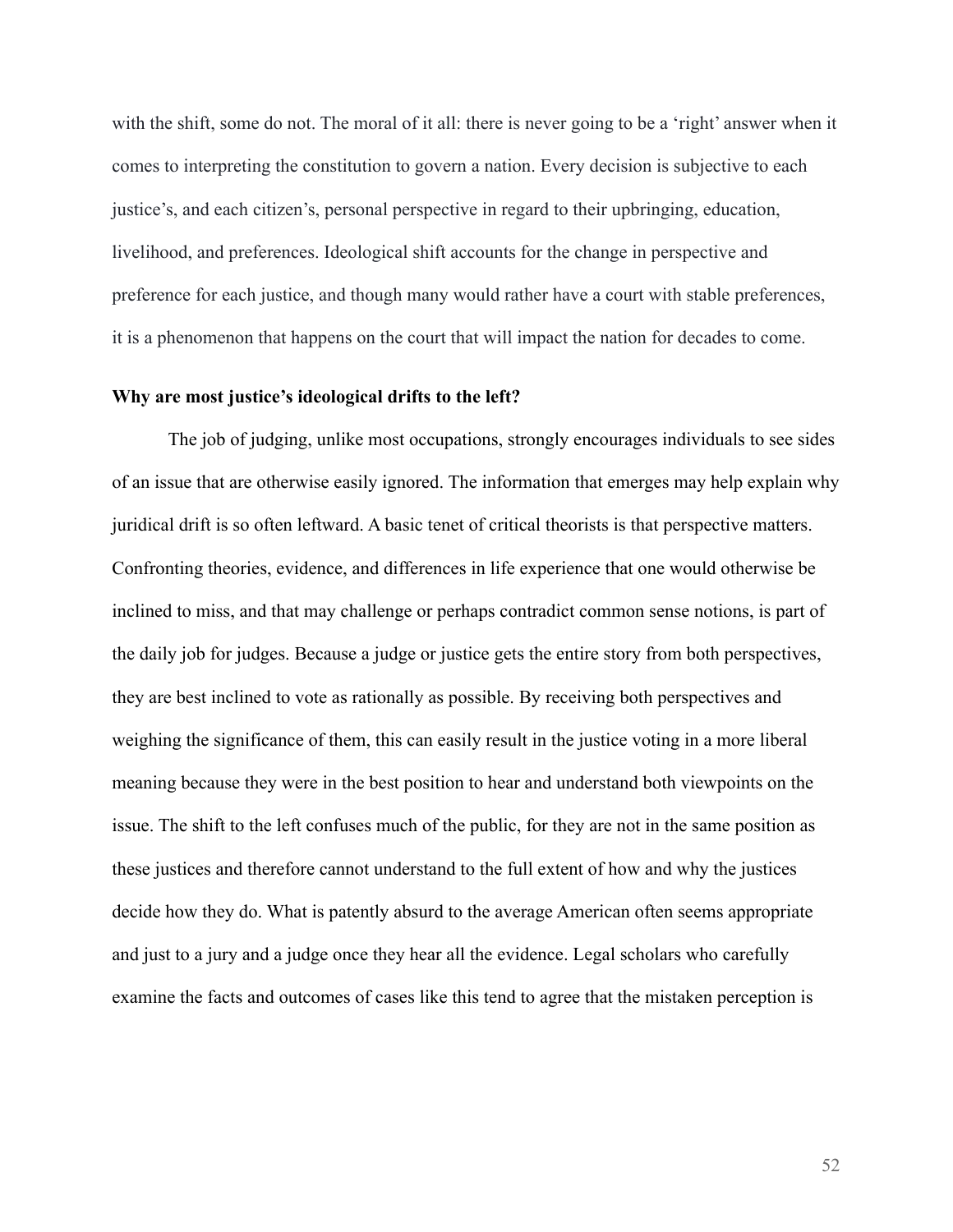usually the public's.<sup>128</sup> Confronting theories, evidence, and differences in life experience that one would otherwise be inclined to miss, and that may challenge or perhaps contradict common sense notions, is part of the daily job for judges. This is the reason why many justices are perceived to shift left.<sup>129</sup> The action of understanding perspective causes ideological drift among justices.

# **Is ideology or preference change something that could be avoided, or is it inevitable to reevaluate your values, preferences, and beliefs as time progresses?**

Based on conclusive data from the sources used and the case analysis of the justices in this thesis – essentially no, it cannot be avoided. At least for justices serving since 1937, ideological drift was not only possible, it was likely. <sup>130</sup> The analysis conducted in this thesis showcased preference change throughout the court's history, from 1940 to 2020. The trend from justices serving in the 1950s experiencing ideological drift mirrored to justices serving in the 2000s experiencing ideological confirmed my hypothesis –– ideological drift is a phenomenon that does happen on the court and has happened for the majority of a century. Comparing the five justices in this study, all of them experienced ideological drift. This proves that ideological drift is not a random occurrence, but a constant occurrence. From Justice Hugo Black to Justice Ruth Bader Ginsburg, and a majority of justices in between, ideological drift and preference change is recognized and accounted for.

The notions of "left" and "right" or "liberal" and "conservative" are themselves subject to drift, because over time the positions taken by those who identify themselves (or are identified)

<sup>128</sup> Benforado, A., & Hanson, J. D. (2012, June 28). *The drifters*. Boston Review. Retrieved April 4, 2022, from https://bostonreview.net/articles/jon-d-hanson-adam-benforado-the-drifter-supreme-court-makes-justices-more-liber al/

<sup>129</sup> Benforado, A., & Hanson, J. D. (2012, June 28). *The drifters*.

<sup>130</sup> Epstein, Lee, et al. "Ideological Drift among Supreme Court Justices: Who, When, and How Important."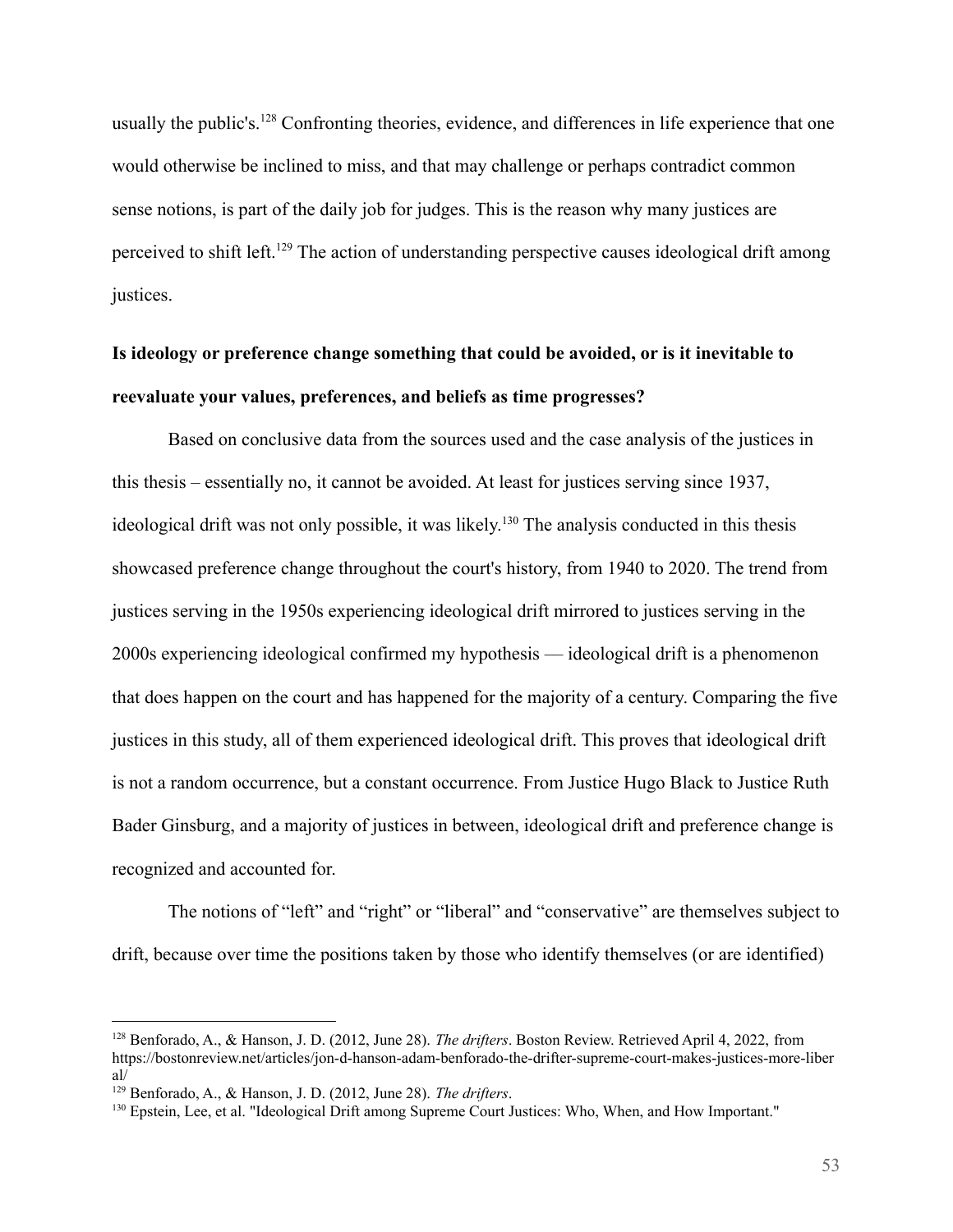as conservatives and liberals tend to change.<sup>131</sup> As stated above, with each new case comes a new perspective of relating to, sympathizing with, or understanding the individuals of a case. Best stated by Justice Anthony Kennedy, "suddenly, there's a real person there."<sup>132</sup> Kennedy emphasized that judging influences ideology for the simple reason that, instead of dealing in abstractions, they are dealing with the actual party itself. The party that was impacted by the constitution, a law, the state, a government actor, etc. This changes things. It brings emotion and empathy to the court. It shifts ideology.

Each new political environment in which a justice operates has an impact on said justice – how they function on the court, their relations with the other branches, their relations with other justices, etc., With each new addition to the court comes a new perspective. This new perspective has an impact on each senior justice that could affect their reasoning, alter their beliefs, and change how they view prominent matters. As countless experiments have shown, it is generally assumed that behavior is controlled by personality, attitudes, choice, character, and will. This is what presidents assume when nominating the justices, expecting that since they know their character, they can ensure that they will remain unchanged on the bench. But these "dispositional" factors are often far less significant than "situational" factors such as unseen features of our environments and subconscious processes within the justices.<sup>133</sup> By allowing disposition to eclipse situations, we often misunderstand why people behave as they do — and thus are surprised when our predictions fail.<sup>134</sup> This happens with a lot of representatives in the government, from each branch of government as well. When an individual makes a decision not subject to their exact political party, campaign advocacy, or general ideology, people are

<sup>&</sup>lt;sup>131</sup> Balkin, Jack M. "Ideological drift and the struggle over meaning."

<sup>132</sup> Benforado, A., & Hanson, J. D. (2012, June 28). *The drifters*.

<sup>133</sup> Benforado, A., & Hanson, J. D. (2012, June 28). *The drifters*.

<sup>134</sup> Benforado, A., & Hanson, J. D. (2012, June 28). *The drifters*.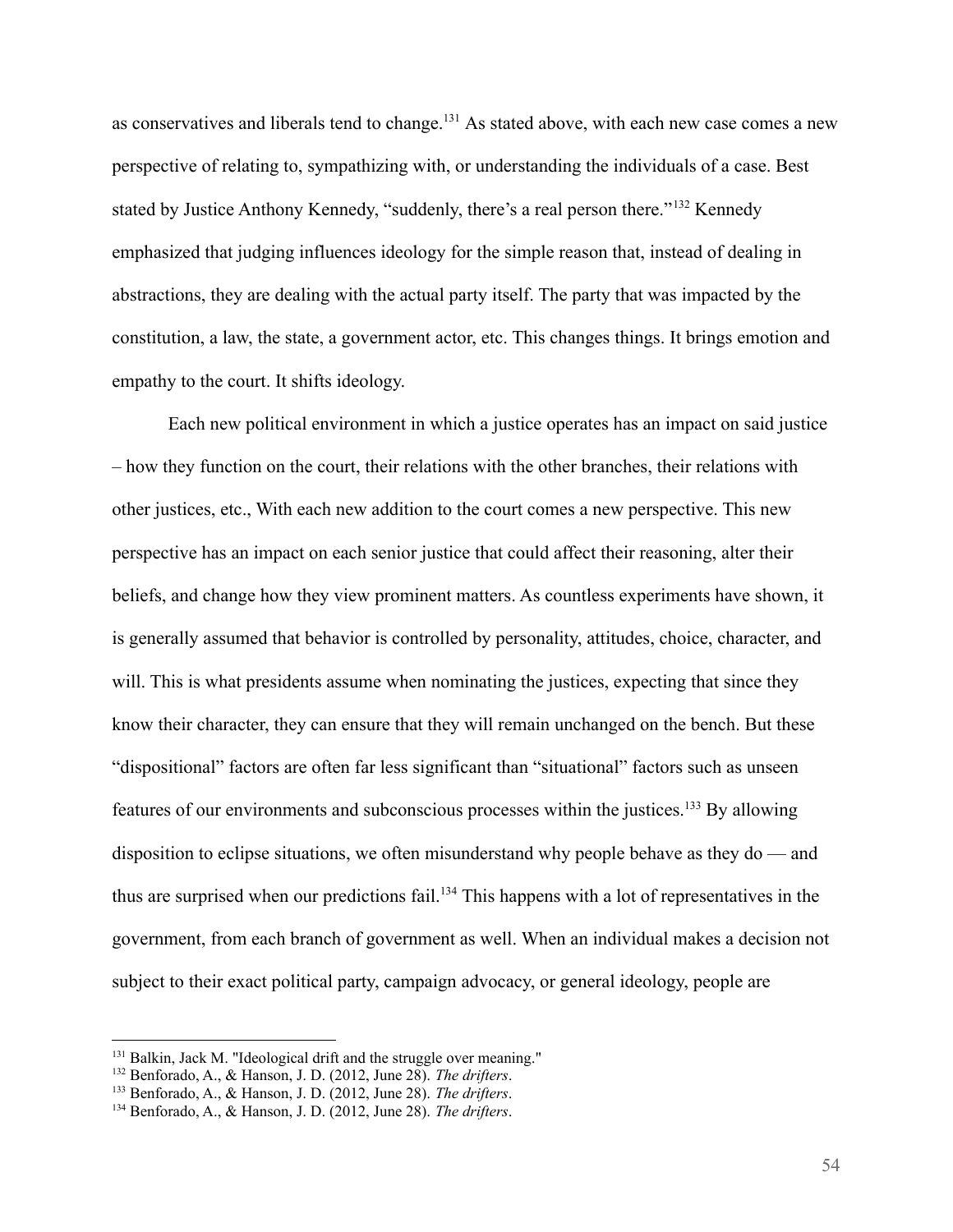shocked. This is just mere ideological drift seen at work. As government employees assume their position, their situation becomes real, and they are impacted by situational factors that they had never been subject to before. It becomes less about these dispositional factors and more about best reacting to each new issue and circumstance at hand. With each new situation comes a new perspective, which leads to the eventual change within preferences and ideological beliefs. Thus, ideological drift is merely impossible to avoid.

#### **Should justices have term limits?**

This has been a debate for decades, accumulating compelling arguments for either side. The President has a term limit, the Senate and the House have term limits, why is the Judicial Branch the exception? Why are the justices not as regulated, checked, and threatened with removal as it seems the former are? A Supreme Court justice's job, in simple terms, is the promise of equal justice under the law. Though this seems like a black and white definition, justice under the law is an extremely complex and subjective understanding, easily influenced by persuasive means. The Supreme Court deals with some of the most significant questions that will set precedent over our nation every year. Issues that many parties – the executive, the legislature, political parties, international factors, lobbyists, businesses, etc. – would like to have a say in. From the media, to government actions, international relations, to the daily life of a justice, it is virtually impossible to escape the influence of others, but it is not without trial. An attempt to combat persuasive factors is to appoint justices for life in good behavior. Without the pressure of pleasing a political party to ensure reelection or funding breathing down their neck, the justices have liberty to use their own rational and reasoning that they have developed as professionals to decide on these cases. The justice system has potential to easily become corrupt if the justices were subject to the coercion and constraints of the previously mentioned parties. Structural

55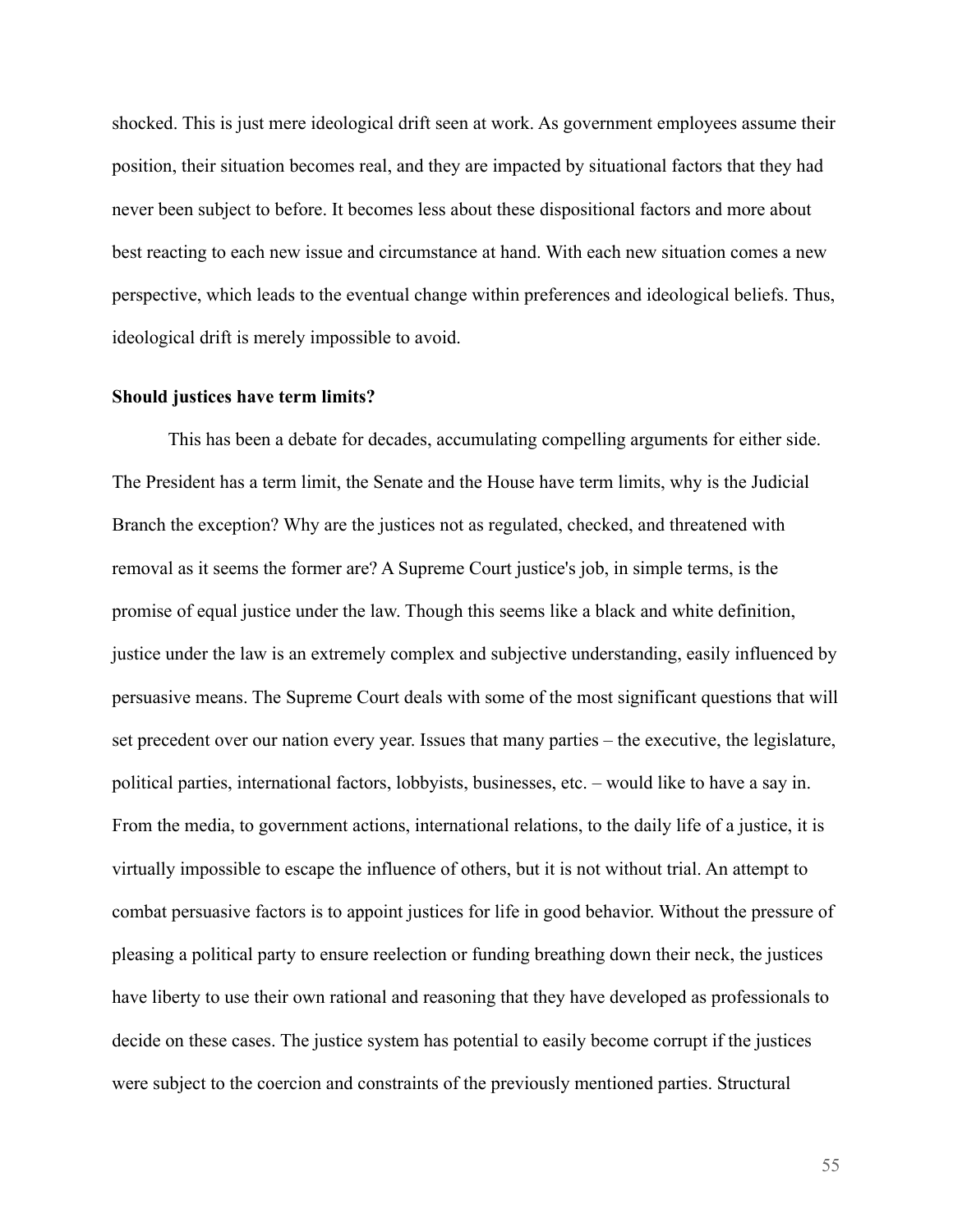buffers designed to protect judges from outside influences also encourage juridical drift by allowing judges greater leeway to pursue the truth wherever it leads with this judicial independence.<sup>135</sup>

Even without the political pressure of satisfying a party or the stress of reelection, influence still seeps its way into the court. As discussed throughout this thesis, societal, political, and economic factors fall through the cracks of the Supreme Court's barrier. Even if not pushed by a particular agenda, these factors still have the possibility to influence the decisions and ideologies of these justices. From this analysis, the longer the justice is on the bench, the more factors could change their preferences. To what extent would the influence, drift, and change happen if the Justices did have term limits and were subject to pressures of politics, lobbying, pay outs, etc.? This is a question I alone cannot answer, but is a question encompassed by a multitude of facets, opinions, and potential yet unknown outcomes.

## **Should justices have requirements to be able to be appointed?**

The Constitution does not specify qualifications for Justices such as age, education, profession, or native-born citizenship.<sup>136</sup> A justice does not have to be a lawyer or a law school graduate, but all justices have been trained in the law. Many of the 18th and 19th century justices studied law under a mentor via apprenticeship because there were few law schools in the country.<sup>137</sup> The last Justice to be appointed who did not attend any law school was James F. Byrnes (1941-1942). He did not graduate from high school and taught himself law, passing the bar at the age of 23.<sup>138</sup>

<sup>135</sup> Benforado, A., & Hanson, J. D. (2012, June 28). *The drifters*.

<sup>136</sup> *FAQ General Information*. Home - Supreme Court of the United States. (n.d.). Retrieved April 4, 2022, from https://www.supremecourt.gov/about/faq\_general.aspx

*<sup>137</sup> FAQ General Information*. Home - Supreme Court of the United States. (n.d.).

<sup>138</sup> *FAQ General Information*. Home - Supreme Court of the United States. (n.d.).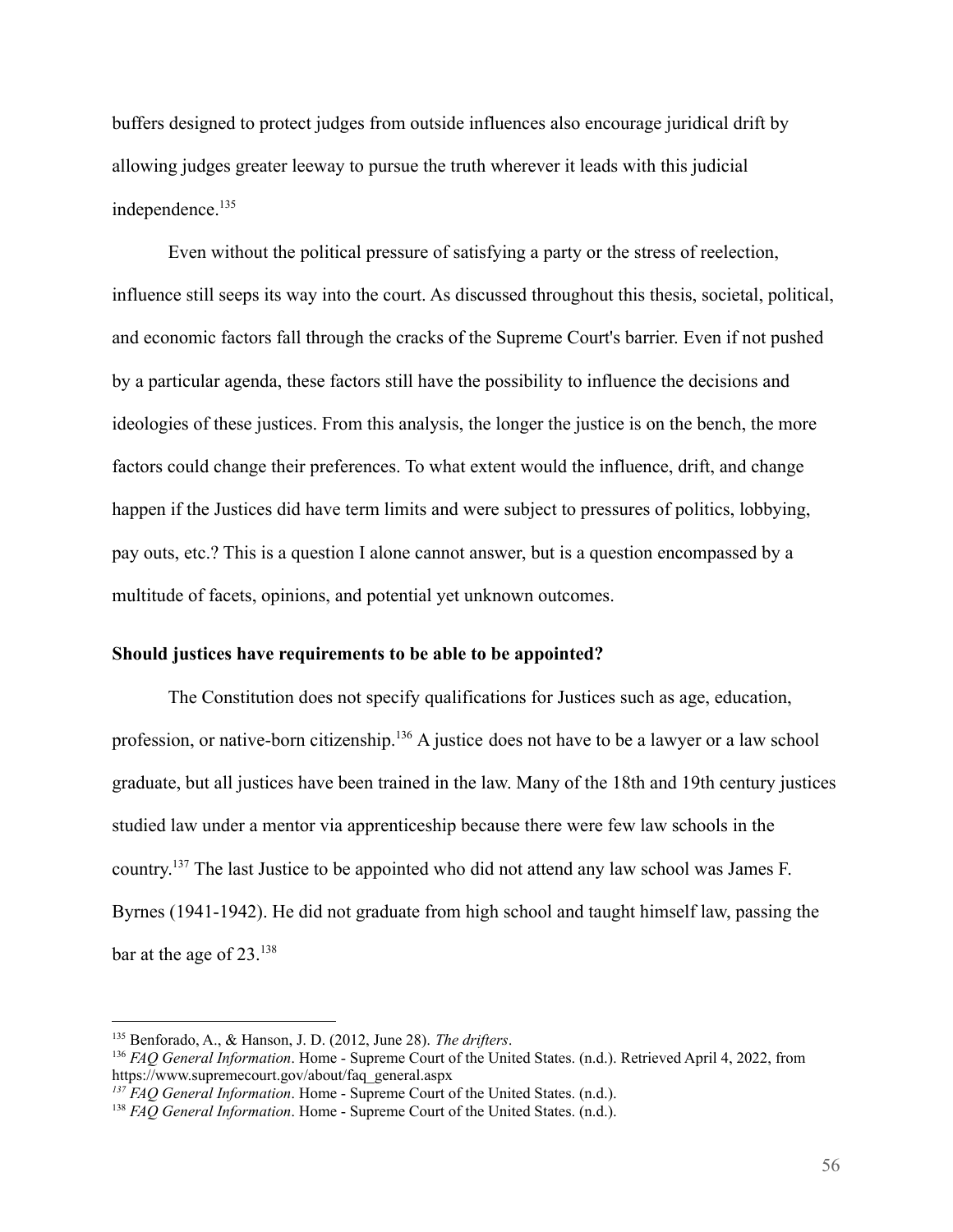When the constitution was drafted, it is reasonable to assume that the drafters did not foreseeably see the Judicial Branch to be as impactful for our nation as they have been in the last century. For the first 50 years of the court, the Supreme Court dealt with miniscule hearings compared to what the court has on their docket today. The qualifications of the justices were not vast, and as the constitution held, there were no special requirements. Though this could hold back then, with the evolution of our country, no specific qualifications or special requirements warrants mistakes and controversies.

Many believe that the current nomination and appointment process is flawed. Instead of nominating and confirming potential justices based on a specific set requirement of merit or experience, the president chooses contenders based on their own personal preference, ideological leanings, and political party. Presidents pursue political objectives in making judicial nominations, especially nominations to the Supreme Court, while senators pursue political objectives in providing their "advice and consent," especially with nominations to the Supreme Court.<sup>139</sup> With this being the forefront for nomination, it pushes many important factors that should be taken into account to the back seat -- factors like race, gender, ethnicity, demographic, background, financial status, subjective experiences, and more, that could allow a Justice to relate and resonate with the diverse citizens that they will be making fundamental decisions for. Though many Presidents attempt to consider these factors, the most important contributor is their ideology. Take Justice Amy Coney Barrett. Barrett has spent virtually all of her professional life in academia. Until President Donald Trump nominated her to the 7th Circuit Court of Appeals in 2017, she had never been a judge, never worked in the government as a prosecutor, defense lawyer, solicitor general, or attorney general, or served as counsel to any legislative body — the

<sup>&</sup>lt;sup>139</sup> Santa Clara Law Review, "Advice and Consent: The Politics of Judicial Appointments."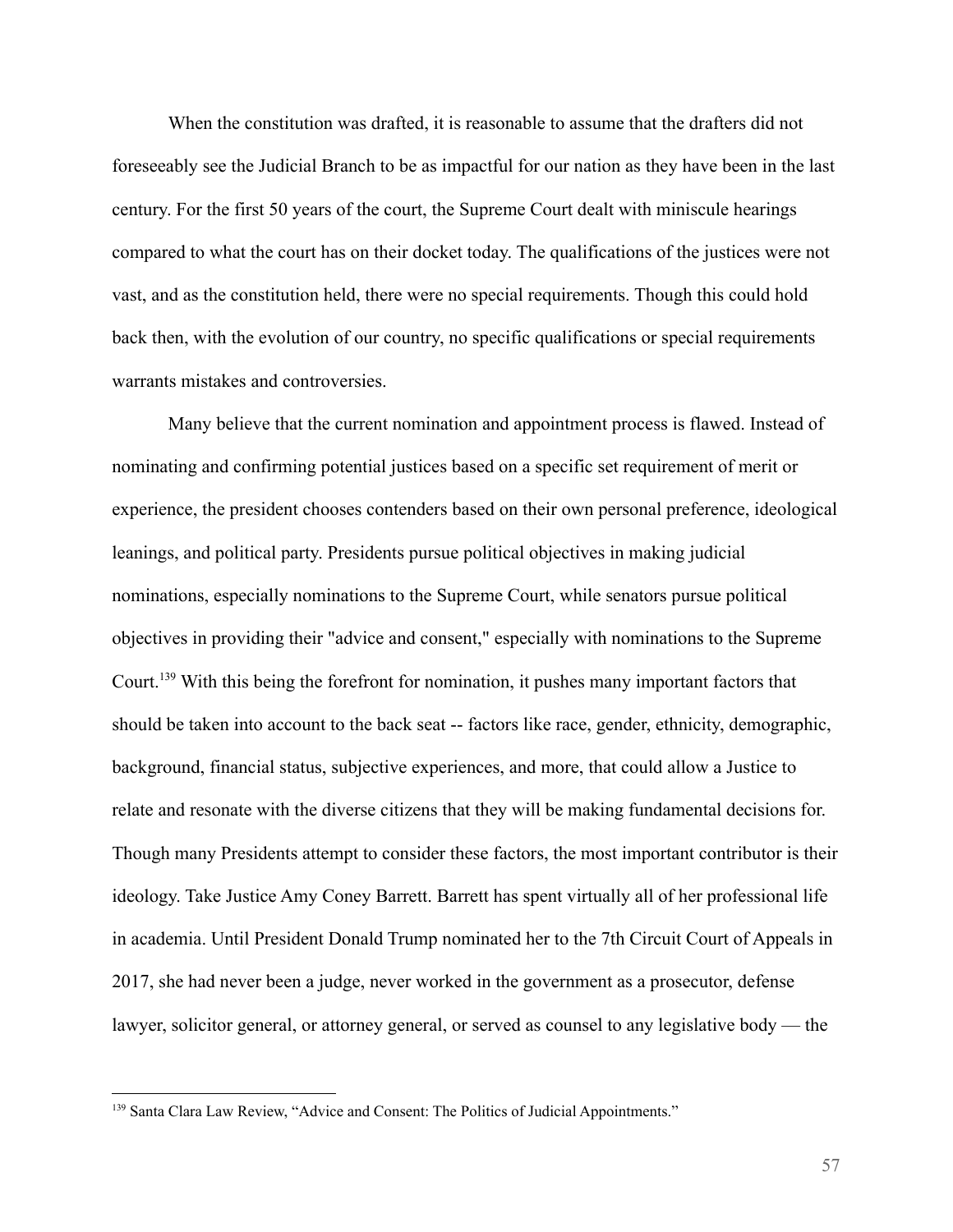usual professional channels that Supreme Court nominees tend to hail from.<sup>140</sup> She was quickly nominated and confirmed through a two month process essentially because she was a Republican woman with conservative ideals, similar to President Trump's. This does not necessarily result in her lack of qualification or potential in being a good justice, but does raise the question: Should justices have requirements to be able to be appointed? Should there be qualifications met? Should justices have to previously have been former judges, former litigators, former government employees? Should justices be graduates of a top ten law school, or does any law degree suffice? These questions breed no easy answers but are questions to consider when evaluating justices' decisions and ideologies on the court. If none of these justices share a base set of qualifications, how do we know if they have the knowledge, experience, and proper rationale to administer life changing decisions that will govern the nation for decades to come? Though I will not be answering these questions in this thesis, I felt the need to raise the questions to the readers.

# **V. Summary**

In summary, Supreme Court Justices' ideologies do shift with their time on the Supreme Court. This is influenced in many manners, but most prominently with the altering and progression of societal and political issues and views. Though it is a phenomenon that occurs with Supreme Court Justices, it also occurs to almost every individual throughout their life as humans develop and expand their knowledge and is close to impossible to prevent.

The experiment conducted in this thesis confirmed my hypothesis. I hypothesized that Supreme Court justices change in their ideologies and preferences as their tenure progresses,

<sup>140</sup> Mencimer, S. (2020, October 23). *Amy Coney Barrett is the least experienced Supreme Court nominee in 30 Years*. Mother Jones. Retrieved April 4, 2022, from

https://www.motherjones.com/politics/2020/10/amy-coney-barrett-is-the-least-experienced-supreme-court-nomineein-30-years/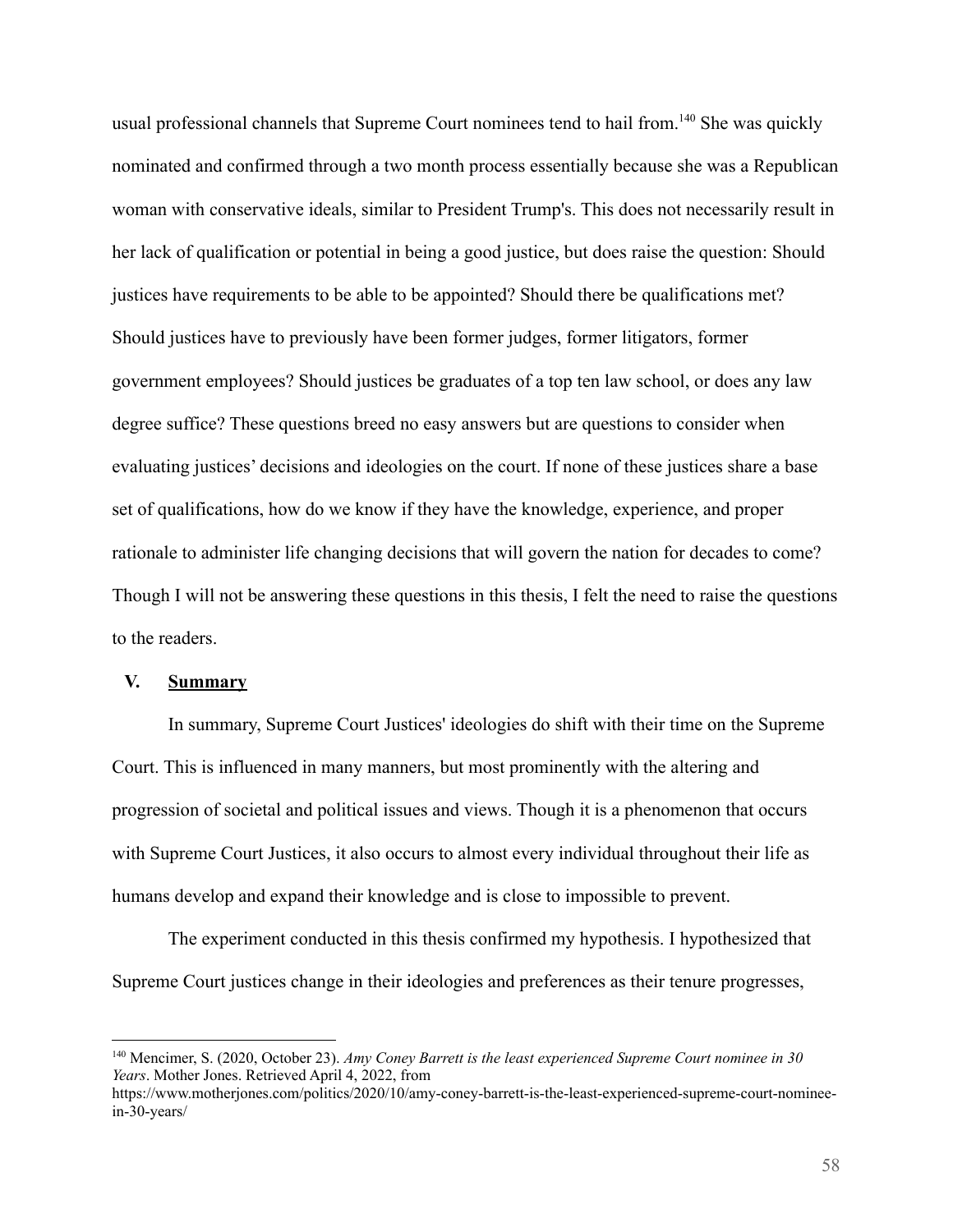specifically, they begin to make decisions and agree with outcomes in a more 'liberal' leaning mindset and manner. This ideological phenomenon can be traced back to social, economic, political, and environmental factors that impact our society, government, and our justices. With my analysis and discussion, I have confirmed that this phenomenon of ideological drift to the left does happen for many justices, but not all. Ideological drift is a fascinating occurrence, one not even known to or considered by the majority of the nation.

Ideological drift, in a sense, humanizes the justices. It allows for them to change their beliefs while recognizing new ideas and views as well as the faults of previous ones. It allows the people to better relate to and understand the justices as people rather than supreme authorities within the government. With understanding the idea of ideological drift and preference change, and its impact on the justices, precedent, and the future of our nation, we as citizens can better understand the Supreme Court as a whole. We can better rationalize the decisions made, opinions administered, and precedents set forth to govern this country. Ideological drift is not something to necessarily fear or attempt to combat, but something to help citizens further understand our Judicial branch. With the work and analysis of this thesis, I hope I achieved that goal.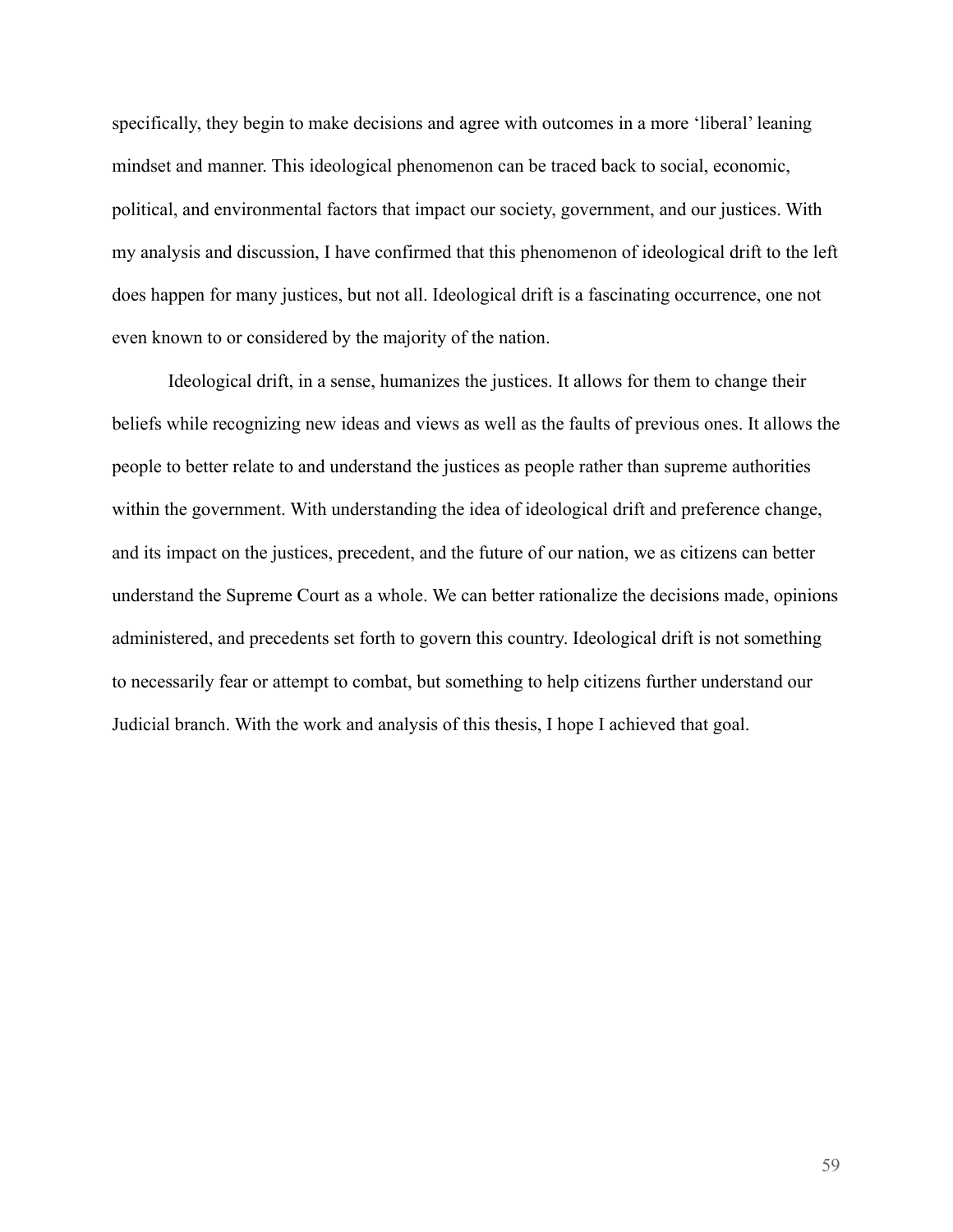# **References**

Adamson v. California. (n.d.). *Oyez*. Retrieved March 30, 2022, from https://www.oyez.org/cases/1940-1955/332us46

Alabama v. White. (n.d.). *Oyez*. Retrieved March 13, 2022, from https://www.oyez.org/cases/1989/89-789

*Analysis: How Justice Ruth Bader Ginsburg viewed herself as an originalist*. Constitutional Accountability Center. (n.d.). Retrieved April 4, 2022, from https://www.theusconstitution.org/news/analysis-how-justice-ruth-bader-ginsburg-viewed -herself-as-an-originalist/

Arizona v. Gant. (n.d.). *Oyez*. Retrieved April 2, 2022, from https://www.oyez.org/cases/2008/07-542

Balkin, Jack M. "Ideological drift and the struggle over meaning." *Conn. L. Rev.* 25 (1992): 869

Barker, L. J. (1992). Thurgood Marshall, The Law, and The System: Tenets of an Enduring Legacy. *Stanford Law Review*, *44*, 1237–1247. https://doi.org/10.2307/1229056

Benton v. Maryland. (n.d.). *Oyez*. Retrieved March 13, 2022, from https://www.oyez.org/cases/1968/201

Betts v. Brady. (n.d.). *Oyez*. Retrieved April 1, 2022, from https://www.oyez.org/cases/1940-1955/316us455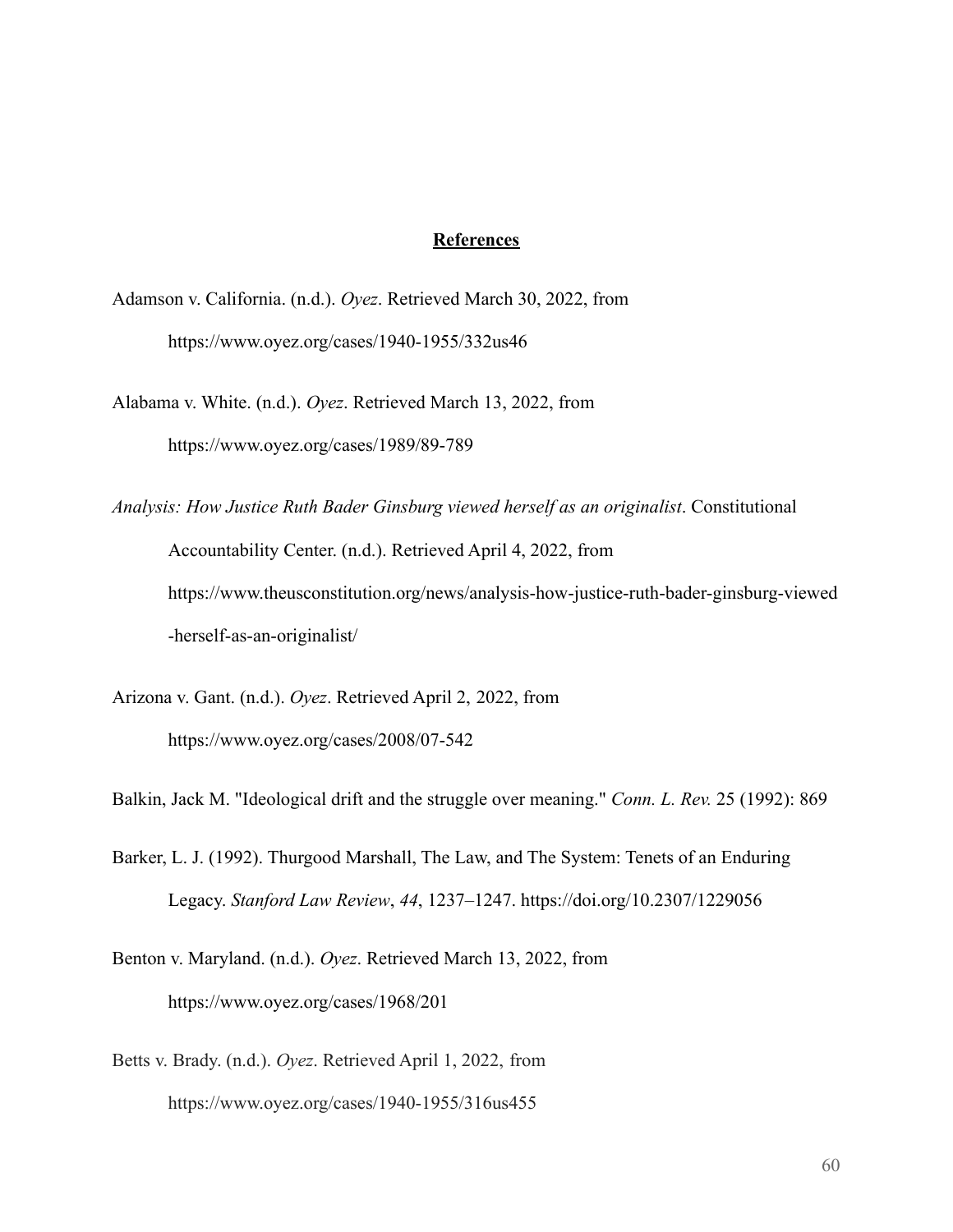Boddie v. Connecticut. (n.d.). *Oyez*. Retrieved March 30, 2022, from https://www.oyez.org/cases/1969/27

*Boddie v. Connecticut*. Casebriefs Boddie v Connecticut Comments. (n.d.). Retrieved April 4, 2022, from https://www.casebriefs.com/blog/law/civil-procedure/civil-procedure-keyed-to-subrin/an introduction-to-civil-procedure/boddie-v-connecticut-3/

- *Boddie v. Connecticut, 401 U.S. 371 (1971)*. Justia Law. (n.d.). Retrieved April 4, 2022, from https://supreme.justia.com/cases/federal/us/401/371/
- Calabresi, S. G., Beeman, R. R., Rubenstein, J. R. & D., & Siegel, R. P. & R. (n.d.). *On originalism in constitutional interpretation*. On Originalism in Constitutional Interpretation | The National Constitution Center. Retrieved April 4, 2022, from https://constitutioncenter.org/interactive-constitution/white-papers/on-originalism-in-cons titutional-interpretation
- Callins v. Collins. *Oxford Reference.* Retrieved 4 Apr. 2022, from https://www.oxfordreference.com/view/10.1093/oi/authority.20110803095543295.
- Dobbert v. Florida. (n.d.). *Oyez*. Retrieved April 2, 2022, from https://www.oyez.org/cases/1976/76-5306

"Do Political Preferences Change? A Longitudinal Study of U.S. Supreme Court Justices" – "The Journal of Politics." *University of Chicago Press Journals,* https://www.journals.uchicago.edu/doi/pdfplus/10.2307/2647649

Epstein, Lee, and Andrew D. Martin. "Does Public Opinion Influence the Supreme Court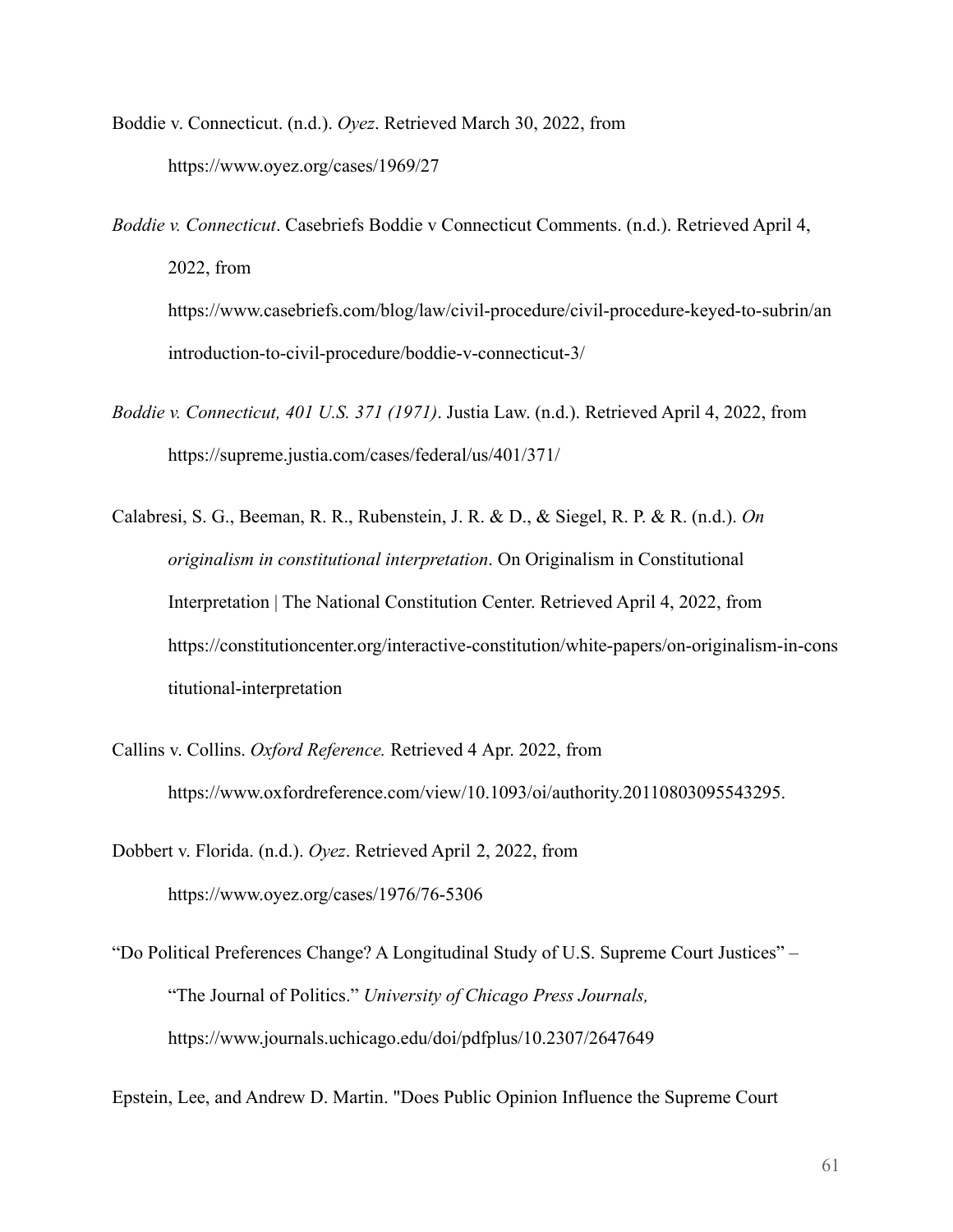Possibly Yes (But We're Not Sure Why)." *U. Pa. J. Const. L.* 13 (2010): 263.

- Epstein, Lee, et al. "Ideology and the study of judicial behavior." 2012. https://deepblue.lib.umich.edu/bitstream/handle/2027.42/116253/IdPsychLaw.pdf?sequen ce=1&isAllowed=y
- Epstein, Lee, et al. "Ideological Drift among Supreme Court Justices: Who, When, and How Important." Northwestern University Law Review, vol. 101, no. 4, 2007, p. 1483-1542.
- *FAQ General Information*. Home Supreme Court of the United States. (n.d.). Retrieved April 4, 2022, from https://www.supremecourt.gov/about/faq\_general.aspx
- *Gideon v. Wainwright*. background landmarkcases.org. (n.d.). Retrieved April 4, 2022, from https://www.landmarkcases.org/assets/site\_18/files/gideon\_v\_wainwright/teacher/pdf/ba kground level 3 gideon teacher.pdf
- Ginsburg. (1996, June 26). *United States v. Virginia et al., 518 U.S. 515 (1996).* Legal Information Institute. Retrieved April 4, 2022, from https://www.law.cornell.edu/supct/html/94-1941.ZO.html
- Greenhouse, L. (2019, July 17). *Supreme Court justice John Paul Stevens, who led liberal wing, dies at 99*. The New York Times. Retrieved April 4, 2022, from https://www.nytimes.com/2019/07/16/us/john-paul-stevens-dead.html
- Gregg v. Georgia. (n.d.). *Oyez*. Retrieved April 4, 2022, from https://www.oyez.org/cases/1975/74-6257

*Griswold v. Connecticut, 381 U.S. 479 (1965)*. Justia Law. (n.d.). Retrieved April 4, 2022, from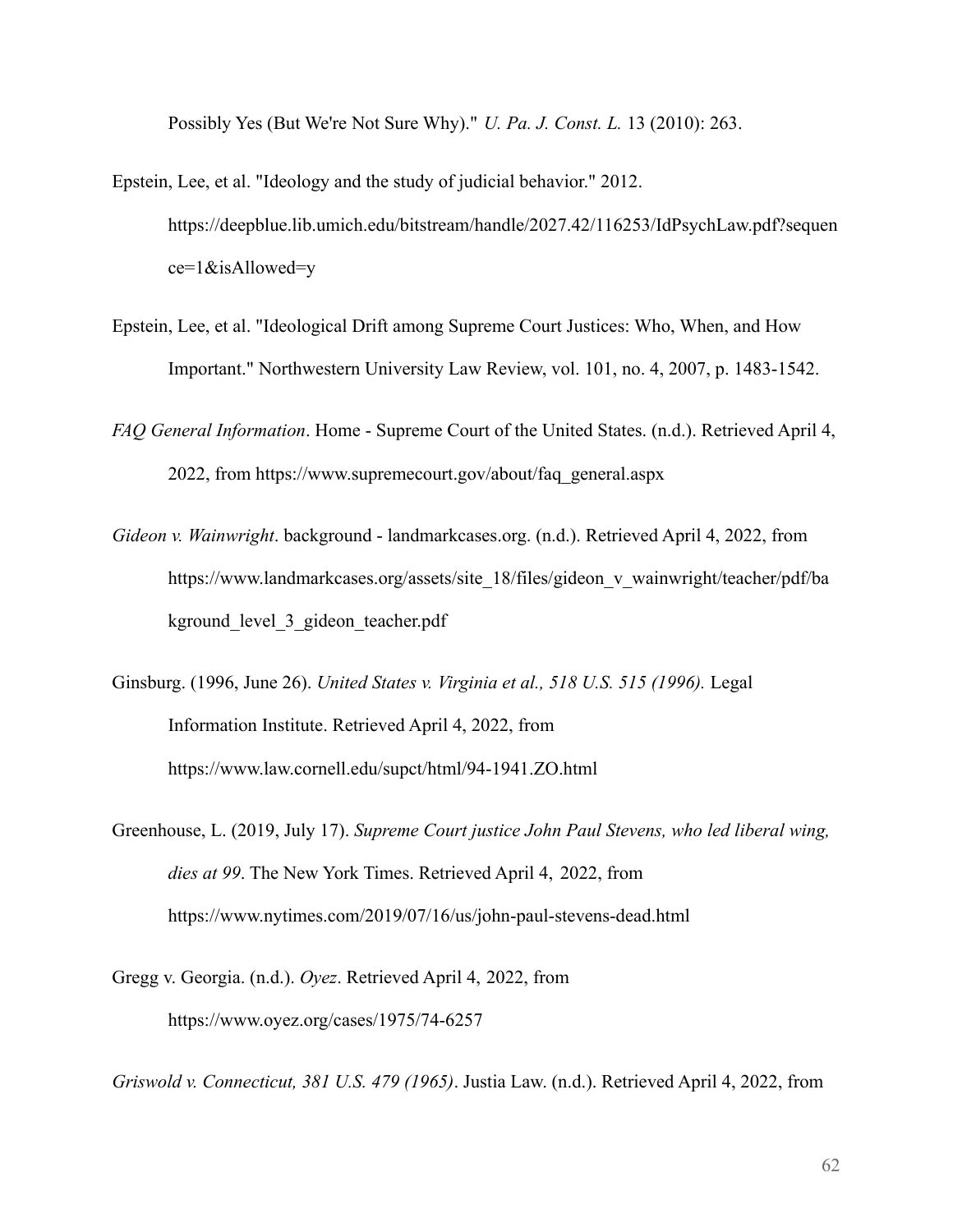https://supreme.justia.com/cases/federal/us/381/479/

Hugo L. Black. (n.d.). *Oyez*. Retrieved March 12, 2022, from

https://www.oyez.org/justices/hugo\_l\_black

John Paul Stevens. (n.d.). *Oyez*. Retrieved March 12, 2022, from

https://www.oyez.org/justices/john\_paul\_stevens

Kastenberg, J. E. (2019). *The campaign to impeach justice William O. Douglas: Nixon, Vietnam, and the Conservative attack on Judicial Independence*. University Press of Kansas.

Khan Academy. (n.d.). *Legitimacy of the judicial branch: Lesson Overview (article)*. Khan Academy. Retrieved April 4, 2022, from https://www.khanacademy.org/humanities/us-government-and-civics/us-gov-interactionsamong-branches/us-gov-legitimacy-of-the-judicial-branch/a/legitimacy-of-the-judicial-br anch-lesson-overview

Ledbetter v. Goodyear Tire and Rubber Company. (n.d.). *Oyez*. Retrieved April 2, 2022, from https://www.oyez.org/cases/2006/05-1074

Legal Information Institute. (n.d.). *Adamson v. People of State of California.* Legal Information Institute. Retrieved April 4, 2022, from https://www.law.cornell.edu/supremecourt/text/332/46

Legal Information Institute. (n.d.). *John Dalmer Benton, petitioner, V. State of Maryland.* Legal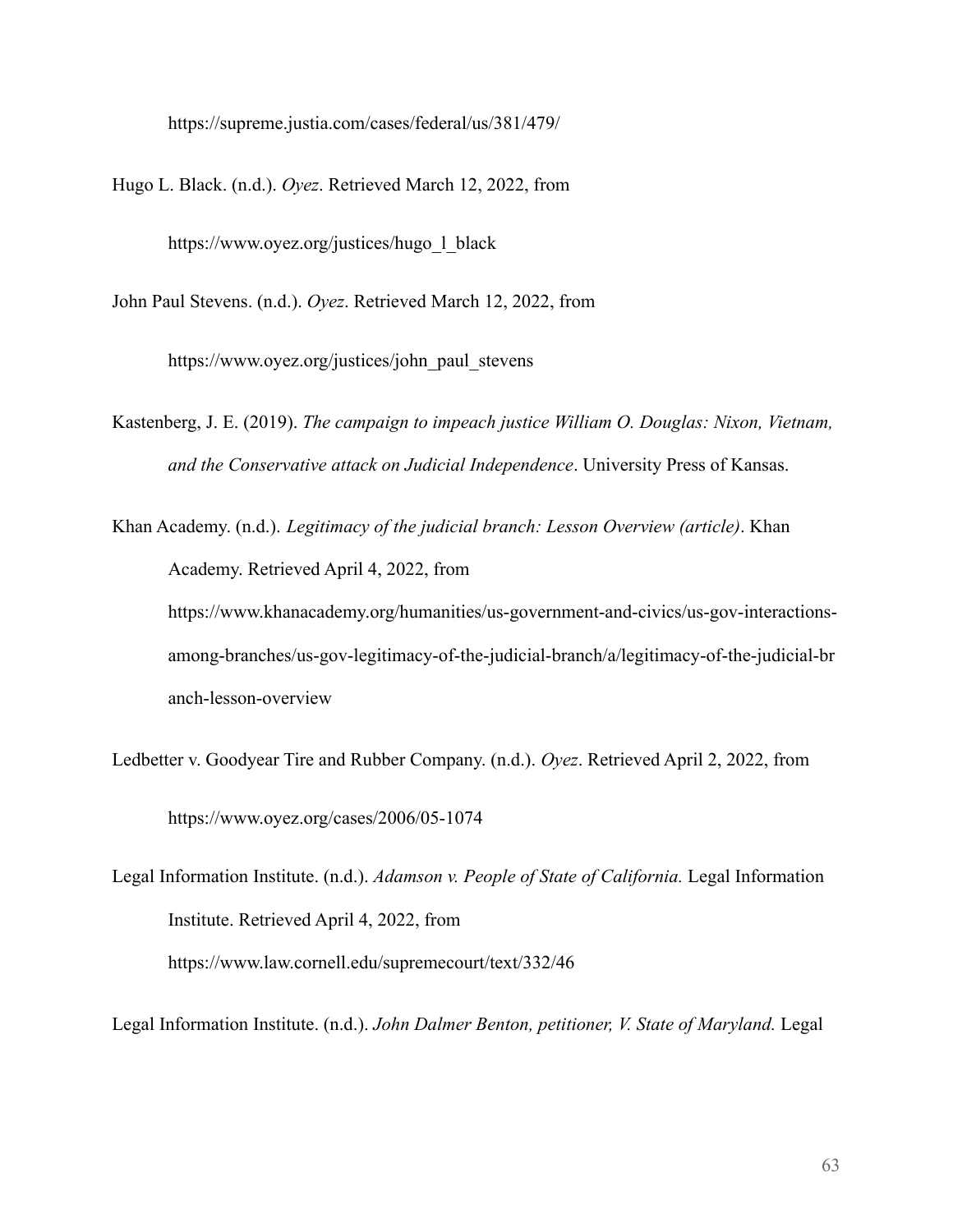Information Institute. Retrieved April 4, 2022, from https://www.law.cornell.edu/supremecourt/text/395/784

- Lim, Youngsik. "An Empirical Analysis of Supreme Court Justices' Decision Making." *The Journal of Legal Studies*, vol. 29, no. 2, 2000, pp. 721–752. *JSTOR,* www.jstor.org/stable/10.1086/468091.
- Mark V. Tushnet, The Supreme Court and Race Discrimination, 1967-1991: The View from the Marshall Papers, 36 Wm. & Mary L. Rev. 473 (1995),

https://scholarship.law.wm.edu/wmlr/ vol36/iss2/4

Martin, Andrew D., and Kevin M. Quinn. "Can Ideal Point Estimates be Used as Explanatory Variables?", *Washington University in St. Louis. Unpublished Manuscript* (2005).

Mart*in-Quinn Scores*, https://mqscores.lsa.umich.edu/index.php

- Mencimer, S. (2020, October 23). *Amy Coney Barrett is the least experienced Supreme Court nominee in 30 Years*. Mother Jones. Retrieved April 4, 2022, from https://www.motherjones.com/politics/2020/10/amy-coney-barrett-is-the-least-experience d-supreme-court-nominee-in-30-years/
- Miller, Eric J. "Judicial Preference." *Houston Law Review,* vol. 44, no. 5, Winter 2008, p. 1275 1336. *HeinOnline*, https://heinonline.org/HOL/P?h=hein.journals/hulr44&i=1283.
- Obergefell v. Hodges. (n.d.). *Oyez*. Retrieved April 2, 2022, from https://www.oyez.org/cases/2014/14-556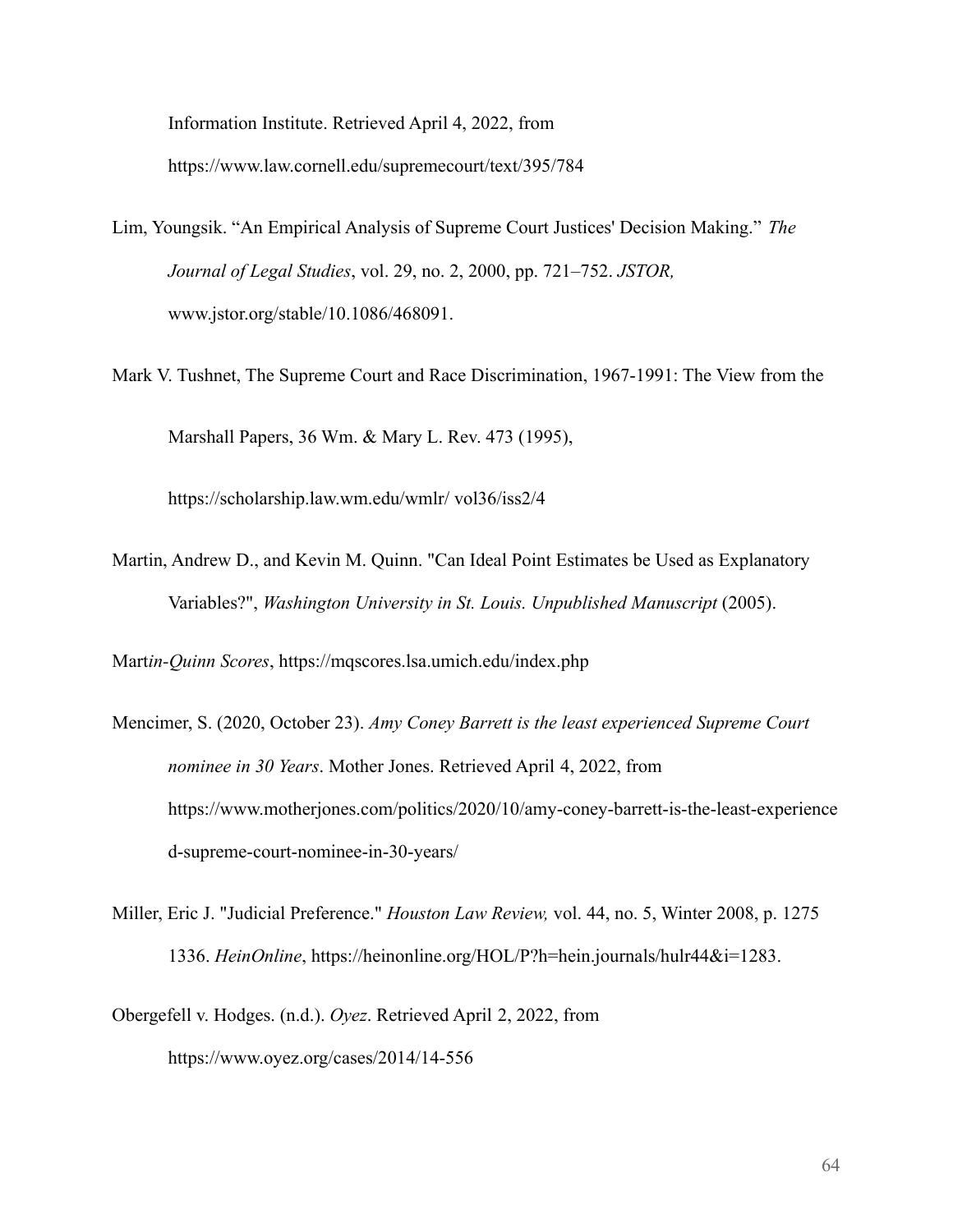Owens, Ryan J. and Wedeking, Justin, Predicting Drift on Politically Insulated Institutions: A Study of Ideological Drift on the United States Supreme Court (December 29, 2010). https://ssrn.com/abstract=1738309

PGA TOUR, Inc. v. Martin. (n.d.). *Oyez*. Retrieved April 1, 2022, from

https://www.oyez.org/cases/2000/00-24

- Robenalt, J. D. (2022, March 29). *Gerald Ford tried to impeach a Supreme Court justice and failed*. The Washington Post. Retrieved April 4, 2022, from https://www.washingtonpost.com/history/2022/03/29/gerald-ford-william-douglas-impea chment/
- Roe v. Wade. (n.d.). *Oyez*. Retrieved March 14, 2022, from

https://www.oyez.org/cases/1971/70-18

Ruger, Theodore W. "Justice Harry Blackmun and the Phenomenon of Judicial Preference Change." *Missouri Law Review,* vol. 70, no. 4, Fall 2005, p. 1209-1230. *HeinOnline,* https://heinonline.org/HOL/P?h=hein.journals/molr70&i=1219.

Ruth Bader Ginsburg. (n.d.). *Oyez*. Retrieved March 12, 2022, from

https://www.oyez.org/justices/ruth\_bader\_ginsburg

- Smentkowski, B. P. (2022, January 20). *Thurgood Marshall*. *Encyclopedia Britannica*. https://www.britannica.com/biography/Thurgood-Marshall
- Stone, W. J., & Simas, E. N. (2010). Candidate Valence and Ideological Positions in U.S. House